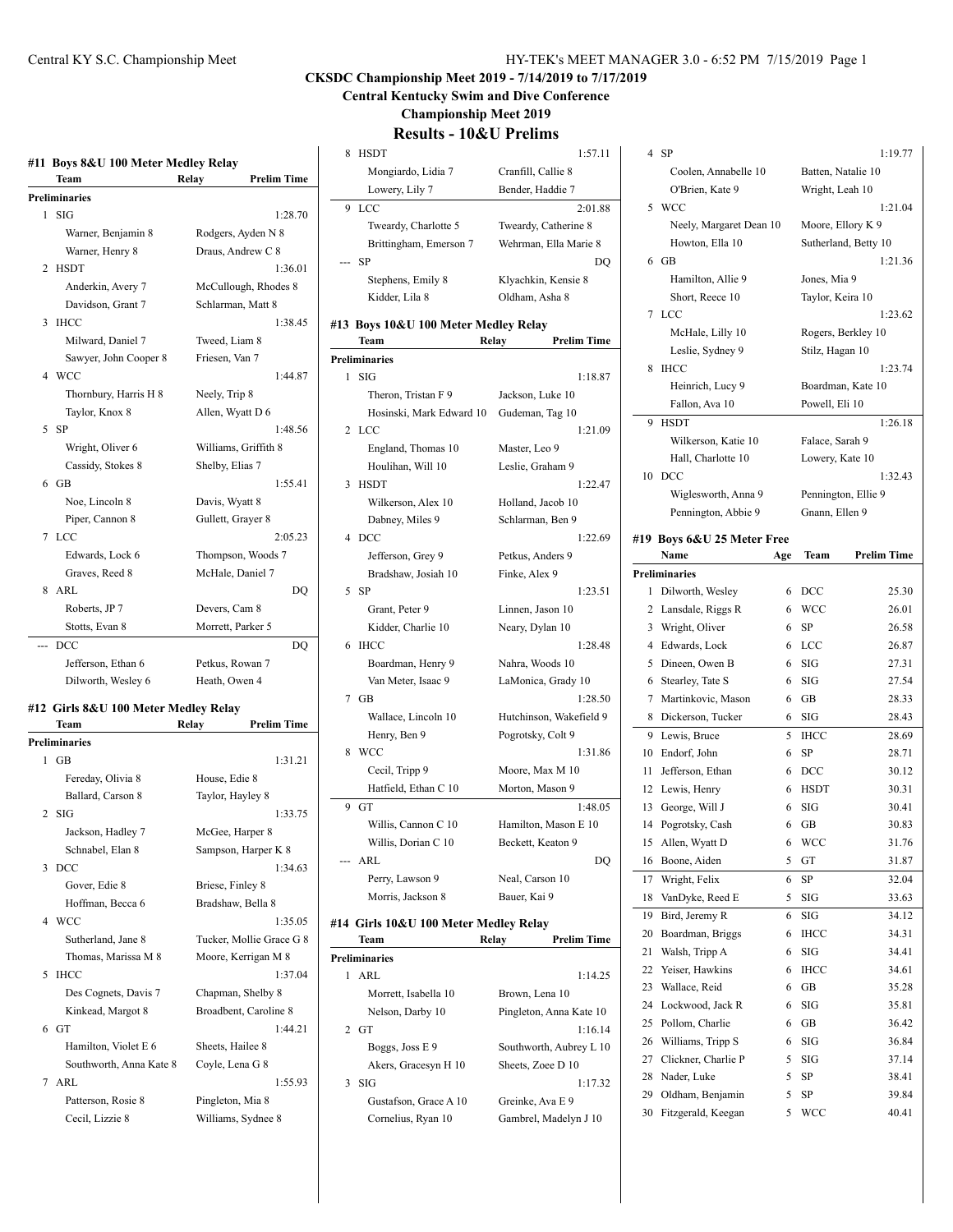Critchfield, Knoll S 7 SIG 1:29.21

# **CKSDC Championship Meet 2019 - 7/14/2019 to 7/17/2019**

**Central Kentucky Swim and Dive Conference**

**Championship Meet 2019**

| <b>Results - 10&amp;U Prelims</b> |  |  |
|-----------------------------------|--|--|
|-----------------------------------|--|--|

| $7$ SIG<br>26 Husz, Hannah<br>5 HSDT<br>36.47<br>12 Smithwick, Cash<br>Preliminaries  (#19 Boys 6&U 25 Meter Free)<br>5 LCC<br>$5$ SIG<br>27 Tweardy, Charlotte<br>SIG<br>31 Krift, Grayson M<br>41.08<br>36.60<br>13 Mitzenmacher, Bennett<br>8<br><b>DCC</b><br>41.96<br>6 IHCC<br>36.73<br>$8$ SIG<br>Heath, Owen<br>$\overline{4}$<br>Van Meter, Emmy<br>14 Moore, Jacob M<br>32<br>28<br>42.02<br>6 WCC<br>36.82<br>8 HSDT<br>Tweed, Tommy<br>IHCC<br>29<br>Williams, Kinsley<br>15 Schlarman, Matt<br>33<br>6<br>5 IHCC<br>37.45<br>$7$ SIG<br>Burchell, J.T.<br>5 ARL<br>42.23<br>30 Huber, Lane<br>16 Rafter, Payton<br>34<br>6 SP<br>$5$ SIG<br>42.53<br>Gustafson, Harry R<br>31 Kuyper, Annalee<br>37.67<br>7 SIG<br>35<br>17 Landis, Jack<br>$6$ SIG<br>44.03<br>$5$ SIG<br>38.15<br>8 SP<br>Wilmes, Parker W<br>32 Crawford, Caroline H<br>36<br>18 Williams, Griffith<br>$6$ SIG<br>37 Dalton, Wit<br>5 IHCC<br>44.62<br>33 Neville, Lilah A<br>38.28<br>7 HSDT<br>19 Anderkin, Avery<br>6 WCC<br>44.65<br>6 SP<br>38.99<br>Wedwick, Marshal<br>34 Williams, Adelaide<br>38<br>20 Thornbury, Harris H<br>8 WCC<br>44.87<br>5 LCC<br>Cundiff, Kyler A<br>5 SIG<br>35 Phillips, Jo<br>39.70<br>39<br>8 HSDT<br>21 Williams, Harris<br>$5$ SP<br>$6$ SIG<br>Patrick, Crosby<br>45.44<br>36 Moore, Katelin E<br>40.53<br>40<br>22 Marinelli, Brendan<br>8 GT<br>SIG<br>46.74<br>5 LCC<br>40.80<br>Hughes, Simon C<br>6<br>37 Houlihan, Charlotte<br>41<br>7 LCC<br>23 Thompson, Woods<br>GB<br>49.23<br>5 HSDT<br>42 Roig, Andrew<br>5<br>38 Lee, Lydia<br>41.00<br>8 SIG<br>24 Moore, Jadon M<br>49.28<br>6 LCC<br>Henderickson, Wyatt<br>GB<br>39 Reid, Harlin<br>41.13<br>43<br>6<br>7 IHCC<br>25 Friesen, Van<br><b>WCC</b><br>50.22<br>6 WCC<br>42.07<br>Sawyers, Carson D<br>40<br>Worth, Aliana V<br>6<br>44<br>8 HSDT<br>26 Kelly, Blake<br>50.61<br>6 WCC<br>42.11<br>Dorsett, Webb<br>IHCC<br>41 Cook, Aubree M<br>45<br>4<br>7 HSDT<br>27 Nichols, Oliver<br>5<br>53.84<br>$6$ SIG<br>Stone, Silas<br>SP<br>42 Dickerson, Lucy Delle<br>42.13<br>46<br>8 GB<br>28 Piper, Cannon<br><b>WCC</b><br>54.81<br>43 Cecil, Ava<br>6 WCC<br>42.32<br>Moore, Boone<br>4<br>47<br>SIG<br>29 Zellen, Micah S<br>8<br>1:01.57<br>6 SP<br>Milward, Austin<br>5 IHCC<br>44 Fiechter, Frances<br>42.67<br>48<br>SP<br>30 Shelby, Elias<br>$\tau$<br>Clifford, Sam<br>GB<br>1:07.55<br>45 Francisco, Eden C<br>$5$ SIG<br>42.99<br>5<br>49<br>31 Milward, Daniel<br>7 IHCC<br>SP<br>5 GT<br>43.28<br>Stephens, Ryan<br>6<br>1:11.93<br>46 Stacy, Andi<br>50<br>32 Tweed, Liam<br>8 IHCC<br>5 WCC<br>1:13.41<br>6 SP<br>43.39<br>McDaniel, James R<br>47 Kidder, Mary David<br>51<br>33 Stuart, Will<br>7 IHCC<br>ARL<br>1:26.39<br>6 IHCC<br>Williams, Wyatt<br>4<br>48 McCoy, Cate<br>43.67<br>52<br>8 ARL<br>34 Devers, Cam<br>5<br>SIG<br>1:33.42<br>6 SIG<br>44.86<br>Piatt, Grayson B<br>49 Dunnigan, Laine M<br>53<br>8 HSDT<br>35 Zimmer, Joshua<br>ARL<br>DQ<br>6 SP<br>45.14<br>Morrett, Parker<br>5<br>50<br>Gottschalk, Lexee Kate<br>8 SIG<br>36 Clickner, Jack T<br>5 IHCC<br>51 Bell, Charlotte<br>45.67<br>37 Mefford, Silas<br>8 HSDT<br>#20 Girls 6&U 25 Meter Free<br>5 SP<br>46.21<br>52 Coolen, Caroline<br>38 Huber, Sloan<br>7 IHCC<br>Name<br>Team<br><b>Prelim Time</b><br>Age<br>$6$ SIG<br>46.47<br>53 Perkins, Riley<br>$7$ SP<br>39 Patrick, Kramer<br>Preliminaries<br>6 GT<br>54 Davis, Maria<br>47.08<br>$7$ SIG<br>40<br>Hobbs, Benjamin D<br>6 DCC<br>22.97<br>1 Hoffman, Becca<br>$5$ SIG<br>49.92<br>55 Nelson, Emma L<br>7 DCC<br>41 Petkus, Rowan<br>24.29<br>2 Monohan, Caroline<br>6 IHCC<br>6 WCC<br>56 Cecil, Charlie<br>51.54<br>SIG<br>42 O'Leary, Eamonn<br>8<br>25.07<br>6 SP<br>3 Oldham, Addison<br>5 GB<br>57 Piper, Lelia<br>51.61<br>ARL<br>43 Stotts, Evan<br>8<br>26.30<br>4 Wiglesworth, Ellie<br>6 DCC<br>$4$ SP<br>51.96<br>58 Franklin, Ada<br>8 GB<br>44 Gullett, Grayer<br>5 IHCC<br>26.50<br>5 Hopkins, Lily<br>5 HSDT<br>59 Anderkin, Milly<br>52.06<br>7 WCC<br>45 Pedigo, RJ A<br>26.77<br>GB<br>6 Hamilton, Madeline<br>6<br>6 HSDT<br>60 Cranfill, Cambell<br>53.66<br>$7$ SIG<br>*46 Morita, Jagger<br>7 Cecil, Maddie<br>ARL<br>30.38<br>6<br>$5$ SIG<br>55.22<br>61 Triplett, Scarlett E<br>8 SIG<br>*46 Lockwood, Henry J<br>6 SIG<br>31.25<br>8 Hosinski, Julia<br>4 ARL<br>55.57<br>62 Morrett, Annaston<br>8 GB<br>48 Roig, Carter<br>SIG<br>9 Gudeman, Grayson G<br>6<br>31.29<br>4 IHCC<br>63 Quigg, Brecklyn<br>1:41.57<br>8 GB<br>49 Gullett, Ashton<br>6 GT<br>31.51<br>10 Ward, Summer<br>6 IHCC<br>$\mathbf{D}\mathbf{Q}$<br>Quigg, Lorelei<br>50 Noe, Lincoln<br>GB<br>8<br>11 Fereday, Adalyn<br>GB<br>32.04<br>5<br>--- Cecil, Abbie<br>3 ARL<br>DQ<br>8 SP<br>51 Johnston, Thomas<br>12 Thor, Mia K<br>SIG<br>32.06<br>6<br>52 Gudeman, Huttson R<br>8 SIG<br>13 Wehrman, Harper<br>6 LCC<br>32.26<br>#21 Boys 7-8 25 Meter Free<br>8 GB<br>53 Davis, Wyatt<br><b>Prelim Time</b><br>Name<br>Age Team<br>14 Case, Autumn H<br>6 SIG<br>32.56<br>54 Keller, Cooper S<br>7 SIG<br>Preliminaries<br>15 Morton, Ruth<br>6 WCC<br>32.60<br>$7$ SP<br>55 Nance, Jonas<br>1 McCullough, Rhodes<br>17.94<br>16 Hills, Evelyn<br>6 IHCC<br>8 HSDT<br>33.34<br>56 McHale, Daniel<br>7 LCC<br>8 WCC<br>18.31<br>17 Clark, Avery<br>5 IHCC<br>2 Taylor, Knox<br>33.78<br>57 Piening, Drew R<br>7 SIG<br>3 Cassidy, Stokes<br>8 SP<br>18.66<br>18 Hamilton, Violet E<br>6 GT<br>34.30<br>58 Doolin, Vin<br>$7$ SIG<br>18.76<br>4 Warner, Henry<br>8 SIG<br>19 Durtschi, Anne Douglas<br>6 LCC<br>34.44<br>59 Holajter, Owen E<br>8 GT<br>Graves, Reed<br>19.11<br>8 LCC<br>5<br>Bernick, Cora<br>5 IHCC<br>34.67<br>20<br>8 SP<br>60 Chandler, Alex<br>19.17<br>6 Morris, Jackson<br>8 ARL<br>6 HSDT<br>35.31<br>Menulty, Reagan<br>21<br>7 ARL<br>61 Roberts, JP<br>19.56<br>7 Draus, Andrew C<br>8 SIG<br>ARL<br>35.97<br>22 Bauer, Aria<br>6<br>62 Burlew, Abbott<br>7 HSDT<br>7 HSDT<br>20.52<br>8 Davidson, Grant<br><b>WCC</b><br>36.25<br>Morton, Helen<br>6<br>23<br>$7$ SP<br>63 Cox, Jameson<br>9 Sawyer, John Cooper<br>8 IHCC<br>20.53<br>Zellen, Blair C<br>SIG<br>36.31<br>5<br>24<br>64 Worth, Weston B<br>7 WCC<br>10 Lewis, Robert<br>8 IHCC<br>20.76<br>6 SP<br>36.40<br>25 Blanchett, Emma<br>65 Larson, Colin H<br>7 SIG<br>20.83<br>11 Warner, Benjamin<br>8 SIG |  |  |  | INESUILS - TUOCU I TEINIIS |  |  |  |                |
|-----------------------------------------------------------------------------------------------------------------------------------------------------------------------------------------------------------------------------------------------------------------------------------------------------------------------------------------------------------------------------------------------------------------------------------------------------------------------------------------------------------------------------------------------------------------------------------------------------------------------------------------------------------------------------------------------------------------------------------------------------------------------------------------------------------------------------------------------------------------------------------------------------------------------------------------------------------------------------------------------------------------------------------------------------------------------------------------------------------------------------------------------------------------------------------------------------------------------------------------------------------------------------------------------------------------------------------------------------------------------------------------------------------------------------------------------------------------------------------------------------------------------------------------------------------------------------------------------------------------------------------------------------------------------------------------------------------------------------------------------------------------------------------------------------------------------------------------------------------------------------------------------------------------------------------------------------------------------------------------------------------------------------------------------------------------------------------------------------------------------------------------------------------------------------------------------------------------------------------------------------------------------------------------------------------------------------------------------------------------------------------------------------------------------------------------------------------------------------------------------------------------------------------------------------------------------------------------------------------------------------------------------------------------------------------------------------------------------------------------------------------------------------------------------------------------------------------------------------------------------------------------------------------------------------------------------------------------------------------------------------------------------------------------------------------------------------------------------------------------------------------------------------------------------------------------------------------------------------------------------------------------------------------------------------------------------------------------------------------------------------------------------------------------------------------------------------------------------------------------------------------------------------------------------------------------------------------------------------------------------------------------------------------------------------------------------------------------------------------------------------------------------------------------------------------------------------------------------------------------------------------------------------------------------------------------------------------------------------------------------------------------------------------------------------------------------------------------------------------------------------------------------------------------------------------------------------------------------------------------------------------------------------------------------------------------------------------------------------------------------------------------------------------------------------------------------------------------------------------------------------------------------------------------------------------------------------------------------------------------------------------------------------------------------------------------------------------------------------------------------------------------------------------------------------------------------------------------------------------------------------------------------------------------------------------------------------------------------------------------------------------------------------------------------------------------------------------------------------------------------------------------------------------------------------------------------------------------------------------------------------------------------------------------------------------------------------------------------------------------------------------------------------------------------------------------------------------------------------------------------------------------------------------------------------------------------------------------------------------------------------------------------------------------------------------------------------------------------------------------------------------------------------------------------------------------------------------------------------------------------------------------------------------------------------------------------------------------------------------------------------------------------------------------------------------------------------------------------------------------------------------------------------------------------------------------------------------------------------------------------------------------------------------------------------------------------------------------------------------------|--|--|--|----------------------------|--|--|--|----------------|
|                                                                                                                                                                                                                                                                                                                                                                                                                                                                                                                                                                                                                                                                                                                                                                                                                                                                                                                                                                                                                                                                                                                                                                                                                                                                                                                                                                                                                                                                                                                                                                                                                                                                                                                                                                                                                                                                                                                                                                                                                                                                                                                                                                                                                                                                                                                                                                                                                                                                                                                                                                                                                                                                                                                                                                                                                                                                                                                                                                                                                                                                                                                                                                                                                                                                                                                                                                                                                                                                                                                                                                                                                                                                                                                                                                                                                                                                                                                                                                                                                                                                                                                                                                                                                                                                                                                                                                                                                                                                                                                                                                                                                                                                                                                                                                                                                                                                                                                                                                                                                                                                                                                                                                                                                                                                                                                                                                                                                                                                                                                                                                                                                                                                                                                                                                                                                                                                                                                                                                                                                                                                                                                                                                                                                                                                                                                                                                 |  |  |  |                            |  |  |  | 21.41          |
|                                                                                                                                                                                                                                                                                                                                                                                                                                                                                                                                                                                                                                                                                                                                                                                                                                                                                                                                                                                                                                                                                                                                                                                                                                                                                                                                                                                                                                                                                                                                                                                                                                                                                                                                                                                                                                                                                                                                                                                                                                                                                                                                                                                                                                                                                                                                                                                                                                                                                                                                                                                                                                                                                                                                                                                                                                                                                                                                                                                                                                                                                                                                                                                                                                                                                                                                                                                                                                                                                                                                                                                                                                                                                                                                                                                                                                                                                                                                                                                                                                                                                                                                                                                                                                                                                                                                                                                                                                                                                                                                                                                                                                                                                                                                                                                                                                                                                                                                                                                                                                                                                                                                                                                                                                                                                                                                                                                                                                                                                                                                                                                                                                                                                                                                                                                                                                                                                                                                                                                                                                                                                                                                                                                                                                                                                                                                                                 |  |  |  |                            |  |  |  | 21.48          |
|                                                                                                                                                                                                                                                                                                                                                                                                                                                                                                                                                                                                                                                                                                                                                                                                                                                                                                                                                                                                                                                                                                                                                                                                                                                                                                                                                                                                                                                                                                                                                                                                                                                                                                                                                                                                                                                                                                                                                                                                                                                                                                                                                                                                                                                                                                                                                                                                                                                                                                                                                                                                                                                                                                                                                                                                                                                                                                                                                                                                                                                                                                                                                                                                                                                                                                                                                                                                                                                                                                                                                                                                                                                                                                                                                                                                                                                                                                                                                                                                                                                                                                                                                                                                                                                                                                                                                                                                                                                                                                                                                                                                                                                                                                                                                                                                                                                                                                                                                                                                                                                                                                                                                                                                                                                                                                                                                                                                                                                                                                                                                                                                                                                                                                                                                                                                                                                                                                                                                                                                                                                                                                                                                                                                                                                                                                                                                                 |  |  |  |                            |  |  |  | 21.57          |
|                                                                                                                                                                                                                                                                                                                                                                                                                                                                                                                                                                                                                                                                                                                                                                                                                                                                                                                                                                                                                                                                                                                                                                                                                                                                                                                                                                                                                                                                                                                                                                                                                                                                                                                                                                                                                                                                                                                                                                                                                                                                                                                                                                                                                                                                                                                                                                                                                                                                                                                                                                                                                                                                                                                                                                                                                                                                                                                                                                                                                                                                                                                                                                                                                                                                                                                                                                                                                                                                                                                                                                                                                                                                                                                                                                                                                                                                                                                                                                                                                                                                                                                                                                                                                                                                                                                                                                                                                                                                                                                                                                                                                                                                                                                                                                                                                                                                                                                                                                                                                                                                                                                                                                                                                                                                                                                                                                                                                                                                                                                                                                                                                                                                                                                                                                                                                                                                                                                                                                                                                                                                                                                                                                                                                                                                                                                                                                 |  |  |  |                            |  |  |  | 21.84          |
|                                                                                                                                                                                                                                                                                                                                                                                                                                                                                                                                                                                                                                                                                                                                                                                                                                                                                                                                                                                                                                                                                                                                                                                                                                                                                                                                                                                                                                                                                                                                                                                                                                                                                                                                                                                                                                                                                                                                                                                                                                                                                                                                                                                                                                                                                                                                                                                                                                                                                                                                                                                                                                                                                                                                                                                                                                                                                                                                                                                                                                                                                                                                                                                                                                                                                                                                                                                                                                                                                                                                                                                                                                                                                                                                                                                                                                                                                                                                                                                                                                                                                                                                                                                                                                                                                                                                                                                                                                                                                                                                                                                                                                                                                                                                                                                                                                                                                                                                                                                                                                                                                                                                                                                                                                                                                                                                                                                                                                                                                                                                                                                                                                                                                                                                                                                                                                                                                                                                                                                                                                                                                                                                                                                                                                                                                                                                                                 |  |  |  |                            |  |  |  | 21.89          |
|                                                                                                                                                                                                                                                                                                                                                                                                                                                                                                                                                                                                                                                                                                                                                                                                                                                                                                                                                                                                                                                                                                                                                                                                                                                                                                                                                                                                                                                                                                                                                                                                                                                                                                                                                                                                                                                                                                                                                                                                                                                                                                                                                                                                                                                                                                                                                                                                                                                                                                                                                                                                                                                                                                                                                                                                                                                                                                                                                                                                                                                                                                                                                                                                                                                                                                                                                                                                                                                                                                                                                                                                                                                                                                                                                                                                                                                                                                                                                                                                                                                                                                                                                                                                                                                                                                                                                                                                                                                                                                                                                                                                                                                                                                                                                                                                                                                                                                                                                                                                                                                                                                                                                                                                                                                                                                                                                                                                                                                                                                                                                                                                                                                                                                                                                                                                                                                                                                                                                                                                                                                                                                                                                                                                                                                                                                                                                                 |  |  |  |                            |  |  |  | 21.93          |
|                                                                                                                                                                                                                                                                                                                                                                                                                                                                                                                                                                                                                                                                                                                                                                                                                                                                                                                                                                                                                                                                                                                                                                                                                                                                                                                                                                                                                                                                                                                                                                                                                                                                                                                                                                                                                                                                                                                                                                                                                                                                                                                                                                                                                                                                                                                                                                                                                                                                                                                                                                                                                                                                                                                                                                                                                                                                                                                                                                                                                                                                                                                                                                                                                                                                                                                                                                                                                                                                                                                                                                                                                                                                                                                                                                                                                                                                                                                                                                                                                                                                                                                                                                                                                                                                                                                                                                                                                                                                                                                                                                                                                                                                                                                                                                                                                                                                                                                                                                                                                                                                                                                                                                                                                                                                                                                                                                                                                                                                                                                                                                                                                                                                                                                                                                                                                                                                                                                                                                                                                                                                                                                                                                                                                                                                                                                                                                 |  |  |  |                            |  |  |  | 22.18          |
|                                                                                                                                                                                                                                                                                                                                                                                                                                                                                                                                                                                                                                                                                                                                                                                                                                                                                                                                                                                                                                                                                                                                                                                                                                                                                                                                                                                                                                                                                                                                                                                                                                                                                                                                                                                                                                                                                                                                                                                                                                                                                                                                                                                                                                                                                                                                                                                                                                                                                                                                                                                                                                                                                                                                                                                                                                                                                                                                                                                                                                                                                                                                                                                                                                                                                                                                                                                                                                                                                                                                                                                                                                                                                                                                                                                                                                                                                                                                                                                                                                                                                                                                                                                                                                                                                                                                                                                                                                                                                                                                                                                                                                                                                                                                                                                                                                                                                                                                                                                                                                                                                                                                                                                                                                                                                                                                                                                                                                                                                                                                                                                                                                                                                                                                                                                                                                                                                                                                                                                                                                                                                                                                                                                                                                                                                                                                                                 |  |  |  |                            |  |  |  | 22.50          |
|                                                                                                                                                                                                                                                                                                                                                                                                                                                                                                                                                                                                                                                                                                                                                                                                                                                                                                                                                                                                                                                                                                                                                                                                                                                                                                                                                                                                                                                                                                                                                                                                                                                                                                                                                                                                                                                                                                                                                                                                                                                                                                                                                                                                                                                                                                                                                                                                                                                                                                                                                                                                                                                                                                                                                                                                                                                                                                                                                                                                                                                                                                                                                                                                                                                                                                                                                                                                                                                                                                                                                                                                                                                                                                                                                                                                                                                                                                                                                                                                                                                                                                                                                                                                                                                                                                                                                                                                                                                                                                                                                                                                                                                                                                                                                                                                                                                                                                                                                                                                                                                                                                                                                                                                                                                                                                                                                                                                                                                                                                                                                                                                                                                                                                                                                                                                                                                                                                                                                                                                                                                                                                                                                                                                                                                                                                                                                                 |  |  |  |                            |  |  |  | 22.82          |
|                                                                                                                                                                                                                                                                                                                                                                                                                                                                                                                                                                                                                                                                                                                                                                                                                                                                                                                                                                                                                                                                                                                                                                                                                                                                                                                                                                                                                                                                                                                                                                                                                                                                                                                                                                                                                                                                                                                                                                                                                                                                                                                                                                                                                                                                                                                                                                                                                                                                                                                                                                                                                                                                                                                                                                                                                                                                                                                                                                                                                                                                                                                                                                                                                                                                                                                                                                                                                                                                                                                                                                                                                                                                                                                                                                                                                                                                                                                                                                                                                                                                                                                                                                                                                                                                                                                                                                                                                                                                                                                                                                                                                                                                                                                                                                                                                                                                                                                                                                                                                                                                                                                                                                                                                                                                                                                                                                                                                                                                                                                                                                                                                                                                                                                                                                                                                                                                                                                                                                                                                                                                                                                                                                                                                                                                                                                                                                 |  |  |  |                            |  |  |  | 22.83          |
|                                                                                                                                                                                                                                                                                                                                                                                                                                                                                                                                                                                                                                                                                                                                                                                                                                                                                                                                                                                                                                                                                                                                                                                                                                                                                                                                                                                                                                                                                                                                                                                                                                                                                                                                                                                                                                                                                                                                                                                                                                                                                                                                                                                                                                                                                                                                                                                                                                                                                                                                                                                                                                                                                                                                                                                                                                                                                                                                                                                                                                                                                                                                                                                                                                                                                                                                                                                                                                                                                                                                                                                                                                                                                                                                                                                                                                                                                                                                                                                                                                                                                                                                                                                                                                                                                                                                                                                                                                                                                                                                                                                                                                                                                                                                                                                                                                                                                                                                                                                                                                                                                                                                                                                                                                                                                                                                                                                                                                                                                                                                                                                                                                                                                                                                                                                                                                                                                                                                                                                                                                                                                                                                                                                                                                                                                                                                                                 |  |  |  |                            |  |  |  | 23.08          |
|                                                                                                                                                                                                                                                                                                                                                                                                                                                                                                                                                                                                                                                                                                                                                                                                                                                                                                                                                                                                                                                                                                                                                                                                                                                                                                                                                                                                                                                                                                                                                                                                                                                                                                                                                                                                                                                                                                                                                                                                                                                                                                                                                                                                                                                                                                                                                                                                                                                                                                                                                                                                                                                                                                                                                                                                                                                                                                                                                                                                                                                                                                                                                                                                                                                                                                                                                                                                                                                                                                                                                                                                                                                                                                                                                                                                                                                                                                                                                                                                                                                                                                                                                                                                                                                                                                                                                                                                                                                                                                                                                                                                                                                                                                                                                                                                                                                                                                                                                                                                                                                                                                                                                                                                                                                                                                                                                                                                                                                                                                                                                                                                                                                                                                                                                                                                                                                                                                                                                                                                                                                                                                                                                                                                                                                                                                                                                                 |  |  |  |                            |  |  |  | 23.19          |
|                                                                                                                                                                                                                                                                                                                                                                                                                                                                                                                                                                                                                                                                                                                                                                                                                                                                                                                                                                                                                                                                                                                                                                                                                                                                                                                                                                                                                                                                                                                                                                                                                                                                                                                                                                                                                                                                                                                                                                                                                                                                                                                                                                                                                                                                                                                                                                                                                                                                                                                                                                                                                                                                                                                                                                                                                                                                                                                                                                                                                                                                                                                                                                                                                                                                                                                                                                                                                                                                                                                                                                                                                                                                                                                                                                                                                                                                                                                                                                                                                                                                                                                                                                                                                                                                                                                                                                                                                                                                                                                                                                                                                                                                                                                                                                                                                                                                                                                                                                                                                                                                                                                                                                                                                                                                                                                                                                                                                                                                                                                                                                                                                                                                                                                                                                                                                                                                                                                                                                                                                                                                                                                                                                                                                                                                                                                                                                 |  |  |  |                            |  |  |  | 23.57          |
|                                                                                                                                                                                                                                                                                                                                                                                                                                                                                                                                                                                                                                                                                                                                                                                                                                                                                                                                                                                                                                                                                                                                                                                                                                                                                                                                                                                                                                                                                                                                                                                                                                                                                                                                                                                                                                                                                                                                                                                                                                                                                                                                                                                                                                                                                                                                                                                                                                                                                                                                                                                                                                                                                                                                                                                                                                                                                                                                                                                                                                                                                                                                                                                                                                                                                                                                                                                                                                                                                                                                                                                                                                                                                                                                                                                                                                                                                                                                                                                                                                                                                                                                                                                                                                                                                                                                                                                                                                                                                                                                                                                                                                                                                                                                                                                                                                                                                                                                                                                                                                                                                                                                                                                                                                                                                                                                                                                                                                                                                                                                                                                                                                                                                                                                                                                                                                                                                                                                                                                                                                                                                                                                                                                                                                                                                                                                                                 |  |  |  |                            |  |  |  | 23.73          |
|                                                                                                                                                                                                                                                                                                                                                                                                                                                                                                                                                                                                                                                                                                                                                                                                                                                                                                                                                                                                                                                                                                                                                                                                                                                                                                                                                                                                                                                                                                                                                                                                                                                                                                                                                                                                                                                                                                                                                                                                                                                                                                                                                                                                                                                                                                                                                                                                                                                                                                                                                                                                                                                                                                                                                                                                                                                                                                                                                                                                                                                                                                                                                                                                                                                                                                                                                                                                                                                                                                                                                                                                                                                                                                                                                                                                                                                                                                                                                                                                                                                                                                                                                                                                                                                                                                                                                                                                                                                                                                                                                                                                                                                                                                                                                                                                                                                                                                                                                                                                                                                                                                                                                                                                                                                                                                                                                                                                                                                                                                                                                                                                                                                                                                                                                                                                                                                                                                                                                                                                                                                                                                                                                                                                                                                                                                                                                                 |  |  |  |                            |  |  |  | 23.89          |
|                                                                                                                                                                                                                                                                                                                                                                                                                                                                                                                                                                                                                                                                                                                                                                                                                                                                                                                                                                                                                                                                                                                                                                                                                                                                                                                                                                                                                                                                                                                                                                                                                                                                                                                                                                                                                                                                                                                                                                                                                                                                                                                                                                                                                                                                                                                                                                                                                                                                                                                                                                                                                                                                                                                                                                                                                                                                                                                                                                                                                                                                                                                                                                                                                                                                                                                                                                                                                                                                                                                                                                                                                                                                                                                                                                                                                                                                                                                                                                                                                                                                                                                                                                                                                                                                                                                                                                                                                                                                                                                                                                                                                                                                                                                                                                                                                                                                                                                                                                                                                                                                                                                                                                                                                                                                                                                                                                                                                                                                                                                                                                                                                                                                                                                                                                                                                                                                                                                                                                                                                                                                                                                                                                                                                                                                                                                                                                 |  |  |  |                            |  |  |  | 23.95          |
|                                                                                                                                                                                                                                                                                                                                                                                                                                                                                                                                                                                                                                                                                                                                                                                                                                                                                                                                                                                                                                                                                                                                                                                                                                                                                                                                                                                                                                                                                                                                                                                                                                                                                                                                                                                                                                                                                                                                                                                                                                                                                                                                                                                                                                                                                                                                                                                                                                                                                                                                                                                                                                                                                                                                                                                                                                                                                                                                                                                                                                                                                                                                                                                                                                                                                                                                                                                                                                                                                                                                                                                                                                                                                                                                                                                                                                                                                                                                                                                                                                                                                                                                                                                                                                                                                                                                                                                                                                                                                                                                                                                                                                                                                                                                                                                                                                                                                                                                                                                                                                                                                                                                                                                                                                                                                                                                                                                                                                                                                                                                                                                                                                                                                                                                                                                                                                                                                                                                                                                                                                                                                                                                                                                                                                                                                                                                                                 |  |  |  |                            |  |  |  | 24.09          |
|                                                                                                                                                                                                                                                                                                                                                                                                                                                                                                                                                                                                                                                                                                                                                                                                                                                                                                                                                                                                                                                                                                                                                                                                                                                                                                                                                                                                                                                                                                                                                                                                                                                                                                                                                                                                                                                                                                                                                                                                                                                                                                                                                                                                                                                                                                                                                                                                                                                                                                                                                                                                                                                                                                                                                                                                                                                                                                                                                                                                                                                                                                                                                                                                                                                                                                                                                                                                                                                                                                                                                                                                                                                                                                                                                                                                                                                                                                                                                                                                                                                                                                                                                                                                                                                                                                                                                                                                                                                                                                                                                                                                                                                                                                                                                                                                                                                                                                                                                                                                                                                                                                                                                                                                                                                                                                                                                                                                                                                                                                                                                                                                                                                                                                                                                                                                                                                                                                                                                                                                                                                                                                                                                                                                                                                                                                                                                                 |  |  |  |                            |  |  |  | 24.28          |
|                                                                                                                                                                                                                                                                                                                                                                                                                                                                                                                                                                                                                                                                                                                                                                                                                                                                                                                                                                                                                                                                                                                                                                                                                                                                                                                                                                                                                                                                                                                                                                                                                                                                                                                                                                                                                                                                                                                                                                                                                                                                                                                                                                                                                                                                                                                                                                                                                                                                                                                                                                                                                                                                                                                                                                                                                                                                                                                                                                                                                                                                                                                                                                                                                                                                                                                                                                                                                                                                                                                                                                                                                                                                                                                                                                                                                                                                                                                                                                                                                                                                                                                                                                                                                                                                                                                                                                                                                                                                                                                                                                                                                                                                                                                                                                                                                                                                                                                                                                                                                                                                                                                                                                                                                                                                                                                                                                                                                                                                                                                                                                                                                                                                                                                                                                                                                                                                                                                                                                                                                                                                                                                                                                                                                                                                                                                                                                 |  |  |  |                            |  |  |  | 24.31          |
|                                                                                                                                                                                                                                                                                                                                                                                                                                                                                                                                                                                                                                                                                                                                                                                                                                                                                                                                                                                                                                                                                                                                                                                                                                                                                                                                                                                                                                                                                                                                                                                                                                                                                                                                                                                                                                                                                                                                                                                                                                                                                                                                                                                                                                                                                                                                                                                                                                                                                                                                                                                                                                                                                                                                                                                                                                                                                                                                                                                                                                                                                                                                                                                                                                                                                                                                                                                                                                                                                                                                                                                                                                                                                                                                                                                                                                                                                                                                                                                                                                                                                                                                                                                                                                                                                                                                                                                                                                                                                                                                                                                                                                                                                                                                                                                                                                                                                                                                                                                                                                                                                                                                                                                                                                                                                                                                                                                                                                                                                                                                                                                                                                                                                                                                                                                                                                                                                                                                                                                                                                                                                                                                                                                                                                                                                                                                                                 |  |  |  |                            |  |  |  | 24.32          |
|                                                                                                                                                                                                                                                                                                                                                                                                                                                                                                                                                                                                                                                                                                                                                                                                                                                                                                                                                                                                                                                                                                                                                                                                                                                                                                                                                                                                                                                                                                                                                                                                                                                                                                                                                                                                                                                                                                                                                                                                                                                                                                                                                                                                                                                                                                                                                                                                                                                                                                                                                                                                                                                                                                                                                                                                                                                                                                                                                                                                                                                                                                                                                                                                                                                                                                                                                                                                                                                                                                                                                                                                                                                                                                                                                                                                                                                                                                                                                                                                                                                                                                                                                                                                                                                                                                                                                                                                                                                                                                                                                                                                                                                                                                                                                                                                                                                                                                                                                                                                                                                                                                                                                                                                                                                                                                                                                                                                                                                                                                                                                                                                                                                                                                                                                                                                                                                                                                                                                                                                                                                                                                                                                                                                                                                                                                                                                                 |  |  |  |                            |  |  |  | 24.50          |
|                                                                                                                                                                                                                                                                                                                                                                                                                                                                                                                                                                                                                                                                                                                                                                                                                                                                                                                                                                                                                                                                                                                                                                                                                                                                                                                                                                                                                                                                                                                                                                                                                                                                                                                                                                                                                                                                                                                                                                                                                                                                                                                                                                                                                                                                                                                                                                                                                                                                                                                                                                                                                                                                                                                                                                                                                                                                                                                                                                                                                                                                                                                                                                                                                                                                                                                                                                                                                                                                                                                                                                                                                                                                                                                                                                                                                                                                                                                                                                                                                                                                                                                                                                                                                                                                                                                                                                                                                                                                                                                                                                                                                                                                                                                                                                                                                                                                                                                                                                                                                                                                                                                                                                                                                                                                                                                                                                                                                                                                                                                                                                                                                                                                                                                                                                                                                                                                                                                                                                                                                                                                                                                                                                                                                                                                                                                                                                 |  |  |  |                            |  |  |  | 24.62          |
|                                                                                                                                                                                                                                                                                                                                                                                                                                                                                                                                                                                                                                                                                                                                                                                                                                                                                                                                                                                                                                                                                                                                                                                                                                                                                                                                                                                                                                                                                                                                                                                                                                                                                                                                                                                                                                                                                                                                                                                                                                                                                                                                                                                                                                                                                                                                                                                                                                                                                                                                                                                                                                                                                                                                                                                                                                                                                                                                                                                                                                                                                                                                                                                                                                                                                                                                                                                                                                                                                                                                                                                                                                                                                                                                                                                                                                                                                                                                                                                                                                                                                                                                                                                                                                                                                                                                                                                                                                                                                                                                                                                                                                                                                                                                                                                                                                                                                                                                                                                                                                                                                                                                                                                                                                                                                                                                                                                                                                                                                                                                                                                                                                                                                                                                                                                                                                                                                                                                                                                                                                                                                                                                                                                                                                                                                                                                                                 |  |  |  |                            |  |  |  | 24.67          |
|                                                                                                                                                                                                                                                                                                                                                                                                                                                                                                                                                                                                                                                                                                                                                                                                                                                                                                                                                                                                                                                                                                                                                                                                                                                                                                                                                                                                                                                                                                                                                                                                                                                                                                                                                                                                                                                                                                                                                                                                                                                                                                                                                                                                                                                                                                                                                                                                                                                                                                                                                                                                                                                                                                                                                                                                                                                                                                                                                                                                                                                                                                                                                                                                                                                                                                                                                                                                                                                                                                                                                                                                                                                                                                                                                                                                                                                                                                                                                                                                                                                                                                                                                                                                                                                                                                                                                                                                                                                                                                                                                                                                                                                                                                                                                                                                                                                                                                                                                                                                                                                                                                                                                                                                                                                                                                                                                                                                                                                                                                                                                                                                                                                                                                                                                                                                                                                                                                                                                                                                                                                                                                                                                                                                                                                                                                                                                                 |  |  |  |                            |  |  |  | 24.69          |
|                                                                                                                                                                                                                                                                                                                                                                                                                                                                                                                                                                                                                                                                                                                                                                                                                                                                                                                                                                                                                                                                                                                                                                                                                                                                                                                                                                                                                                                                                                                                                                                                                                                                                                                                                                                                                                                                                                                                                                                                                                                                                                                                                                                                                                                                                                                                                                                                                                                                                                                                                                                                                                                                                                                                                                                                                                                                                                                                                                                                                                                                                                                                                                                                                                                                                                                                                                                                                                                                                                                                                                                                                                                                                                                                                                                                                                                                                                                                                                                                                                                                                                                                                                                                                                                                                                                                                                                                                                                                                                                                                                                                                                                                                                                                                                                                                                                                                                                                                                                                                                                                                                                                                                                                                                                                                                                                                                                                                                                                                                                                                                                                                                                                                                                                                                                                                                                                                                                                                                                                                                                                                                                                                                                                                                                                                                                                                                 |  |  |  |                            |  |  |  | 24.71          |
|                                                                                                                                                                                                                                                                                                                                                                                                                                                                                                                                                                                                                                                                                                                                                                                                                                                                                                                                                                                                                                                                                                                                                                                                                                                                                                                                                                                                                                                                                                                                                                                                                                                                                                                                                                                                                                                                                                                                                                                                                                                                                                                                                                                                                                                                                                                                                                                                                                                                                                                                                                                                                                                                                                                                                                                                                                                                                                                                                                                                                                                                                                                                                                                                                                                                                                                                                                                                                                                                                                                                                                                                                                                                                                                                                                                                                                                                                                                                                                                                                                                                                                                                                                                                                                                                                                                                                                                                                                                                                                                                                                                                                                                                                                                                                                                                                                                                                                                                                                                                                                                                                                                                                                                                                                                                                                                                                                                                                                                                                                                                                                                                                                                                                                                                                                                                                                                                                                                                                                                                                                                                                                                                                                                                                                                                                                                                                                 |  |  |  |                            |  |  |  | 25.14          |
|                                                                                                                                                                                                                                                                                                                                                                                                                                                                                                                                                                                                                                                                                                                                                                                                                                                                                                                                                                                                                                                                                                                                                                                                                                                                                                                                                                                                                                                                                                                                                                                                                                                                                                                                                                                                                                                                                                                                                                                                                                                                                                                                                                                                                                                                                                                                                                                                                                                                                                                                                                                                                                                                                                                                                                                                                                                                                                                                                                                                                                                                                                                                                                                                                                                                                                                                                                                                                                                                                                                                                                                                                                                                                                                                                                                                                                                                                                                                                                                                                                                                                                                                                                                                                                                                                                                                                                                                                                                                                                                                                                                                                                                                                                                                                                                                                                                                                                                                                                                                                                                                                                                                                                                                                                                                                                                                                                                                                                                                                                                                                                                                                                                                                                                                                                                                                                                                                                                                                                                                                                                                                                                                                                                                                                                                                                                                                                 |  |  |  |                            |  |  |  | 25.62          |
|                                                                                                                                                                                                                                                                                                                                                                                                                                                                                                                                                                                                                                                                                                                                                                                                                                                                                                                                                                                                                                                                                                                                                                                                                                                                                                                                                                                                                                                                                                                                                                                                                                                                                                                                                                                                                                                                                                                                                                                                                                                                                                                                                                                                                                                                                                                                                                                                                                                                                                                                                                                                                                                                                                                                                                                                                                                                                                                                                                                                                                                                                                                                                                                                                                                                                                                                                                                                                                                                                                                                                                                                                                                                                                                                                                                                                                                                                                                                                                                                                                                                                                                                                                                                                                                                                                                                                                                                                                                                                                                                                                                                                                                                                                                                                                                                                                                                                                                                                                                                                                                                                                                                                                                                                                                                                                                                                                                                                                                                                                                                                                                                                                                                                                                                                                                                                                                                                                                                                                                                                                                                                                                                                                                                                                                                                                                                                                 |  |  |  |                            |  |  |  | 26.08          |
|                                                                                                                                                                                                                                                                                                                                                                                                                                                                                                                                                                                                                                                                                                                                                                                                                                                                                                                                                                                                                                                                                                                                                                                                                                                                                                                                                                                                                                                                                                                                                                                                                                                                                                                                                                                                                                                                                                                                                                                                                                                                                                                                                                                                                                                                                                                                                                                                                                                                                                                                                                                                                                                                                                                                                                                                                                                                                                                                                                                                                                                                                                                                                                                                                                                                                                                                                                                                                                                                                                                                                                                                                                                                                                                                                                                                                                                                                                                                                                                                                                                                                                                                                                                                                                                                                                                                                                                                                                                                                                                                                                                                                                                                                                                                                                                                                                                                                                                                                                                                                                                                                                                                                                                                                                                                                                                                                                                                                                                                                                                                                                                                                                                                                                                                                                                                                                                                                                                                                                                                                                                                                                                                                                                                                                                                                                                                                                 |  |  |  |                            |  |  |  | 26.16          |
|                                                                                                                                                                                                                                                                                                                                                                                                                                                                                                                                                                                                                                                                                                                                                                                                                                                                                                                                                                                                                                                                                                                                                                                                                                                                                                                                                                                                                                                                                                                                                                                                                                                                                                                                                                                                                                                                                                                                                                                                                                                                                                                                                                                                                                                                                                                                                                                                                                                                                                                                                                                                                                                                                                                                                                                                                                                                                                                                                                                                                                                                                                                                                                                                                                                                                                                                                                                                                                                                                                                                                                                                                                                                                                                                                                                                                                                                                                                                                                                                                                                                                                                                                                                                                                                                                                                                                                                                                                                                                                                                                                                                                                                                                                                                                                                                                                                                                                                                                                                                                                                                                                                                                                                                                                                                                                                                                                                                                                                                                                                                                                                                                                                                                                                                                                                                                                                                                                                                                                                                                                                                                                                                                                                                                                                                                                                                                                 |  |  |  |                            |  |  |  | 26.46          |
|                                                                                                                                                                                                                                                                                                                                                                                                                                                                                                                                                                                                                                                                                                                                                                                                                                                                                                                                                                                                                                                                                                                                                                                                                                                                                                                                                                                                                                                                                                                                                                                                                                                                                                                                                                                                                                                                                                                                                                                                                                                                                                                                                                                                                                                                                                                                                                                                                                                                                                                                                                                                                                                                                                                                                                                                                                                                                                                                                                                                                                                                                                                                                                                                                                                                                                                                                                                                                                                                                                                                                                                                                                                                                                                                                                                                                                                                                                                                                                                                                                                                                                                                                                                                                                                                                                                                                                                                                                                                                                                                                                                                                                                                                                                                                                                                                                                                                                                                                                                                                                                                                                                                                                                                                                                                                                                                                                                                                                                                                                                                                                                                                                                                                                                                                                                                                                                                                                                                                                                                                                                                                                                                                                                                                                                                                                                                                                 |  |  |  |                            |  |  |  |                |
|                                                                                                                                                                                                                                                                                                                                                                                                                                                                                                                                                                                                                                                                                                                                                                                                                                                                                                                                                                                                                                                                                                                                                                                                                                                                                                                                                                                                                                                                                                                                                                                                                                                                                                                                                                                                                                                                                                                                                                                                                                                                                                                                                                                                                                                                                                                                                                                                                                                                                                                                                                                                                                                                                                                                                                                                                                                                                                                                                                                                                                                                                                                                                                                                                                                                                                                                                                                                                                                                                                                                                                                                                                                                                                                                                                                                                                                                                                                                                                                                                                                                                                                                                                                                                                                                                                                                                                                                                                                                                                                                                                                                                                                                                                                                                                                                                                                                                                                                                                                                                                                                                                                                                                                                                                                                                                                                                                                                                                                                                                                                                                                                                                                                                                                                                                                                                                                                                                                                                                                                                                                                                                                                                                                                                                                                                                                                                                 |  |  |  |                            |  |  |  | 26.60<br>26.76 |
|                                                                                                                                                                                                                                                                                                                                                                                                                                                                                                                                                                                                                                                                                                                                                                                                                                                                                                                                                                                                                                                                                                                                                                                                                                                                                                                                                                                                                                                                                                                                                                                                                                                                                                                                                                                                                                                                                                                                                                                                                                                                                                                                                                                                                                                                                                                                                                                                                                                                                                                                                                                                                                                                                                                                                                                                                                                                                                                                                                                                                                                                                                                                                                                                                                                                                                                                                                                                                                                                                                                                                                                                                                                                                                                                                                                                                                                                                                                                                                                                                                                                                                                                                                                                                                                                                                                                                                                                                                                                                                                                                                                                                                                                                                                                                                                                                                                                                                                                                                                                                                                                                                                                                                                                                                                                                                                                                                                                                                                                                                                                                                                                                                                                                                                                                                                                                                                                                                                                                                                                                                                                                                                                                                                                                                                                                                                                                                 |  |  |  |                            |  |  |  |                |
|                                                                                                                                                                                                                                                                                                                                                                                                                                                                                                                                                                                                                                                                                                                                                                                                                                                                                                                                                                                                                                                                                                                                                                                                                                                                                                                                                                                                                                                                                                                                                                                                                                                                                                                                                                                                                                                                                                                                                                                                                                                                                                                                                                                                                                                                                                                                                                                                                                                                                                                                                                                                                                                                                                                                                                                                                                                                                                                                                                                                                                                                                                                                                                                                                                                                                                                                                                                                                                                                                                                                                                                                                                                                                                                                                                                                                                                                                                                                                                                                                                                                                                                                                                                                                                                                                                                                                                                                                                                                                                                                                                                                                                                                                                                                                                                                                                                                                                                                                                                                                                                                                                                                                                                                                                                                                                                                                                                                                                                                                                                                                                                                                                                                                                                                                                                                                                                                                                                                                                                                                                                                                                                                                                                                                                                                                                                                                                 |  |  |  |                            |  |  |  | 26.92          |
|                                                                                                                                                                                                                                                                                                                                                                                                                                                                                                                                                                                                                                                                                                                                                                                                                                                                                                                                                                                                                                                                                                                                                                                                                                                                                                                                                                                                                                                                                                                                                                                                                                                                                                                                                                                                                                                                                                                                                                                                                                                                                                                                                                                                                                                                                                                                                                                                                                                                                                                                                                                                                                                                                                                                                                                                                                                                                                                                                                                                                                                                                                                                                                                                                                                                                                                                                                                                                                                                                                                                                                                                                                                                                                                                                                                                                                                                                                                                                                                                                                                                                                                                                                                                                                                                                                                                                                                                                                                                                                                                                                                                                                                                                                                                                                                                                                                                                                                                                                                                                                                                                                                                                                                                                                                                                                                                                                                                                                                                                                                                                                                                                                                                                                                                                                                                                                                                                                                                                                                                                                                                                                                                                                                                                                                                                                                                                                 |  |  |  |                            |  |  |  | 26.95          |
|                                                                                                                                                                                                                                                                                                                                                                                                                                                                                                                                                                                                                                                                                                                                                                                                                                                                                                                                                                                                                                                                                                                                                                                                                                                                                                                                                                                                                                                                                                                                                                                                                                                                                                                                                                                                                                                                                                                                                                                                                                                                                                                                                                                                                                                                                                                                                                                                                                                                                                                                                                                                                                                                                                                                                                                                                                                                                                                                                                                                                                                                                                                                                                                                                                                                                                                                                                                                                                                                                                                                                                                                                                                                                                                                                                                                                                                                                                                                                                                                                                                                                                                                                                                                                                                                                                                                                                                                                                                                                                                                                                                                                                                                                                                                                                                                                                                                                                                                                                                                                                                                                                                                                                                                                                                                                                                                                                                                                                                                                                                                                                                                                                                                                                                                                                                                                                                                                                                                                                                                                                                                                                                                                                                                                                                                                                                                                                 |  |  |  |                            |  |  |  | 27.19          |
|                                                                                                                                                                                                                                                                                                                                                                                                                                                                                                                                                                                                                                                                                                                                                                                                                                                                                                                                                                                                                                                                                                                                                                                                                                                                                                                                                                                                                                                                                                                                                                                                                                                                                                                                                                                                                                                                                                                                                                                                                                                                                                                                                                                                                                                                                                                                                                                                                                                                                                                                                                                                                                                                                                                                                                                                                                                                                                                                                                                                                                                                                                                                                                                                                                                                                                                                                                                                                                                                                                                                                                                                                                                                                                                                                                                                                                                                                                                                                                                                                                                                                                                                                                                                                                                                                                                                                                                                                                                                                                                                                                                                                                                                                                                                                                                                                                                                                                                                                                                                                                                                                                                                                                                                                                                                                                                                                                                                                                                                                                                                                                                                                                                                                                                                                                                                                                                                                                                                                                                                                                                                                                                                                                                                                                                                                                                                                                 |  |  |  |                            |  |  |  | 27.19          |
|                                                                                                                                                                                                                                                                                                                                                                                                                                                                                                                                                                                                                                                                                                                                                                                                                                                                                                                                                                                                                                                                                                                                                                                                                                                                                                                                                                                                                                                                                                                                                                                                                                                                                                                                                                                                                                                                                                                                                                                                                                                                                                                                                                                                                                                                                                                                                                                                                                                                                                                                                                                                                                                                                                                                                                                                                                                                                                                                                                                                                                                                                                                                                                                                                                                                                                                                                                                                                                                                                                                                                                                                                                                                                                                                                                                                                                                                                                                                                                                                                                                                                                                                                                                                                                                                                                                                                                                                                                                                                                                                                                                                                                                                                                                                                                                                                                                                                                                                                                                                                                                                                                                                                                                                                                                                                                                                                                                                                                                                                                                                                                                                                                                                                                                                                                                                                                                                                                                                                                                                                                                                                                                                                                                                                                                                                                                                                                 |  |  |  |                            |  |  |  | 27.77          |
|                                                                                                                                                                                                                                                                                                                                                                                                                                                                                                                                                                                                                                                                                                                                                                                                                                                                                                                                                                                                                                                                                                                                                                                                                                                                                                                                                                                                                                                                                                                                                                                                                                                                                                                                                                                                                                                                                                                                                                                                                                                                                                                                                                                                                                                                                                                                                                                                                                                                                                                                                                                                                                                                                                                                                                                                                                                                                                                                                                                                                                                                                                                                                                                                                                                                                                                                                                                                                                                                                                                                                                                                                                                                                                                                                                                                                                                                                                                                                                                                                                                                                                                                                                                                                                                                                                                                                                                                                                                                                                                                                                                                                                                                                                                                                                                                                                                                                                                                                                                                                                                                                                                                                                                                                                                                                                                                                                                                                                                                                                                                                                                                                                                                                                                                                                                                                                                                                                                                                                                                                                                                                                                                                                                                                                                                                                                                                                 |  |  |  |                            |  |  |  | 28.74          |
|                                                                                                                                                                                                                                                                                                                                                                                                                                                                                                                                                                                                                                                                                                                                                                                                                                                                                                                                                                                                                                                                                                                                                                                                                                                                                                                                                                                                                                                                                                                                                                                                                                                                                                                                                                                                                                                                                                                                                                                                                                                                                                                                                                                                                                                                                                                                                                                                                                                                                                                                                                                                                                                                                                                                                                                                                                                                                                                                                                                                                                                                                                                                                                                                                                                                                                                                                                                                                                                                                                                                                                                                                                                                                                                                                                                                                                                                                                                                                                                                                                                                                                                                                                                                                                                                                                                                                                                                                                                                                                                                                                                                                                                                                                                                                                                                                                                                                                                                                                                                                                                                                                                                                                                                                                                                                                                                                                                                                                                                                                                                                                                                                                                                                                                                                                                                                                                                                                                                                                                                                                                                                                                                                                                                                                                                                                                                                                 |  |  |  |                            |  |  |  | 29.22          |
|                                                                                                                                                                                                                                                                                                                                                                                                                                                                                                                                                                                                                                                                                                                                                                                                                                                                                                                                                                                                                                                                                                                                                                                                                                                                                                                                                                                                                                                                                                                                                                                                                                                                                                                                                                                                                                                                                                                                                                                                                                                                                                                                                                                                                                                                                                                                                                                                                                                                                                                                                                                                                                                                                                                                                                                                                                                                                                                                                                                                                                                                                                                                                                                                                                                                                                                                                                                                                                                                                                                                                                                                                                                                                                                                                                                                                                                                                                                                                                                                                                                                                                                                                                                                                                                                                                                                                                                                                                                                                                                                                                                                                                                                                                                                                                                                                                                                                                                                                                                                                                                                                                                                                                                                                                                                                                                                                                                                                                                                                                                                                                                                                                                                                                                                                                                                                                                                                                                                                                                                                                                                                                                                                                                                                                                                                                                                                                 |  |  |  |                            |  |  |  | 29.49          |
|                                                                                                                                                                                                                                                                                                                                                                                                                                                                                                                                                                                                                                                                                                                                                                                                                                                                                                                                                                                                                                                                                                                                                                                                                                                                                                                                                                                                                                                                                                                                                                                                                                                                                                                                                                                                                                                                                                                                                                                                                                                                                                                                                                                                                                                                                                                                                                                                                                                                                                                                                                                                                                                                                                                                                                                                                                                                                                                                                                                                                                                                                                                                                                                                                                                                                                                                                                                                                                                                                                                                                                                                                                                                                                                                                                                                                                                                                                                                                                                                                                                                                                                                                                                                                                                                                                                                                                                                                                                                                                                                                                                                                                                                                                                                                                                                                                                                                                                                                                                                                                                                                                                                                                                                                                                                                                                                                                                                                                                                                                                                                                                                                                                                                                                                                                                                                                                                                                                                                                                                                                                                                                                                                                                                                                                                                                                                                                 |  |  |  |                            |  |  |  | 30.48          |
|                                                                                                                                                                                                                                                                                                                                                                                                                                                                                                                                                                                                                                                                                                                                                                                                                                                                                                                                                                                                                                                                                                                                                                                                                                                                                                                                                                                                                                                                                                                                                                                                                                                                                                                                                                                                                                                                                                                                                                                                                                                                                                                                                                                                                                                                                                                                                                                                                                                                                                                                                                                                                                                                                                                                                                                                                                                                                                                                                                                                                                                                                                                                                                                                                                                                                                                                                                                                                                                                                                                                                                                                                                                                                                                                                                                                                                                                                                                                                                                                                                                                                                                                                                                                                                                                                                                                                                                                                                                                                                                                                                                                                                                                                                                                                                                                                                                                                                                                                                                                                                                                                                                                                                                                                                                                                                                                                                                                                                                                                                                                                                                                                                                                                                                                                                                                                                                                                                                                                                                                                                                                                                                                                                                                                                                                                                                                                                 |  |  |  |                            |  |  |  | 31.68          |
|                                                                                                                                                                                                                                                                                                                                                                                                                                                                                                                                                                                                                                                                                                                                                                                                                                                                                                                                                                                                                                                                                                                                                                                                                                                                                                                                                                                                                                                                                                                                                                                                                                                                                                                                                                                                                                                                                                                                                                                                                                                                                                                                                                                                                                                                                                                                                                                                                                                                                                                                                                                                                                                                                                                                                                                                                                                                                                                                                                                                                                                                                                                                                                                                                                                                                                                                                                                                                                                                                                                                                                                                                                                                                                                                                                                                                                                                                                                                                                                                                                                                                                                                                                                                                                                                                                                                                                                                                                                                                                                                                                                                                                                                                                                                                                                                                                                                                                                                                                                                                                                                                                                                                                                                                                                                                                                                                                                                                                                                                                                                                                                                                                                                                                                                                                                                                                                                                                                                                                                                                                                                                                                                                                                                                                                                                                                                                                 |  |  |  |                            |  |  |  | 32.54          |
|                                                                                                                                                                                                                                                                                                                                                                                                                                                                                                                                                                                                                                                                                                                                                                                                                                                                                                                                                                                                                                                                                                                                                                                                                                                                                                                                                                                                                                                                                                                                                                                                                                                                                                                                                                                                                                                                                                                                                                                                                                                                                                                                                                                                                                                                                                                                                                                                                                                                                                                                                                                                                                                                                                                                                                                                                                                                                                                                                                                                                                                                                                                                                                                                                                                                                                                                                                                                                                                                                                                                                                                                                                                                                                                                                                                                                                                                                                                                                                                                                                                                                                                                                                                                                                                                                                                                                                                                                                                                                                                                                                                                                                                                                                                                                                                                                                                                                                                                                                                                                                                                                                                                                                                                                                                                                                                                                                                                                                                                                                                                                                                                                                                                                                                                                                                                                                                                                                                                                                                                                                                                                                                                                                                                                                                                                                                                                                 |  |  |  |                            |  |  |  | 32.89          |
|                                                                                                                                                                                                                                                                                                                                                                                                                                                                                                                                                                                                                                                                                                                                                                                                                                                                                                                                                                                                                                                                                                                                                                                                                                                                                                                                                                                                                                                                                                                                                                                                                                                                                                                                                                                                                                                                                                                                                                                                                                                                                                                                                                                                                                                                                                                                                                                                                                                                                                                                                                                                                                                                                                                                                                                                                                                                                                                                                                                                                                                                                                                                                                                                                                                                                                                                                                                                                                                                                                                                                                                                                                                                                                                                                                                                                                                                                                                                                                                                                                                                                                                                                                                                                                                                                                                                                                                                                                                                                                                                                                                                                                                                                                                                                                                                                                                                                                                                                                                                                                                                                                                                                                                                                                                                                                                                                                                                                                                                                                                                                                                                                                                                                                                                                                                                                                                                                                                                                                                                                                                                                                                                                                                                                                                                                                                                                                 |  |  |  |                            |  |  |  | 33.97          |
|                                                                                                                                                                                                                                                                                                                                                                                                                                                                                                                                                                                                                                                                                                                                                                                                                                                                                                                                                                                                                                                                                                                                                                                                                                                                                                                                                                                                                                                                                                                                                                                                                                                                                                                                                                                                                                                                                                                                                                                                                                                                                                                                                                                                                                                                                                                                                                                                                                                                                                                                                                                                                                                                                                                                                                                                                                                                                                                                                                                                                                                                                                                                                                                                                                                                                                                                                                                                                                                                                                                                                                                                                                                                                                                                                                                                                                                                                                                                                                                                                                                                                                                                                                                                                                                                                                                                                                                                                                                                                                                                                                                                                                                                                                                                                                                                                                                                                                                                                                                                                                                                                                                                                                                                                                                                                                                                                                                                                                                                                                                                                                                                                                                                                                                                                                                                                                                                                                                                                                                                                                                                                                                                                                                                                                                                                                                                                                 |  |  |  |                            |  |  |  | 33.99          |
|                                                                                                                                                                                                                                                                                                                                                                                                                                                                                                                                                                                                                                                                                                                                                                                                                                                                                                                                                                                                                                                                                                                                                                                                                                                                                                                                                                                                                                                                                                                                                                                                                                                                                                                                                                                                                                                                                                                                                                                                                                                                                                                                                                                                                                                                                                                                                                                                                                                                                                                                                                                                                                                                                                                                                                                                                                                                                                                                                                                                                                                                                                                                                                                                                                                                                                                                                                                                                                                                                                                                                                                                                                                                                                                                                                                                                                                                                                                                                                                                                                                                                                                                                                                                                                                                                                                                                                                                                                                                                                                                                                                                                                                                                                                                                                                                                                                                                                                                                                                                                                                                                                                                                                                                                                                                                                                                                                                                                                                                                                                                                                                                                                                                                                                                                                                                                                                                                                                                                                                                                                                                                                                                                                                                                                                                                                                                                                 |  |  |  |                            |  |  |  | 34.16          |
|                                                                                                                                                                                                                                                                                                                                                                                                                                                                                                                                                                                                                                                                                                                                                                                                                                                                                                                                                                                                                                                                                                                                                                                                                                                                                                                                                                                                                                                                                                                                                                                                                                                                                                                                                                                                                                                                                                                                                                                                                                                                                                                                                                                                                                                                                                                                                                                                                                                                                                                                                                                                                                                                                                                                                                                                                                                                                                                                                                                                                                                                                                                                                                                                                                                                                                                                                                                                                                                                                                                                                                                                                                                                                                                                                                                                                                                                                                                                                                                                                                                                                                                                                                                                                                                                                                                                                                                                                                                                                                                                                                                                                                                                                                                                                                                                                                                                                                                                                                                                                                                                                                                                                                                                                                                                                                                                                                                                                                                                                                                                                                                                                                                                                                                                                                                                                                                                                                                                                                                                                                                                                                                                                                                                                                                                                                                                                                 |  |  |  |                            |  |  |  | 34.20          |
|                                                                                                                                                                                                                                                                                                                                                                                                                                                                                                                                                                                                                                                                                                                                                                                                                                                                                                                                                                                                                                                                                                                                                                                                                                                                                                                                                                                                                                                                                                                                                                                                                                                                                                                                                                                                                                                                                                                                                                                                                                                                                                                                                                                                                                                                                                                                                                                                                                                                                                                                                                                                                                                                                                                                                                                                                                                                                                                                                                                                                                                                                                                                                                                                                                                                                                                                                                                                                                                                                                                                                                                                                                                                                                                                                                                                                                                                                                                                                                                                                                                                                                                                                                                                                                                                                                                                                                                                                                                                                                                                                                                                                                                                                                                                                                                                                                                                                                                                                                                                                                                                                                                                                                                                                                                                                                                                                                                                                                                                                                                                                                                                                                                                                                                                                                                                                                                                                                                                                                                                                                                                                                                                                                                                                                                                                                                                                                 |  |  |  |                            |  |  |  | 35.40          |
|                                                                                                                                                                                                                                                                                                                                                                                                                                                                                                                                                                                                                                                                                                                                                                                                                                                                                                                                                                                                                                                                                                                                                                                                                                                                                                                                                                                                                                                                                                                                                                                                                                                                                                                                                                                                                                                                                                                                                                                                                                                                                                                                                                                                                                                                                                                                                                                                                                                                                                                                                                                                                                                                                                                                                                                                                                                                                                                                                                                                                                                                                                                                                                                                                                                                                                                                                                                                                                                                                                                                                                                                                                                                                                                                                                                                                                                                                                                                                                                                                                                                                                                                                                                                                                                                                                                                                                                                                                                                                                                                                                                                                                                                                                                                                                                                                                                                                                                                                                                                                                                                                                                                                                                                                                                                                                                                                                                                                                                                                                                                                                                                                                                                                                                                                                                                                                                                                                                                                                                                                                                                                                                                                                                                                                                                                                                                                                 |  |  |  |                            |  |  |  | 37.03          |
|                                                                                                                                                                                                                                                                                                                                                                                                                                                                                                                                                                                                                                                                                                                                                                                                                                                                                                                                                                                                                                                                                                                                                                                                                                                                                                                                                                                                                                                                                                                                                                                                                                                                                                                                                                                                                                                                                                                                                                                                                                                                                                                                                                                                                                                                                                                                                                                                                                                                                                                                                                                                                                                                                                                                                                                                                                                                                                                                                                                                                                                                                                                                                                                                                                                                                                                                                                                                                                                                                                                                                                                                                                                                                                                                                                                                                                                                                                                                                                                                                                                                                                                                                                                                                                                                                                                                                                                                                                                                                                                                                                                                                                                                                                                                                                                                                                                                                                                                                                                                                                                                                                                                                                                                                                                                                                                                                                                                                                                                                                                                                                                                                                                                                                                                                                                                                                                                                                                                                                                                                                                                                                                                                                                                                                                                                                                                                                 |  |  |  |                            |  |  |  | 38.82          |
|                                                                                                                                                                                                                                                                                                                                                                                                                                                                                                                                                                                                                                                                                                                                                                                                                                                                                                                                                                                                                                                                                                                                                                                                                                                                                                                                                                                                                                                                                                                                                                                                                                                                                                                                                                                                                                                                                                                                                                                                                                                                                                                                                                                                                                                                                                                                                                                                                                                                                                                                                                                                                                                                                                                                                                                                                                                                                                                                                                                                                                                                                                                                                                                                                                                                                                                                                                                                                                                                                                                                                                                                                                                                                                                                                                                                                                                                                                                                                                                                                                                                                                                                                                                                                                                                                                                                                                                                                                                                                                                                                                                                                                                                                                                                                                                                                                                                                                                                                                                                                                                                                                                                                                                                                                                                                                                                                                                                                                                                                                                                                                                                                                                                                                                                                                                                                                                                                                                                                                                                                                                                                                                                                                                                                                                                                                                                                                 |  |  |  |                            |  |  |  | 50.05          |
|                                                                                                                                                                                                                                                                                                                                                                                                                                                                                                                                                                                                                                                                                                                                                                                                                                                                                                                                                                                                                                                                                                                                                                                                                                                                                                                                                                                                                                                                                                                                                                                                                                                                                                                                                                                                                                                                                                                                                                                                                                                                                                                                                                                                                                                                                                                                                                                                                                                                                                                                                                                                                                                                                                                                                                                                                                                                                                                                                                                                                                                                                                                                                                                                                                                                                                                                                                                                                                                                                                                                                                                                                                                                                                                                                                                                                                                                                                                                                                                                                                                                                                                                                                                                                                                                                                                                                                                                                                                                                                                                                                                                                                                                                                                                                                                                                                                                                                                                                                                                                                                                                                                                                                                                                                                                                                                                                                                                                                                                                                                                                                                                                                                                                                                                                                                                                                                                                                                                                                                                                                                                                                                                                                                                                                                                                                                                                                 |  |  |  |                            |  |  |  | 1:19.71        |
|                                                                                                                                                                                                                                                                                                                                                                                                                                                                                                                                                                                                                                                                                                                                                                                                                                                                                                                                                                                                                                                                                                                                                                                                                                                                                                                                                                                                                                                                                                                                                                                                                                                                                                                                                                                                                                                                                                                                                                                                                                                                                                                                                                                                                                                                                                                                                                                                                                                                                                                                                                                                                                                                                                                                                                                                                                                                                                                                                                                                                                                                                                                                                                                                                                                                                                                                                                                                                                                                                                                                                                                                                                                                                                                                                                                                                                                                                                                                                                                                                                                                                                                                                                                                                                                                                                                                                                                                                                                                                                                                                                                                                                                                                                                                                                                                                                                                                                                                                                                                                                                                                                                                                                                                                                                                                                                                                                                                                                                                                                                                                                                                                                                                                                                                                                                                                                                                                                                                                                                                                                                                                                                                                                                                                                                                                                                                                                 |  |  |  |                            |  |  |  | 1:26.71        |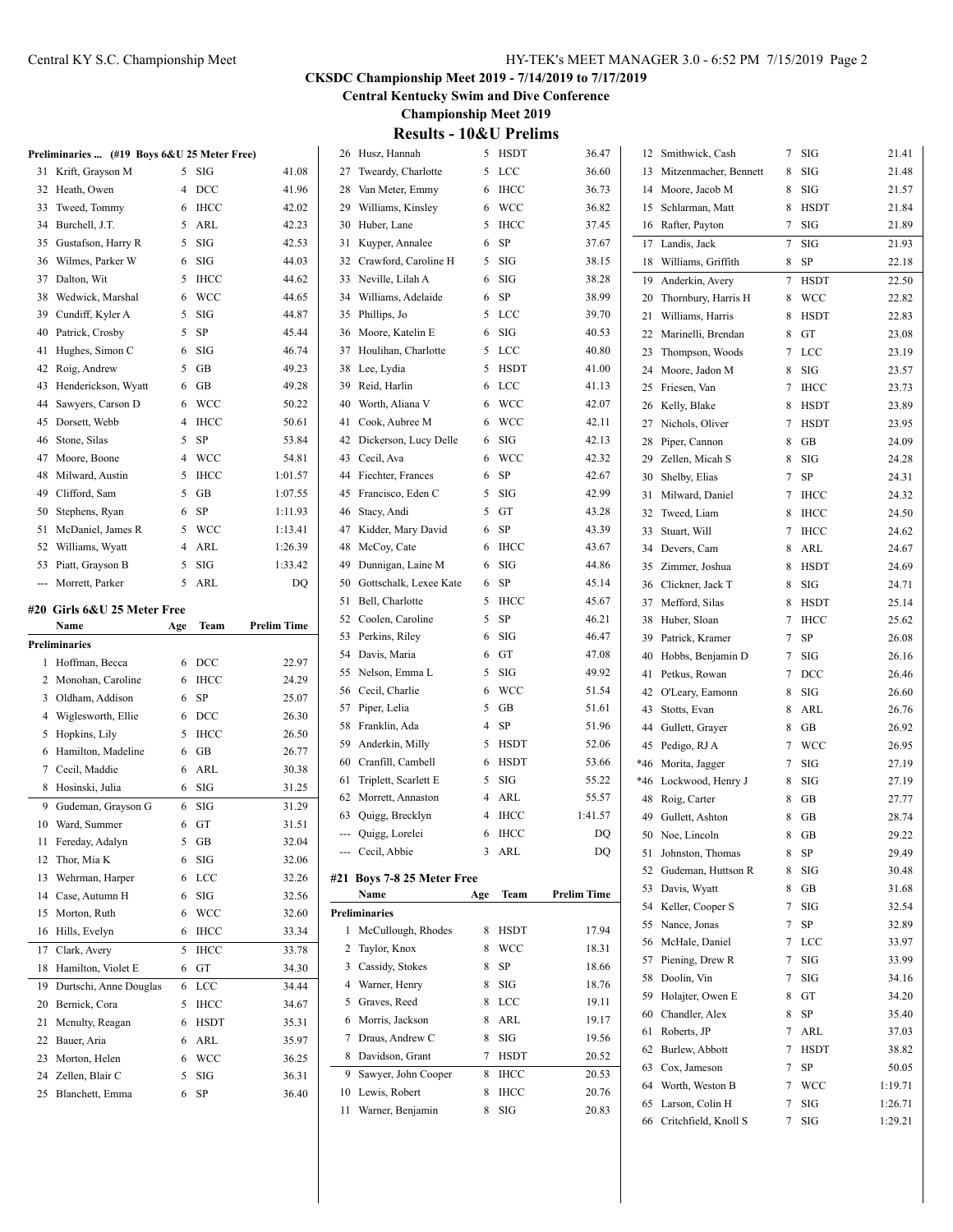# **CKSDC Championship Meet 2019 - 7/14/2019 to 7/17/2019**

**Central Kentucky Swim and Dive Conference**

**Championship Meet 2019**

**Results - 10&U Prelims**

| Des Cognets, Davis<br>49   | 7<br>IHCC              | 26.00       | #23 Boys 9-10 25 Meter Free |     |              |                    |
|----------------------------|------------------------|-------------|-----------------------------|-----|--------------|--------------------|
| Brittingham, Emerson<br>50 | LCC<br>7               | 26.05       | Name                        | Age | Team         | <b>Prelim Time</b> |
| Monohan, Sylvia            | 7<br>GB                | 26.09       | <b>Preliminaries</b>        |     |              |                    |
| Kessinger, Charlotte A     | <b>IHCC</b><br>7       | 26.17       | 1 Bradshaw, Josiah          | 10  | <b>DCC</b>   | 14.85              |
|                            | 8<br>SIG               | 26.42<br>2  | Hosinski, Mark Edward       | 10  | SIG          | 15.54              |
| Bird, Brinkley R           | 7<br><b>SIG</b>        | 26.51<br>3  | Houlihan, Will              | 10  | LCC          | 15.97              |
| Coyle, Lena G              | 8<br>GT                | 26.65<br>4  | Neal, Carson                | 10  | ARL          | 16.06              |
| Crawford, Ellie            | 8<br>SIG               | 26.75<br>5  | Hatfield, Ethan C           | 10  | <b>WCC</b>   | 16.23              |
| Stephens, Emily            | 8<br>SP                | 26.97<br>6  | LaMonica, Grady             | 10  | <b>IHCC</b>  | 17.04              |
| Perkins, Mylee             | 8<br>GT                | 27.03<br>7  | Jackson, Luke               | 10  | SIG          | 17.07              |
| Martinkovic, Natalie       | 8<br>GB                | 27.07<br>8  | Moore, Max M                | 10  | <b>WCC</b>   | 17.08              |
| Lowery, Lily               | 7<br><b>HSDT</b>       | 27.14<br>9  | Jefferson, Grey             | 9   | <b>DCC</b>   | 17.11              |
| Smith, Parker L            | WCC<br>7               | 27.45<br>10 | Grant, Peter                | 9   | <b>SP</b>    | 17.61              |
| Piatt, Elliott E           | 7<br>SIG               | 27.48<br>11 | Petkus, Anders              | 9   | <b>DCC</b>   | 17.63              |
| Wilder, Marlie C           | 7<br>WCC               | 27.51<br>12 | Gudeman, Tag                | 10  | SIG          | 17.67              |
| Nelson, Harper E           | 7<br>SIG               | 27.74<br>13 | Neary, Dylan                | 10  | SP           | 17.91              |
| Young, Lily                | 8<br><b>HSDT</b>       | 27.79<br>14 | Theron, Tristan F           | 9   | SIG          | 17.92              |
| Woosley, Lily              | 7<br>SP                | 27.83       | Schlarman, Ben              | 9   | <b>HSDT</b>  | 17.94              |
| Kitchen, Calla             | 8<br>SP                | 15<br>27.92 | Kidder, Charlie             |     |              |                    |
| Piper, Pippa               | 7<br>GВ                | 16<br>28.09 |                             | 10  | SP           | 18.19              |
| Wilson, Brigid             | 7<br><b>DCC</b>        | 17<br>28.39 | Leslie, Graham              | 9   | LCC          | 18.32              |
| Lynch, Kathleen E          | 8<br>SIG               | 28.53       | 18 Nahra, Woods             | 10  | <b>IHCC</b>  | 18.42              |
| Cornelius, Quinn           | <b>SIG</b><br>7        | 19<br>28.55 | Landis, Parker              | 9   | SIG          | 18.55              |
| Jones, Avery L             | 8<br>WCC               | 20<br>28.73 | England, Thomas             | 10  | LCC          | 18.58              |
| Wehrman, Ella Marie        | <b>LCC</b><br>8        | 21<br>28.84 | Wallace, Lincoln            | 10  | GB           | 18.64              |
| Mongiardo, Lidia           | <b>HSDT</b><br>7       | 22<br>29.08 | Wallace, Clayton            | 10  | <b>HSDT</b>  | 18.92              |
| Krift, Madison A           | 8<br>SIG               | 23<br>29.37 | Hamilton, Mason E           | 10  | GT           | 18.95              |
| Hughes, Ella G             | 8<br>SIG               | 24<br>29.69 | Morgan, Henry               | 10  | SIG          | 19.09              |
| Ray, Caroline              | 8<br>SIG               | 25<br>29.86 | Dabney, Miles               | 9   | <b>HSDT</b>  | 19.29              |
| Bender, Haddie             | 7<br><b>HSDT</b>       | 26<br>29.88 | Lycan, Joshua               | 9   | <b>HSDT</b>  | 19.34              |
| Stacy, Georgi B            | 8<br>GT                | 27<br>29.99 | Morita, Jake                | 9   | SIG          | 19.42              |
| Keffer, Mary Beth          | <b>WCC</b><br>7        | 28<br>30.09 | Henry, Ben                  | 9   | GB           | 19.45              |
| Barnes, Skylar             | 7<br>WCC               | 29<br>30.22 | Hutchinson, Wakefield       | 9   | GB           | 19.58              |
| Jirak, Erin L              | 7<br>WCC               | 30<br>30.22 | Wilkerson, Alex             | 10  | <b>HSDT</b>  | 19.79              |
| Moore, Carys               | <b>SIG</b><br>7        | 31<br>30.43 | Havens, Liam                | 9   | LCC          | 19.86              |
| Bell, Lucy                 | 7<br><b>IHCC</b>       | 32<br>31.03 | Monroe, Andrew              | 10  | SP           | 20.07              |
| Linnen, Stephanie          | SP<br>7                | 33<br>31.16 | Master, Leo                 | 9   | LCC          | 20.46              |
| Yeiser, Claire             | <b>IHCC</b><br>7       | 34<br>31.18 | Boardman, Henry             | 9   | <b>IHCC</b>  | 20.68              |
| 87 Keller, Lainey E        | 8<br><b>SIG</b>        | 31.32       | 35 Vaughn, Jack             | 10  | SIG          | 20.70              |
| 88 McDaniel, Chrissy E     | 7<br><b>WCC</b>        | 31.66       | 36 Feddock, Anderson R      | 9   | $\rm SIG$    | 20.85              |
| Nalli, Caroline            | <b>LCC</b><br>8        | 37<br>31.81 | Morton, Mason               | 9   | <b>WCC</b>   | 20.89              |
| Depew, Kasi                | 7<br><b>HSDT</b>       | 38<br>31.96 | Bird, Nash                  | 10  | SIG          | 20.93              |
| Steckler, Dylan G          | 7<br>SIG               | 39<br>32.06 | Smithwick, Collin G         | 10  | SIG          | 20.95              |
| Bookman, Brianna R         | $_{\mathrm{SIG}}$<br>7 | 40<br>32.54 | Stephens, Will              | 10  | SIG          | 21.04              |
| Steede, Laura              | 8<br>SP                | 41<br>33.88 | Lesage, Lucas               | 10  | SIG          | 21.44              |
|                            |                        | 42          | Lynch, Jonathan P           | 9   | $_{\rm SIG}$ | 21.56              |
| Higginbotham, Hazely       | 7<br>SP                | 34.09<br>43 | Dicken, Jon Hayes           | 9   | <b>WCC</b>   | 21.75              |
| Vaughn, Stella L           | SIG<br>7               | 34.45<br>44 | Evans, Lucas S              | 9   | SIG          | 21.92              |
| West, Charlee              | 7<br>ARL               | 34.59<br>45 | Perry, Lawson               | 9   | ARL          | 22.33              |
| Smith, Olivia C            | <b>WCC</b><br>8        | 35.12<br>46 | Lycan, Jacob                | 9   | <b>HSDT</b>  | 22.47              |
| Barney, Kylee              | ARL<br>7               | 36.07<br>47 | Franklin, Sawyer            | 9   | ${\rm SP}$   | 22.56              |
| McDaniel, Ashlyn R         | <b>WCC</b><br>8        | 36.25<br>48 | Jones, Sam                  | 9   | GB           | 22.61              |
| Williams, Caroline         | ARL<br>7               | 36.47<br>49 | Dilworth, Charlie           | 9   | <b>DCC</b>   | 22.62              |
| Mastin, Taytum B           | <b>WCC</b><br>7        | 38.46<br>50 | Nachtigal, John A           | 10  | SIG          | 22.99              |
| Miller, Potter             | 7<br>ARL               | 41.02<br>51 | Critchfield, Faegan         | 10  | SIG          | 23.04              |
| 103 Justice, Addison       | SP<br>8                | 44.26       |                             |     |              |                    |

# **Preliminaries ... (#21 Boys 7-8 25 Meter Free)** Stone, Sebastian 7 SP 1:45.10 **#22 Girls 7-8 25 Meter Free**

|     | Name                   | Age | Team        | Prelim Time |
|-----|------------------------|-----|-------------|-------------|
|     | <b>Preliminaries</b>   |     |             |             |
| 1   | Kidder, Lila           | 8   | SP          | 18.43       |
| 2   | Thomas, Marissa M      | 8   | WCC         | 18.81       |
| 3   | Bradshaw, Bella        | 8   | DCC         | 19.23       |
| 4   | Sutherland, Jane       | 8   | <b>WCC</b>  | 19.30       |
| 5   | House, Edie            | 8   | GB          | 19.73       |
| 6   | Tweardy, Catherine     | 8   | LCC         | 19.74       |
| 7   | Kinkead, Margot        | 8   | <b>IHCC</b> | 19.75       |
| 8   | Southworth, Anna Kate  | 8   | GT          | 20.04       |
| 9   | Briese, Finley         | 8   | DCC         | 20.06       |
| 10  | Jackson, Hadley        | 7   | SIG         | 20.19       |
| 11  | Sampson, Harper K      | 8   | SIG         | 20.31       |
| *12 | Sheets, Hailee         | 8   | GT          | 20.46       |
| *12 | Broadbent, Caroline    | 8   | IHCC        | 20.46       |
| 14  | Schnabel, Elan         | 8   | SIG         | 20.78       |
| 15  | Williams, Sydnee       | 8   | ARL         | 20.83       |
| 16  | Cranfill, Callie       | 8   | <b>HSDT</b> | 20.91       |
| 17  | Tucker, Mollie Grace G | 8   | WCC         | 20.95       |
| 18  | Fereday, Olivia        | 8   | GB          | 21.16       |
| 19  | Gover, Edie            | 8   | DCC         | 21.20       |
| 20  | Cecil, Lizzie          | 8   | ARL         | 21.29       |
| 21  | LaMonica, Clay         | 7   | <b>IHCC</b> | 21.30       |
| 22  | McGuire, Meredith      | 8   | <b>IHCC</b> | 21.47       |
| 23  | Meagher, Clara         | 8   | <b>SIG</b>  | 22.16       |
| 24  | Kessinger, Catherine   | 7   | <b>IHCC</b> | 22.56       |
| 25  | Moore, Kerrigan M      | 8   | <b>WCC</b>  | 22.61       |
| 26  | Taylor, Hayley         | 8   | GB          | 22.80       |
| 27  | Arvin, McCutchen       | 8   | <b>IHCC</b> | 23.26       |
| 28  | Clark, Brenley         | 7   | <b>IHCC</b> | 23.37       |
| 29  | Gambrel, Kennedy       | 8   | SIG         | 23.46       |
| 30  | Barr, Eleanor          | 8   | <b>IHCC</b> | 23.82       |
| 31  | Chapman, Shelby        | 8   | <b>IHCC</b> | 23.94       |
| 32  | Morgan, Catherine      | 7   | SIG         | 24.08       |
| 33  | Moore, Hunter          | 8   | <b>IHCC</b> | 24.13       |
| 34  | Lankford, Katie        | 8   | SP          | 24.23       |
| 35  | McGee, Harper          | 8   | SIG         | 24.39       |
| 36  | Lankford, Caroline C   | 8   | SIG         | 24.44       |
| 37  | Walach, Emily          | 8   | ARL         | 24.45       |
| 38  | Hutchinson, Betsey     | 7   | GВ          | 24.86       |
| 39  | Germann, Adeline       | 8   | DCC         | 24.87       |
| 40  | Morton, Anna Grace G   | 8   | WCC         | 24.91       |
| 41  | Oldham, Asha           | 8   | SP          | 25.07       |
| 42  | Husz, Katelyn          | 8   | <b>HSDT</b> | 25.10       |
| 43  | Harper, Preslev        | 8   | WCC         | 25.15       |
| 44  | Klyachkin, Kensie      | 8   | SP          | 25.27       |
| 45  | Hauser, Elle           | 7   | HSDT        | 25.52       |
| 46  | Guckenberger, Parker A | 8   | SIG         | 25.55       |
| 47  | Ritchie, Hadley        | 8   | SIG         | 25.85       |
| 48  | Ray, Madeline          | 8   | SIG         | 25.87       |
|     |                        |     |             |             |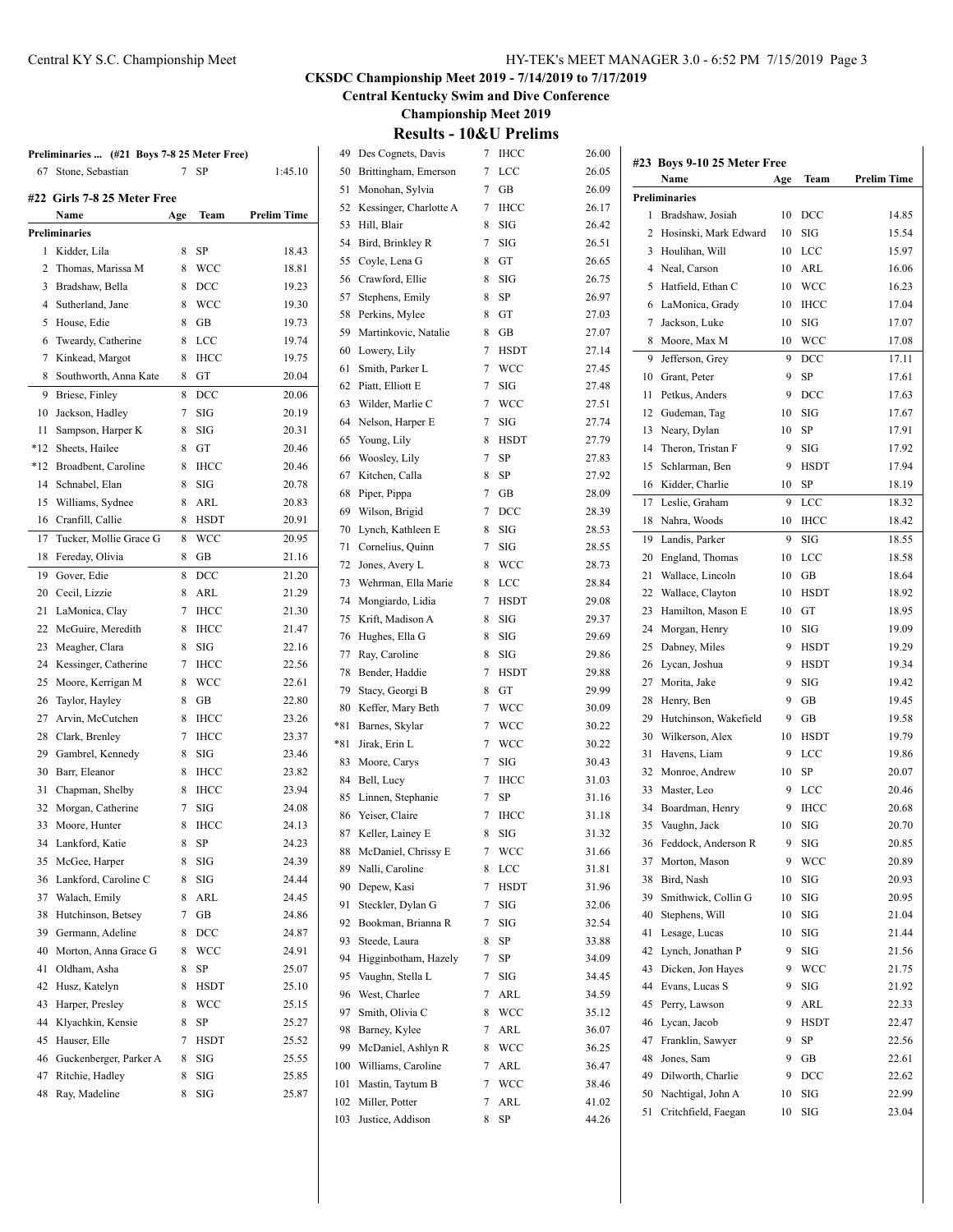**Central Kentucky Swim and Dive Conference**

**Championship Meet 2019**

# **Results - 10&U Prelims**

|          | Preliminaries  (#23 Boys 9-10 25 Meter Free) |         |                   |                    |
|----------|----------------------------------------------|---------|-------------------|--------------------|
| 52       | Finke, Alex                                  | 9       | DCC               | 23.28              |
| 53       | Cecil, Tripp                                 | 9       | WCC               | 23.39              |
| 54       | Nicholson, Eli J                             | 10      | SIG               | 23.44              |
| 55       | Bauer, Kai                                   | 9       | ARL               | 23.52              |
| 56       | Willis, Dorian C                             | 10      | GT                | 23.76              |
| 57       | Saufley, Beckett N                           | 10      | SIG               | 23.90              |
| 58       | Burton, Eli                                  | 9       | <b>HSDT</b>       | 23.92              |
| 59       | Linnen, Jason                                | 10      | SP                | 23.94              |
| 60       | Hendrickson, Caleb                           | 9       | GВ                | 24.32              |
| 61       | Beckett, Keaton                              | 9       | GT                | 24.71              |
| 62       | Willis, Cannon C                             | 10      | GT                | 24.89              |
| 63       | Morgan, Nathan                               | 9       | SIG               | 25.44              |
| 64       | White, Hayden J                              | 9       | SIG               | 26.52              |
| 65       | Holmes, Aiden                                | 9       | SP                | 26.55              |
| 66       | Clifford, Harry                              | 9       | GВ                | 26.88              |
| 67       | Hoppes, Bryson                               | 9       | GT                | 27.88              |
| 68       | Sanders, Eli                                 | 9       | GT                | 28.16              |
| 69       | Wilmes, Thomas                               | 9       | SIG               | 28.84              |
| 70       | Patrick, Reibert                             | 9       | SP                | 30.74              |
| 71       | Sutton, Andrew                               | 9       | SP                | 31.00              |
| 72       | Sutton, Nathaniel                            | 9       | SP                | 34.40              |
|          |                                              |         |                   |                    |
| #24      | Girls 9-10 25 Meter Free                     |         |                   | <b>Prelim Time</b> |
|          | Name                                         | Age     | Team              |                    |
|          | <b>Preliminaries</b>                         |         |                   |                    |
| 1        | Nelson, Darby                                | 10      | ARL               | 15.43              |
| 2        | Hall, Charlotte                              | 10      | <b>HSDT</b>       | 15.73              |
| 3        | Wright, Leah<br>Powell, Eli                  | 10      | SP                | 15.79              |
| 4        |                                              |         |                   |                    |
|          |                                              | 10      | <b>IHCC</b>       | 16.10              |
| 5        | Batten, Natalie                              | 10      | SP                | 16.29              |
| 6        | Akers, Gracesyn H                            | 10      | GT                | 16.38              |
| 7        | Short, Reece                                 | 10      | GВ                | 16.76              |
| 8        | Neely, Margaret Dean                         | 10      | WCC               | 17.00              |
| 9        | Southworth, Aubrey L                         | 10      | GТ                | 17.34              |
| 10       | Sutherland, Betty                            | 10      | <b>WCC</b>        | 17.42              |
| 11       | Leslie, Sydney                               | 9       | LCC               | 17.55              |
| 12       | Gambrel, Madelyn J                           | 10      | SIG               | 17.76              |
| 13       | Jones, Mia                                   | 9       | <b>GB</b>         | 17.87              |
| 14       | Cornelius, Ryan                              | 10      | SIG               | 17.89              |
| 15       | Pingleton, Anna Kate                         | 10      | ARL               | 17.91              |
| 16       | Boggs, Joss E                                | 9       | GT                | 18.03              |
| 17       | Sheets, Zoee D                               | 10      | GT                | 18.07              |
| 18       | Pennington, Ellie                            | 9       | DCC               | 18.13              |
| *19      | Morrett, Isabella                            | 10      | ARL               | 18.38              |
| *19      | Greinke, Ava E                               | 9       | SIG               | 18.38              |
| 21       | Coolen, Annabelle                            | 10      | SP                | 18.46              |
| 22       | McGuire, Madelyn                             | 10      | IHCC              | 18.60              |
| 23       | Lowery, Kate                                 | 10      | <b>HSDT</b>       | 18.86              |
| 24       | Patrick, Coburn                              | 10      | SP                | 18.91              |
| 25       | Nasrallah, Isabella                          | 10      | ARL               | 18.94              |
| 26       | Hamilton, Allie                              | 9       | GB                | 18.95              |
| 27<br>28 | Fallon, Ava<br>O'Brien, Kate                 | 10<br>9 | <b>IHCC</b><br>SP | 19.00<br>19.01     |

| 29    | Hosey, Sarah-Louise   | 10 | GB          | 19.08 |
|-------|-----------------------|----|-------------|-------|
| 30    | Muncie, ava N         | 10 | WCC         | 19.17 |
| 31    | Pennington, Abbie     | 9  | DCC         | 19.28 |
| 32    | Heinrich, Lucy        | 9  | <b>IHCC</b> | 19.48 |
| 33    | Collier, Arabella     | 9  | ARL         | 19.60 |
| 34    | Hess, McKenzie        | 10 | SP          | 19.68 |
| 35    | Gabbard, Lauren Cate  | 10 | <b>HSDT</b> | 19.94 |
| 36    | Cassidy, Emery        | 10 | SP          | 19.99 |
| 37    | Hill, Maggie L        | 9  | SIG         | 20.02 |
| 38    | Keeton, Josie         | 9  | <b>ARL</b>  | 20.03 |
| 39    | McCoy, Elizabeth      | 10 | <b>IHCC</b> | 20.17 |
| $*40$ | Wilkerson, Katie      | 10 | HSDT        | 20.18 |
| *40   | Williams, Harper      | 10 | <b>SP</b>   | 20.18 |
| 42    | Wilder, Madilyn G     | 10 | <b>WCC</b>  | 20.22 |
| 43    | Woosley, Emmy         | 10 | SP          | 20.28 |
| 44    | Falace, Sarah         | 9  | <b>HSDT</b> | 20.36 |
| 45    | Cecil, Emma           | 10 | WCC         | 20.46 |
| 46    | Mitzenmacher, Layne B | 10 | SIG         | 20.47 |
| 47    | Perkins, Halle        | 9  | SIG         | 20.48 |
| $*48$ |                       |    | GB          |       |
|       | Taylor, Keira         | 10 |             | 20.51 |
| *48   | Howton, Ella          | 10 | <b>WCC</b>  | 20.51 |
| 50    | Addington, Emily K    | 9  | SIG         | 20.55 |
| 51    | Neal, Addison         | 9  | ARL         | 20.56 |
| 52    | Carey, Zel            | 9  | <b>SP</b>   | 20.58 |
| 53    | Rogers, Berkley       | 10 | LCC         | 20.65 |
| 54    | Warner, Madelynn      | 10 | SIG         | 20.75 |
| 55    | Lansdale, Sarah Kate  | 10 | WCC         | 21.02 |
| *56   | Nance, Ava            | 10 | SP          | 21.08 |
| *56   | Phillips, Cate        | 9  | LCC         | 21.08 |
| 58    | Chapman, Ann Reid     | 10 | IHCC        | 21.15 |
| 59    | McHale, Lilly         | 10 | LCC         | 21.17 |
| 60    | Baz, Sarah            | 10 | GB          | 21.21 |
| 61    | Jirak, Amelia R       | 10 | WCC         | 21.27 |
| 62    | Huber, Gratz          | 9  | <b>IHCC</b> | 21.31 |
| 63    | Ward, Heidi           | 9  | GT          | 21.32 |
| 64    | Bostick, Mackenzie    | 9  | DCC         | 21.50 |
| 65    | Quinn, Eliza          | 9  | <b>IHCC</b> | 21.52 |
| 66    | White, Hadley R       | 9  | SIG         | 21.66 |
| 67    | Duncan, Miller        | 10 | SIG         | 21.85 |
| 68    | Warlick, Lula         | 9  | DCC         | 21.97 |
| *69   | Adair, Ainsley        | 9  | SIG         | 22.01 |
| *69   | Horn, Caliah          | 10 | HSDT        | 22.01 |
| 71    | Maikkula, Marlei' L   | 10 | <b>WCC</b>  | 22.07 |
| 72    | Fereday, Elana        | 9  | GB          | 22.28 |
| 73    | Davis, Izzy N         | 10 | GT          | 22.62 |
| 74    | Burlew, Laurelei      | 10 | <b>HSDT</b> | 22.91 |
| 75    | Moore, Ellory K       | 9  | WCC         | 23.05 |
| 76    | Shelby, Ella          | 10 | SP          | 23.39 |
| 77    | Harper, McKinley      | 9  | <b>WCC</b>  | 23.48 |
| 78    | George, Grace         | 9  | SIG         | 23.68 |
| 79    | Palmer, Addie p       | 9  | WCC         | 23.77 |
| 80    | Campbell, Presley     | 9  | GB          | 23.89 |
| 81    | Bennett, Anna Grace   | 10 | LCC         | 24.09 |
| 82    | McCraith, Lauren      | 9  | WCC         | 24.13 |
| 83    | Clay, Eleanor         | 9  | ІНСС        | 24.23 |
| 84    | Heath, Miriam         | 9  | DCC         | 24.42 |
|       |                       |    |             |       |

| 85 | West, Bella                | 9   | ARL         | 24.53              |
|----|----------------------------|-----|-------------|--------------------|
| 86 | Harper, Caitie             | 9   | <b>WCC</b>  | 24.57              |
| 87 | Morgan, Anneliese          | 10  | SIG         | 24.70              |
| 88 | Nader, Ava                 | 9   | SP          | 24.85              |
| 89 | Gnann, Ellen               | 9   | DCC         | 25.03              |
| 90 | Allen, Carly               | 10  | SP          | 25.44              |
| 91 | Moore, Wells               | 9   | SIG         | 25.82              |
| 92 | Sackleh, Margaux           | 10  | <b>HSDT</b> | 25.94              |
| 93 | Barrett, Laci              | 10  | GВ          | 26.03              |
| 94 | Sanger, Ainsley            | 9   | SP          | 26.52              |
| 95 | Harmon, Savannah           | 9   | SP          | 26.68              |
| 96 | Rupp, Caroline L           | 10  | <b>WCC</b>  | 27.84              |
| 97 | Francisco, Evelyn S        | 9   | SIG         | 31.41              |
| 98 | Triplett, Caroline F       | 9   | SIG         | 33.88              |
| 99 | Patel, Maahi               | 10  | <b>WCC</b>  | 36.82              |
|    |                            |     |             |                    |
|    | #31 Boys 6&U 25 Meter Back |     |             |                    |
|    | Name                       | Age | Team        | <b>Prelim Time</b> |
|    | Preliminaries              |     |             |                    |
| 1  | Wright, Oliver             | 6   | SP          | 26.20              |
| 2  | Allen, Wyatt D             | 6   | WCC         | 29.19              |
| 3  | Edwards, Lock              | 6   | <b>LCC</b>  | 30.10              |
| 4  | Dickerson, Tucker          | 6   | SIG         | 30.42              |
| 5  | Endorf, John               | 6   | SP          | 31.43              |
| 6  | Dineen, Owen B             | 6   | SIG         | 31.52              |
| 7  | Jefferson, Ethan           | 6   | <b>DCC</b>  | 32.15              |
| 8  | Lewis, Bruce               | 5   | <b>IHCC</b> | 32.42              |
| 9  | Lansdale, Riggs R          | 6   | <b>WCC</b>  | 33.83              |
| 10 | Lewis, Henry               | 6   | <b>HSDT</b> | 34.68              |
| 11 | Martinkovic, Mason         | 6   | GВ          | 34.70              |
| 12 | Pogrotsky, Cash            | 6   | GВ          | 35.53              |
| 13 | Dilworth, Wesley           | 6   | DCC         | 35.79              |
| 14 | Bird, Jeremy R             | 6   | SIG         | 37.55              |
| 15 | Williams, Tripp S          | 6   | SIG         | 37.84              |
| 16 | Fitzgerald, Keegan         | 5   | <b>WCC</b>  | 38.37              |
| 17 | VanDyke, Reed E            | 5   | SIG         | 38.45              |
| 18 | Walsh, Tripp A             | 6   | SIG         | 38.51              |
| 19 | Henderickson, Wyatt        | 6   | GВ          | 38.72              |
| 20 | Nader, Luke                | 5   | SP          | 39.40              |
| 21 | Wright, Felix              | 6   | SP          | 41.06              |
| 22 | Wallace, Reid              | 6   | GВ          | 41.47              |
| 23 | Morrett, Parker            | 5   | ARL         | 41.80              |
| 24 | Yeiser, Hawkins            | 6   | <b>IHCC</b> | 41.83              |
| 25 | Boone, Aiden               | 5   | GT          | 42.26              |
| 26 | Oldham, Benjamin           | 5   | SP          | 47.41              |
| 27 | Stephens, Ryan             | 6   | SP          | 50.64              |
| 28 | Milward, Austin            | 5   | IHCC        | 50.74              |
| 29 | Roig, Andrew               | 5   | GB          | 51.75              |
| 30 | Heath, Owen                | 4   | DCC         | 52.19              |
| 31 | Wedwick, Marshal           | 6   | WCC         | 53.11              |
| 32 | Patrick, Crosby            | 5   | SP          | 53.27              |
| 33 | Clickner, Charlie P        | 5   | SIG         | 54.63              |
| 34 | Pollom, Charlie            | 6   | GB          | 55.27              |
| 35 | Dalton, Wit                | 5   | IHCC        | 55.50              |
| 36 | Cundiff, Kyler A           | 5   | SIG         | 57.59              |
|    |                            |     |             |                    |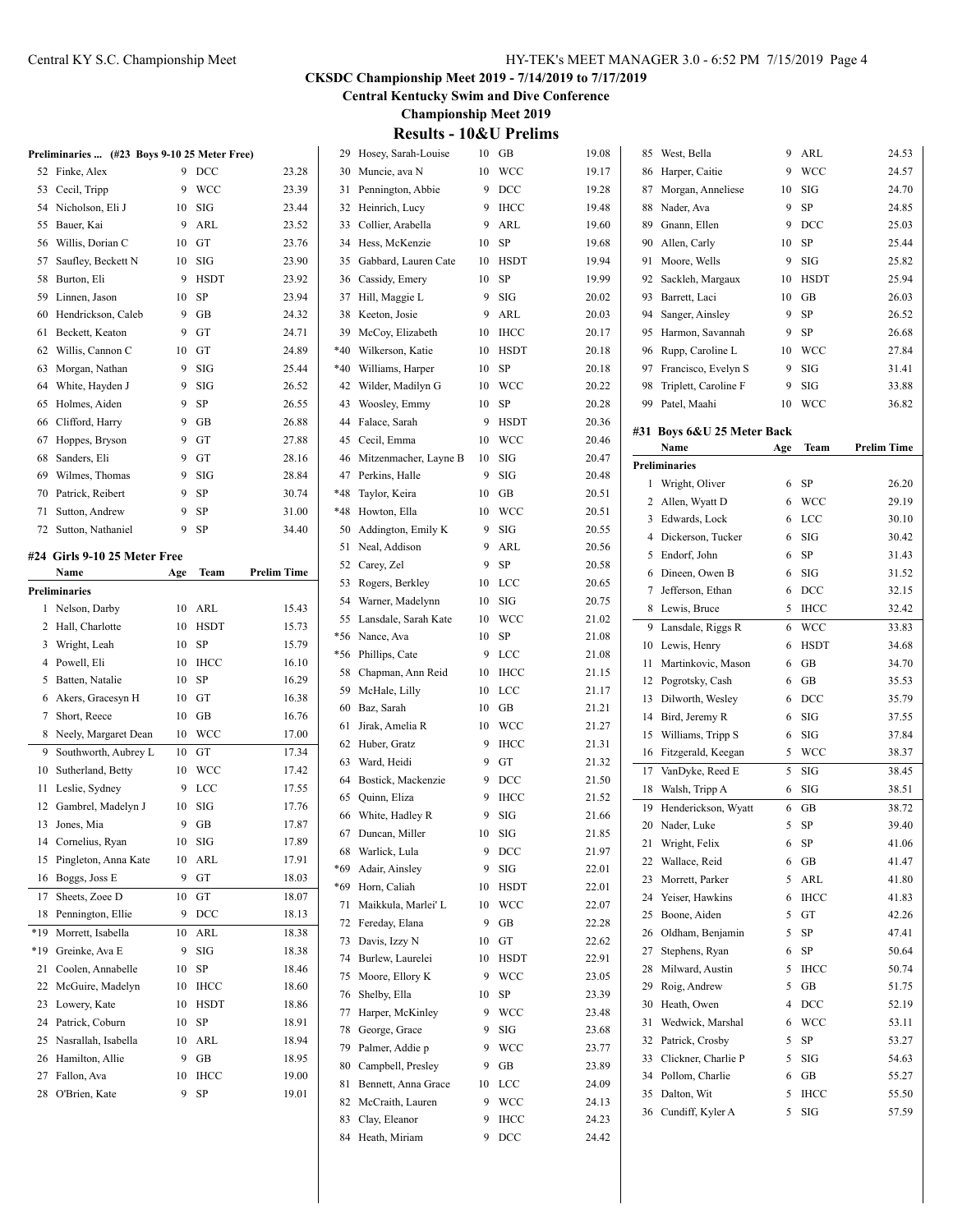**Central Kentucky Swim and Dive Conference**

**Championship Meet 2019**

| <b>Results - 10&amp;U Prelims</b> |  |  |
|-----------------------------------|--|--|
|-----------------------------------|--|--|

|     | Preliminaries  (#31 Boys 6&U 25 Meter Back) |                |             |                    |
|-----|---------------------------------------------|----------------|-------------|--------------------|
| 37  | Boardman, Briggs                            | 6              | <b>IHCC</b> | 58.58              |
| 38  | Wilmes, Parker W                            | 6              | <b>SIG</b>  | 59.09              |
| 39  | Dorsett, Webb                               | $\overline{4}$ | <b>IHCC</b> | 1:04.15            |
| 40  | Gustafson, Harry R                          | 5              | SIG         | 1:05.72            |
| 41  | Lockwood, Jack R                            | 6              | SIG         | 1:08.25            |
| 42  | Clifford, Sam                               | 5              | GВ          | 1:27.51            |
| --- | George, Will J                              | 6              | SIG         | DQ                 |
| --- | Krift, Grayson M                            | 5              | <b>SIG</b>  | DQ                 |
| --- | Tweed, Tommy                                | 6              | <b>IHCC</b> | DQ                 |
| --- | Burchell, J.T.                              | 5              | ARL         | DQ                 |
|     |                                             |                |             |                    |
|     | #32  Girls 6&U 25 Meter Back<br>Name        | Age            | Team        | <b>Prelim Time</b> |
|     | Preliminaries                               |                |             |                    |
| 1   | Hoffman, Becca                              | 6              | DCC         | 28.54              |
| 2   | Hosinski, Julia                             | 6              | SIG         | 29.01              |
| 3   | Thor, Mia K                                 | 6              | SIG         | 29.49              |
|     |                                             |                |             |                    |
| 4   | Wiglesworth, Ellie                          | 6              | DCC         | 30.93              |
| 5   | Blanchett, Emma                             | 6              | SP          | 34.28              |
| 6   | Van Meter, Emmy                             | 6              | <b>IHCC</b> | 34.82              |
| 7   | Neville, Lilah A                            | 6              | SIG         | 35.37              |
| 8   | Ward, Summer                                | 6              | GT          | 35.87              |
| 9   | Hills, Evelyn                               | 6              | <b>IHCC</b> | 35.97              |
| 10  | Hamilton, Violet E                          | 6              | GT          | 36.37              |
| 11  | Fereday, Adalyn                             | 5              | GB          | 36.82              |
| 12  | Hamilton, Madeline                          | 6              | GB          | 36.86              |
| 13  | Cecil, Maddie                               | 6              | ARL         | 36.96              |
| 14  | Kidder, Mary David                          | 6              | SP          | 37.72              |
| 15  | Case, Autumn H                              | 6              | SIG         | 38.55              |
| 16  | Tweardy, Charlotte                          | 5              | LCC         | 38.62              |
| 17  | Kuyper, Annalee                             | 6              | SP          | 38.77              |
| 18  | Dickerson, Lucy Delle                       | 6              | SIG         | 39.44              |
| 19  | Fiechter, Frances                           | 6              | <b>SP</b>   | 40.15              |
| 20  | Huber, Lane                                 | 5              | <b>IHCC</b> | 40.85              |
| 21  | Husz, Hannah                                | 5              | <b>HSDT</b> | 41.50              |
| 22  | Morton, Ruth                                | 6              | <b>WCC</b>  | 41.68              |
| 23  | Hopkins, Lily                               | 5              | <b>IHCC</b> | 41.87              |
| 24  | Perkins, Riley                              | 6              | SIG         | 41.99              |
| 25  | Oldham, Addison                             | 6              | SP          | 42.21              |
| 26  | Clark, Avery                                | 5              | IHCC        | 42.81              |
| 27  | Cecil, Ava                                  | 6              | WCC         | 42.84              |
| 28  | Williams, Adelaide                          | 6              | SP          | 43.20              |
|     |                                             |                |             |                    |
| 29  | Cook, Aubree M                              | 6              | WCC         | 43.67              |
| 30  | Williams, Kinsley                           | 6              | WCC         | 43.92              |
| 31  | Zellen, Blair C                             | 5              | SIG         | 44.54              |
| 32  | Moore, Katelin E                            | 6              | SIG         | 44.95              |
| 33  | Bell, Charlotte                             | 5              | <b>IHCC</b> | 45.00              |
| 34  | Bernick, Cora                               | 5              | <b>IHCC</b> | 45.80              |
| 35  | Durtschi, Anne Douglas                      | 6              | LCC         | 46.62              |
| 36  | Cecil, Charlie                              | 6              | WCC         | 46.79              |
| 37  | Lee, Lydia                                  | 5              | HSDT        | 46.85              |
| 38  | Crawford, Caroline H                        | 5              | SIG         | 47.46              |
| 39  | Bauer, Aria                                 | 6              | ARL         | 47.93              |

|       | 40 Quigg, Lorelei                  | 6              | IHCC        | 48.79              |
|-------|------------------------------------|----------------|-------------|--------------------|
| 41    | Nelson, Emma L                     | 5              | SIG         | 49.10              |
| 42    | Stacy, Andi                        | 5              | GT          | 49.77              |
| 43    | Houlihan, Charlotte                | 5              | LCC         | 49.99              |
| 44    | Davis, Maria                       | 6              | GТ          | 52.28              |
| 45    | Gottschalk, Lexee Kate             | 6              | SP          | 53.19              |
| 46    | Piper, Lelia                       | 5              | GB          | 53.67              |
| 47    | McCoy, Cate                        | 6              | <b>IHCC</b> | 54.93              |
| 48    | Wehrman, Harper                    | 6              | LCC         | 55.45              |
| 49    | Worth, Aliana V                    | 6              | WCC         | 57.77              |
| 50    | Cranfill, Cambell                  | 6              | <b>HSDT</b> | 59.04              |
| 51    | Reid, Harlin                       | 6              | LCC         | 59.50              |
| 52    | Coolen, Caroline                   | 5              | SP          | 1:02.45            |
| 53    | Anderkin, Milly                    | 5              | <b>HSDT</b> | 1:07.13            |
| 54    | Francisco, Eden C                  | 5              | SIG         | 1:09.26            |
| 55    | Franklin, Ada                      | 4              | SP          | 1:09.75            |
| 56    | Triplett, Scarlett E               | 5              | SIG         | 1:09.86            |
| 57    | Cecil, Abbie                       | 3              | ARL         | 1:13.20            |
| 58    | Morrett, Annaston                  | $\overline{4}$ | ARL         | 1:32.02            |
| ---   | Monohan, Caroline                  | 6              | <b>IHCC</b> | DO                 |
| ---   | Morton, Helen                      | 6              | <b>WCC</b>  | DQ                 |
|       |                                    |                |             |                    |
|       | #33 Boys 7-8 25 Meter Back         |                |             |                    |
|       | Name                               | Age            | Team        | <b>Prelim Time</b> |
|       | <b>Preliminaries</b>               |                |             |                    |
| 1     | Taylor, Knox                       | 8              | WCC         | 21.94              |
| $*2$  | Neely, Trip                        | 8              | WCC         | 22.91              |
| $*2$  | Cassidy, Stokes                    | 8              | SP          | 22.91              |
| 4     | Rodgers, Ayden N                   | 8              | <b>SIG</b>  | 23.21              |
| 5     | McCullough, Rhodes                 | 8              | <b>HSDT</b> | 23.31              |
| 6     | Draus, Andrew C                    | 8              | SIG         | 23.32              |
| 7     | Thornbury, Harris H                | 8              | WCC         | 24.36              |
| 8     | Warner, Henry                      | 8              | SIG         | 24.64              |
| 9     | Warner, Benjamin                   | 8              | SIG         | 25.48              |
| 10    | Milward, Daniel                    | 7              |             | 26.04              |
| 11    | Morris, Jackson                    |                | <b>IHCC</b> |                    |
| 12    |                                    | 8              | ARL         | 26.18              |
|       | Anderkin, Avery                    | 7              | <b>HSDT</b> | 26.40              |
| 13    | Smithwick, Cash                    | 7              | SIG         | 26.80              |
| 14    | Friesen, Van                       | 7              | <b>IHCC</b> | 27.61              |
| 15    | Thompson, Woods                    | $\tau$         | LCC         | 27.68              |
| 16    | Patrick, Kramer                    | 7              | SP          | 27.75              |
| 17    | Moore, Jadon M                     | 8              | SIG         | 27.89              |
| 18    | Davidson, Grant                    | 7              | HSDT        | 28.14              |
| 19    | Kelly, Blake                       | 8              | HSDT        | 28.24              |
| *20   | Clickner, Jack T                   | 8              | <b>SIG</b>  | 28.30              |
| $*20$ | Zimmer, Joshua                     | 8              | HSDT        | 28.30              |
| 22    | Marinelli, Brendan                 | 8              | GT          | 28.95              |
| 23    | Lewis, Robert                      | 8              | ІНСС        | 29.06              |
| 24    | Morita, Jagger                     | 7              | SIG         | 29.13              |
| 25    | Mefford, Silas                     | 8              | HSDT        | 29.22              |
| 26    | Gullett, Grayer                    | 8              | GВ          | 29.29              |
| 27    | Huber, Sloan                       | 7              | <b>IHCC</b> | 29.49              |
| 28    | Noe, Lincoln                       | 8              | GВ          | 29.96              |
| 29    |                                    | 8              | HSDT        |                    |
| 30    | Williams, Harris<br>Rafter, Payton | 7              | SIG         | 30.48<br>30.52     |

| 31       | Landis, Jack                             | 7              | SIG         | 30.63              |
|----------|------------------------------------------|----------------|-------------|--------------------|
| 32       | Nichols, Oliver                          | 7              | <b>HSDT</b> | 31.02              |
| 33       | Davis, Wyatt                             | 8              | GВ          | 31.15              |
| 34       | Petkus, Rowan                            | $\overline{7}$ | DCC         | 31.89              |
| 35       | Stuart, Will                             | $\overline{7}$ | <b>IHCC</b> | 32.09              |
| 36       | Roberts, JP                              | 7              | ARL         | 32.21              |
| 37       | Pedigo, RJ A                             | 7              | WCC         | 32.27              |
| 38       | Mitzenmacher, Bennett                    | 8              | SIG         | 32.43              |
| 39       | Johnston, Thomas                         | 8              | SP          | 32.77              |
| 40       | O'Leary, Eamonn                          | 8              | SIG         | 33.64              |
| 41       | Moore, Jacob M                           | 8              | SIG         | 33.92              |
| 42       | Roig, Carter                             | 8              | GВ          | 34.03              |
| 43       | Schlarman, Matt                          | 8              | HSDT        | 34.98              |
| 44       | Hobbs, Benjamin D                        | 7              | SIG         | 35.08              |
| 45       | Gullett, Ashton                          | 8              | GВ          | 35.53              |
| 46       | Zellen, Micah S                          | 8              | SIG         | 35.80              |
| 47       | Chandler, Alex                           | 8              | SP          | 36.21              |
| 48       | Worth, Weston B                          | 7              | WCC         | 36.75              |
| 49       | Nance, Jonas                             | 7              | SP          | 36.90              |
| 50       | Lockwood, Henry J                        | 8              | SIG         | 37.31              |
| 51       | Stotts, Evan                             | 8              | ARL         | 38.64              |
| 52       | McHale, Daniel                           | 7              | LCC         | 39.00              |
| 53       | Larson, Colin H                          | 7              | SIG         | 39.93              |
| 54       | Keller, Cooper S                         | 7              | SIG         | 40.45              |
| 55       | Piening, Drew R                          | 7              | SIG         | 45.57              |
| 56       | Doolin, Vin                              | 7              | SIG         | 49.40              |
| 57       | Critchfield, Knoll S                     | 7              | SIG         | 50.29              |
| 58       | Burlew, Abbott                           | 7              | HSDT        | 50.30              |
|          |                                          |                |             |                    |
|          |                                          |                |             |                    |
| 59       | Stone, Sebastian                         | $\overline{7}$ | SP          | 51.80              |
| 60       | Cox, Jameson                             | 7              | SP          | 1:10.91            |
| ---      | Holajter, Owen E                         | 8              | GТ          | DQ                 |
|          | #34 Girls 7-8 25 Meter Back              |                |             |                    |
|          | Name                                     | Age            | Team        | <b>Prelim Time</b> |
|          | <b>Preliminaries</b>                     |                |             |                    |
| 1        | Thomas, Marissa M                        | 8              | WCC         | 22.51              |
| 2        | Tweardy, Catherine                       | 8              | LCC         | 23.69              |
| 3        | Cranfill, Callie                         | 8              | <b>HSDT</b> | 23.80              |
| 4        | Jackson, Hadley                          | $\overline{7}$ | SIG         | 23.86              |
|          | 5 Southworth, Anna Kate                  | 8              | GT          | 24.45              |
| 6        | Sheets, Hailee                           | 8              | GT          | 24.47              |
| 7        | Gover, Edie                              | 8              | DCC         | 24.51              |
| 8        | Fereday, Olivia                          | 8              | GB          | 24.85              |
| 9        | Schnabel, Elan                           | 8              | SIG         | 24.91              |
| 10       | Patterson, Rosie                         | 8              | ARL         | 25.16              |
| 11       | Briese, Finley                           | 8              | DCC         | 25.61              |
| 12       | Bradshaw, Bella                          | 8              | DCC         | 25.76              |
| 13       | Sutherland, Jane                         | 8              | WCC         | 25.79              |
| 14       | Sampson, Harper K                        | 8              | SIG         | 25.92              |
| 15       | Ballard, Carson                          | 8              | GB          | 26.69              |
| 16       | Williams, Sydnee                         | 8              | ARL         | 27.14              |
| 17       | Gambrel, Kennedy                         | 8              | SIG         | 27.56              |
| 18       | McGuire, Meredith                        | 8              | IHCC        | 27.80              |
| 19<br>20 | Guckenberger, Parker A<br>Clark, Brenley | 8<br>7         | SIG<br>ІНСС | 27.82<br>27.91     |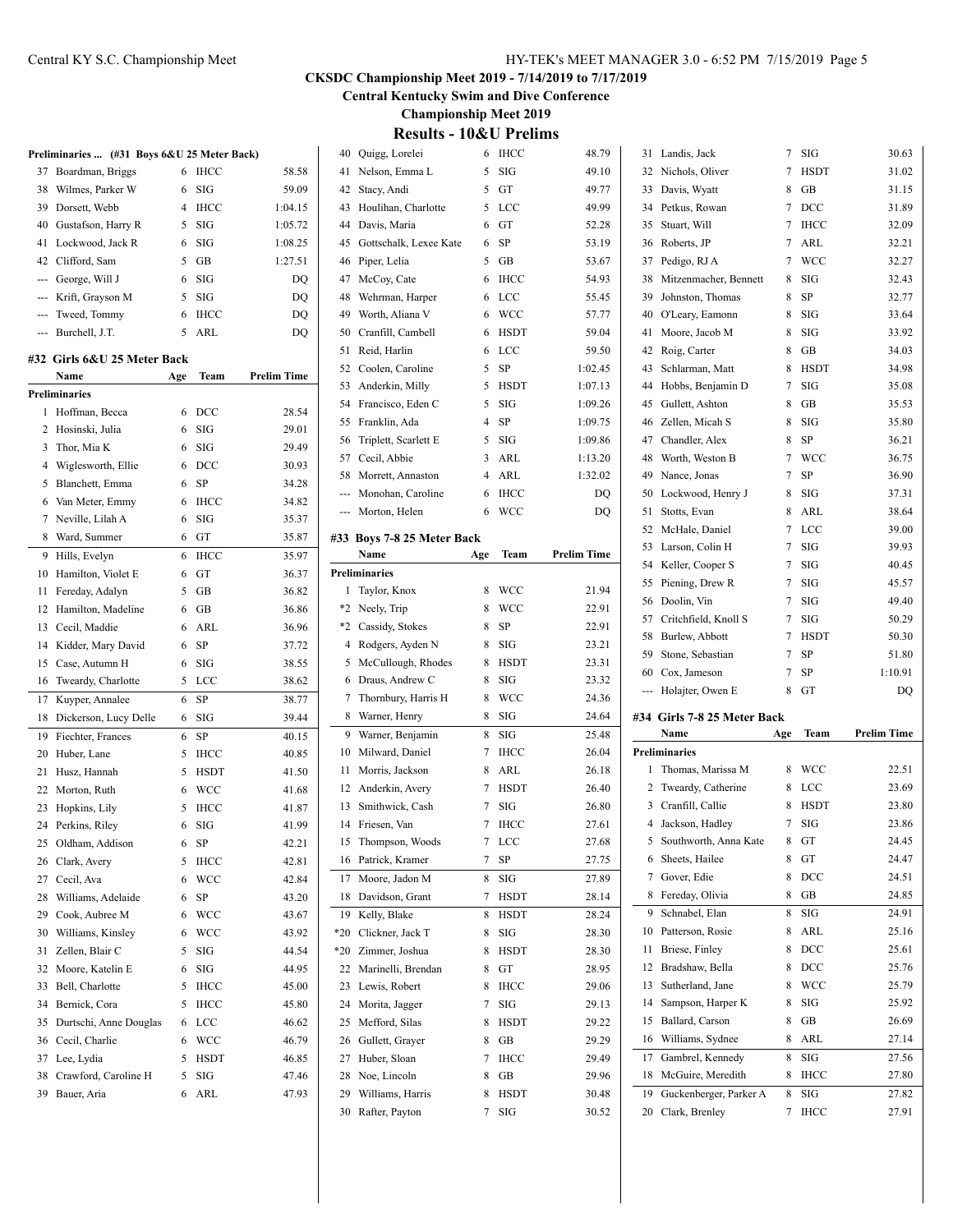**Central Kentucky Swim and Dive Conference**

**Championship Meet 2019**

|                     | <b>Results - 10&amp;U Prelims</b> |       |
|---------------------|-----------------------------------|-------|
| 75 Mastin, Taytum B | 7 WCC                             | 37.43 |

|       | Preliminaries  (#34 Girls 7-8 25 Meter Back) |                  |             |       |
|-------|----------------------------------------------|------------------|-------------|-------|
| 21    | Klyachkin, Kensie                            | 8                | SP          | 28.01 |
| 22    | Meagher, Clara                               | 8                | SIG         | 28.16 |
| $*23$ | Barr, Eleanor                                | 8                | <b>IHCC</b> | 28.22 |
| $*23$ | Piper, Pippa                                 | 7                | GB          | 28.22 |
| 25    | McGee, Harper                                | 8                | SIG         | 28.44 |
| 26    | Ritchie, Hadley                              | 8                | SIG         | 28.46 |
| 27    | Des Cognets, Davis                           | 7                | <b>IHCC</b> | 28.51 |
| 28    | Morgan, Catherine                            | 7                | SIG         | 28.64 |
| 29    | Moore, Hunter                                | 8                | IHCC        | 28.66 |
| 30    | Mongiardo, Lidia                             | 7                | <b>HSDT</b> | 29.29 |
| 31    | Martinkovic, Natalie                         | 8                | GВ          | 29.37 |
| 32    | Taylor, Hayley                               | 8                | GB          | 29.42 |
| 33    | Jones, Avery L                               | 8                | WCC         | 29.83 |
| 34    | Lankford, Katie                              | 8                | SP          | 29.84 |
| 35    | Linnen, Stephanie                            | 7                | SP          | 29.92 |
| 36    | Bender, Haddie                               | 7                | <b>HSDT</b> | 30.08 |
| 37    | Brittingham, Emerson                         | 7                | LCC         | 30.33 |
| 38    | Smith, Olivia C                              | 8                | <b>WCC</b>  | 30.41 |
| 39    | Bird, Brinkley R                             | 7                | SIG         | 30.44 |
| 40    | Keller, Lainey E                             | 8                | SIG         | 30.47 |
| 41    | Arvin, McCutchen                             | 8                | <b>IHCC</b> | 30.49 |
| 42    | Kessinger, Charlotte A                       | 7                | <b>IHCC</b> | 30.52 |
| 43    | Coyle, Lena G                                | 8                | GТ          | 30.57 |
| 44    | Morton, Anna Grace G                         | 8                | WCC         | 30.66 |
|       |                                              |                  |             |       |
| 45    | Ray, Madeline                                | 8                | SIG         | 31.01 |
| 46    | Hutchinson, Betsey                           | 7                | GВ          | 31.06 |
| 47    | Hauser, Elle                                 | 7                | <b>HSDT</b> | 31.25 |
| 48    | Stephens, Emily                              | 8                | SP          | 31.31 |
| 49    | Crawford, Ellie                              | 8                | SIG         | 31.58 |
| 50    | Oldham, Asha                                 | 8                | SP          | 32.14 |
| 51    | Krift, Madison A                             | 8                | SIG         | 32.26 |
| 52    | Lankford, Caroline C                         | 8                | SIG         | 32.60 |
| 53    | Monohan, Sylvia                              | 7                | GВ          | 32.71 |
| 54    | Piatt, Elliott E                             | 7                | SIG         | 32.88 |
| 55    | Ray, Caroline                                | 8                | SIG         | 32.91 |
| 56    | Wehrman, Ella Marie                          | 8                | LCC         | 33.29 |
| 57    | Hughes, Ella G                               | 8                | SIG         | 33.33 |
| 58    | Hill, Blair                                  | 8                | SIG         | 33.35 |
| 59    | Jirak, Erin L                                | $\boldsymbol{7}$ | WCC         | 33.60 |
| 60    | Bell, Lucy                                   | 7                | ІНСС        | 33.61 |
| 61    | Harper, Presley                              | 8                | WCC         | 33.64 |
| 62    | Chapman, Shelby                              | 8                | IHCC        | 33.68 |
| 63    | Wilder, Marlie C                             | 7                | WCC         | 34.06 |
| 64    | Germann, Adeline                             | 8                | DCC         | 34.16 |
| 65    | Depew, Kasi                                  | 7                | HSDT        | 34.18 |
| 66    | Barnes, Skylar                               | 7                | <b>WCC</b>  | 34.19 |
| 67    | Smith, Parker L                              | 7                | WCC         | 34.32 |
| 68    | Woosley, Lily                                | 7                | SP          | 34.57 |
| 69    | Stacy, Georgi B                              | 8                | GT          | 34.75 |
| 70    | Yeiser, Claire                               | 7                | <b>IHCC</b> | 35.02 |
| 71    | Pingleton, Mia                               | 8                | ARL         | 35.06 |
| 72    | Higginbotham, Hazely                         | 7                | SP          | 35.70 |
| 73    | Perkins, Mylee                               | 8                | GT          | 35.96 |
| 74    | Young, Lily                                  | 8                | HSDT        | 36.66 |

| 76             | Wilson, Brigid              | 7   | DCC         | 37.68              |
|----------------|-----------------------------|-----|-------------|--------------------|
| 77             | Nelson, Harper E            | 7   | SIG         | 37.75              |
| 78             | Cornelius, Quinn            | 7   | SIG         | 38.10              |
| 79             | Nalli, Caroline             | 8   | LCC         | 38.57              |
| 80             | Barney, Kylee               | 7   | ARL         | 39.10              |
| 81             | Bookman, Brianna R          | 7   | SIG         | 39.23              |
| 82             | Vaughn, Stella L            | 7   | <b>SIG</b>  | 39.52              |
| 83             | McDaniel, Ashlyn R          | 8   | <b>WCC</b>  | 39.84              |
| 84             | Walach, Emily               | 8   | ARL         | 40.08              |
| 85             | Lynch, Kathleen E           | 8   | SIG         | 40.21              |
| 86             | Kitchen, Calla              | 8   | SP          | 41.32              |
| 87             | Steede, Laura               | 8   | SP          | 41.39              |
| 88             | Miller, Potter              | 7   | ARL         | 42.49              |
| 89             | McDaniel, Chrissy E         | 7   | <b>WCC</b>  | 42.67              |
| 90             | Justice, Addison            | 8   | SP          | 43.04              |
| 91             | Steckler, Dylan G           | 7   | SIG         | 43.27              |
| 92             | West, Charlee               | 7   | ARL         | 43.77              |
| 93             | Moore, Carys                | 7   | SIG         | 48.02              |
|                | 94 Williams, Caroline       | 7   | ARL         | 56.65              |
|                | --- LaMonica, Clay          | 7   | <b>IHCC</b> | DQ                 |
|                | --- Kessinger, Catherine    | 7   | <b>IHCC</b> | DQ                 |
|                |                             |     |             |                    |
|                | #35 Boys 9-10 25 Meter Back |     |             |                    |
|                | Name                        | Age | Team        | <b>Prelim Time</b> |
|                | <b>Preliminaries</b>        |     |             |                    |
| 1              | Houlihan, Will              | 10  | LCC         | 19.76              |
| 2              | Hosinski, Mark Edward       | 10  | SIG         | 19.77              |
| 3              | Hatfield, Ethan C           | 10  | <b>WCC</b>  | 20.43              |
| $\overline{4}$ | Grant, Peter                | 9   | SP          | 21.19              |
| 5              | Neal, Carson                | 10  | ARL         | 21.47              |
| 6              | Gudeman, Tag                | 10  | SIG         | 21.73              |
| 7              | Holland, Jacob              | 10  | <b>HSDT</b> | 21.83              |
| 8              | Wallace, Lincoln            | 10  | GB          | 22.00              |
| 9              | Jefferson, Grey             | 9   | DCC         | 22.52              |
| 10             | England, Thomas             | 10  | LCC         | 22.54              |
| 11             | Nahra, Woods                | 10  | <b>IHCC</b> | 22.84              |
|                | 12 Feddock, Anderson R      | 9   | SIG         | 23.13              |
| 13             | LaMonica, Grady             | 10  | <b>IHCC</b> | 23.15              |
| 14             | Jackson, Luke               | 10  | SIG         | 23.16              |
| 15             | Hamilton, Mason E           | 10  | GT          | 23.82              |
| 16             | Theron, Tristan F           | 9   | SIG         | 23.84              |
| 17             | Leslie, Graham              | 9   | LCC         | 23.88              |
| 18             | Petkus, Anders              | 9   | DCC         | 23.93              |
| 19             | Wilkerson, Alex             | 10  | <b>HSDT</b> | 23.98              |
| 20             | Franklin, Sawyer            | 9   | SP          | 24.12              |
| 21             | Van Meter, Isaac            | 9   | <b>IHCC</b> | 24.56              |
| 22             | Monroe, Andrew              | 10  | SP          | 25.13              |
| 23             | Smithwick, Collin G         | 10  | SIG         | 25.38              |
| 24             | Dabney, Miles               | 9   | <b>HSDT</b> | 25.61              |
| 25             | Neary, Dylan                | 10  | SP          | 26.18              |
| 26             | Morgan, Henry               | 10  | SIG         | 26.32              |
| 27             | Schlarman, Ben              | 9   | HSDT        | 26.38              |
| 28             | Lycan, Joshua               | 9   | <b>HSDT</b> | 26.41              |
| 29             | Stephens, Will              | 10  | SIG         | 26.55              |
|                |                             |     |             |                    |

| 12    | O'Brien, Kate                        | 9   | SP                 | 21.86              |
|-------|--------------------------------------|-----|--------------------|--------------------|
| 11    | Coolen, Annabelle                    | 10  | SP                 | 21.76              |
| *9    | Boggs, Joss E                        | 9   | GT                 | 21.66              |
| *9    | Gustafson, Grace A                   | 10  | SIG                | 21.66              |
| 8     | Gambrel, Madelyn J                   | 10  | SIG                | 21.51              |
| 7     | Cornelius, Ryan                      | 10  | SIG                | 21.16              |
| 6     | Akers, Gracesyn H                    | 10  | GT                 | 20.70              |
| 5     | Short, Reece                         | 10  | GB                 | 20.69              |
| 4     | Neely, Margaret Dean                 | 10  | <b>WCC</b>         | 20.65              |
| 3     | Hall, Charlotte                      | 10  | <b>HSDT</b>        | 18.87              |
| 2     | Wright, Leah                         | 10  | SP                 | 18.81              |
|       |                                      |     |                    |                    |
| 1     | Brown, Lena                          | 10  | ARL                | 17.34              |
|       | <b>Preliminaries</b>                 |     |                    |                    |
|       | #36 Girls 9-10 25 Meter Back<br>Name | Age | Team               | <b>Prelim Time</b> |
|       |                                      |     |                    |                    |
| 68    | Sutton, Nathaniel                    | 9   | SP                 | 43.68              |
| 67    | Hoppes, Bryson                       | 9   | GT                 | 37.88              |
| 66    | Patrick, Reibert                     | 9   | SP                 | 35.46              |
| 65    | Holmes, Aiden                        | 9   | SP                 | 33.92              |
| $*63$ | White, Hayden J                      | 9   | SIG                | 33.32              |
| $*63$ | Burton, Eli                          | 9   | HSDT               | 33.32              |
| 62    | Morgan, Nathan                       | 9   | $\rm SIG$          | 33.26              |
| 61    | Sanders, Eli                         | 9   | GT                 | 32.82              |
| 60    | Bauer, Kai                           | 9   | ARL                | 32.48              |
| 59    | Nachtigal, John A                    | 10  | SIG                | 32.25              |
| 58    | Clifford, Harry                      | 9   | GB                 | 32.07              |
| 57    | Cecil, Tripp                         | 9   | WCC                | 31.55              |
| 56    | Linnen, Jason                        | 10  | SP                 | 30.47              |
| 55    | Wilmes, Thomas                       | 9   | SIG                | 30.31              |
| 54    | Perry, Lawson                        | 9   | ARL                | 29.96              |
| 53    | Sutton, Andrew                       | 9   | SP                 | 29.95              |
| 52    | Saufley, Beckett N                   | 10  | SIG                | 29.94              |
| 51    | Lynch, Jonathan P                    | 9   | SIG                | 29.75              |
| 50    | Willis, Cannon C                     | 10  | GТ                 | 29.44              |
| 49    | Master, Leo                          | 9   | LCC                | 29.43              |
| 48    | Pogrotsky, Colt                      | 9   | GB                 | 29.36              |
| 47    | Vaughn, Jack                         | 10  | SIG                | 29.29              |
| 46    | Lycan, Jacob                         | 9   | <b>HSDT</b>        | 29.00              |
| 45    | Critchfield, Faegan                  | 10  | SIG                | 28.82              |
| 44    | Nicholson, Eli J                     | 10  | SIG                | 28.81              |
| 43    | Willis, Dorian C                     | 10  | GT                 | 28.71              |
| 42    | Wallace, Clayton                     | 10  | <b>HSDT</b>        | 28.44              |
| 41    | Morton, Mason                        | 9   | WCC                | 28.39              |
| 40    | Dicken, Jon Hayes                    | 9   | <b>WCC</b>         | 28.37              |
| 39    | Jones, Sam                           | 9   | GB                 | 27.97              |
| 38    | Havens, Liam                         | 9   | LCC                | 27.86              |
| 37    | Bird, Nash                           | 10  | SIG                | 27.62              |
| 36    | Evans, Lucas S                       | 9   |                    | 27.32              |
| 35    | Boardman, Henry                      | 9   | IHCC<br><b>SIG</b> | 27.12              |
| 34    | Beckett, Keaton                      | 9   | GT                 | 26.89              |
| 33    | Landis, Parker                       | 9   | SIG                | 26.87              |
| 32    | Hendrickson, Caleb                   | 9   | GB                 | 26.80              |
| 31    | Morita, Jake                         | 9   | SIG                | 26.67              |
| 30    | Henry, Ben                           | 9   | GВ                 | 26.60              |
|       |                                      |     |                    |                    |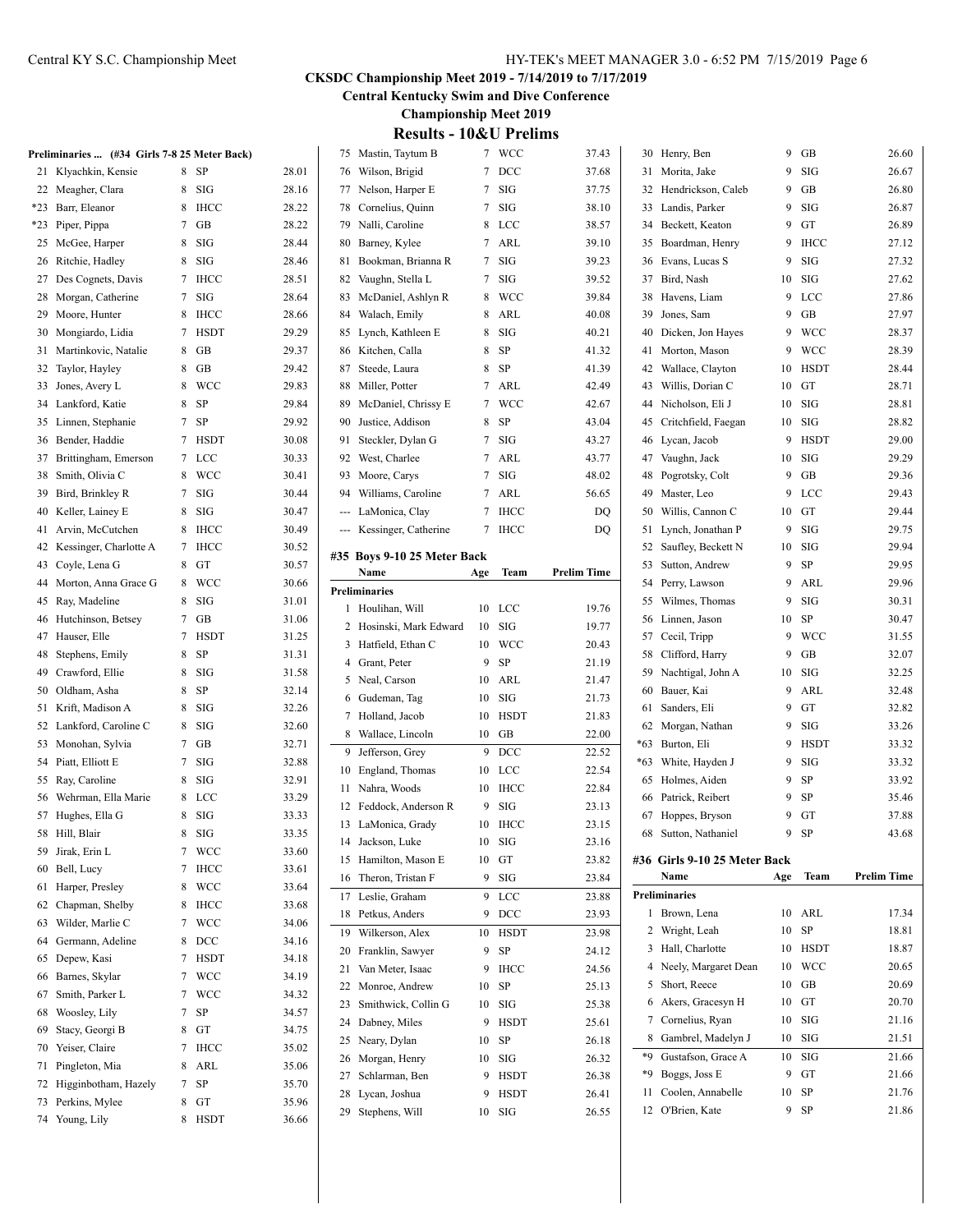# Central KY S.C. Championship Meet HY-TEK's MEET MANAGER 3.0 - 6:52 PM 7/15/2019 Page 7

# **CKSDC Championship Meet 2019 - 7/14/2019 to 7/17/2019**

**Central Kentucky Swim and Dive Conference**

**Championship Meet 2019 Results** 10 **P.II Drelin** 

|       | Preliminaries  (#36 Girls 9-10 25 Meter Back) |    |             |       |
|-------|-----------------------------------------------|----|-------------|-------|
| 13    | Sutherland, Betty                             | 10 | WCC         | 22.20 |
| 14    | Thomas, Savannah R                            | 10 | WCC         | 22.33 |
| 15    | Leslie, Sydney                                | 9  | LCC         | 22.39 |
| 16    | Wilder, Madilyn G                             | 10 | <b>WCC</b>  | 22.40 |
| 17    | Hess, McKenzie                                | 10 | SP          | 22.48 |
| 18    | Patrick, Coburn                               | 10 | SP          | 22.90 |
| 19    | Wiglesworth, Anna                             | 9  | DCC         | 22.91 |
| 20    | Lowery, Kate                                  | 10 | <b>HSDT</b> | 23.06 |
| 21    | Addington, Emily K                            | 9  | SIG         | 23.07 |
| 22    | Pennington, Ellie                             | 9  | DCC         | 23.14 |
| 23    | Howton, Ella                                  | 10 | WCC         | 23.16 |
| 24    | Fallon, Ava                                   | 10 | IHCC        | 23.20 |
| 25    | Heinrich, Lucy                                | 9  | <b>IHCC</b> | 23.27 |
| $*26$ | Moore, Ellory K                               | 9  | WCC         | 23.31 |
| $*26$ | Powell, Eli                                   | 10 | <b>IHCC</b> | 23.31 |
| 28    | Cassidy, Emery                                | 10 | SP          | 23.36 |
| 29    | Collier, Arabella                             | 9  | ARL         | 23.57 |
| 30    | Carey, Zel                                    | 9  | SP          | 23.79 |
| 31    | Gabbard, Lauren Cate                          | 10 | HSDT        | 23.96 |
| 32    | Pennington, Abbie                             | 9  | DCC         | 24.09 |
| 33    | Perkins, Halle                                | 9  | SIG         | 24.14 |
| 34    | Muncie, ava N                                 | 10 | WCC         | 24.22 |
| 35    | Davis, Izzy N                                 | 10 | GT          | 24.55 |
| 36    | McHale, Lilly                                 | 10 | LCC         | 24.84 |
| 37    | Boardman, Kate                                | 10 | <b>IHCC</b> | 25.16 |
| 38    | Hamilton, Allie                               | 9  | GB          | 25.28 |
| 39    | Nasrallah, Isabella                           | 10 | ARL         | 25.38 |
| 40    | Chapman, Ann Reid                             | 10 | IHCC        | 25.43 |
| 41    | Lansdale, Sarah Kate                          | 10 | WCC         | 25.59 |
| 42    | Keeton, Josie                                 | 9  | ARL         | 25.61 |
| 43    | Campbell, Presley                             | 9  | GВ          | 25.78 |
| 44    | Wilkerson, Katie                              | 10 | HSDT        | 26.09 |
| 45    | Hill, Maggie L                                | 9  | SIG         | 26.40 |
| 46    | Adair, Ainsley                                | 9  | SIG         | 26.41 |
| 47    | Maikkula, Marlei' L                           | 10 | WCC         | 26.51 |
| 48    | Shelby, Ella                                  | 10 | SP          | 26.62 |
| 49    | Cecil, Emma                                   | 10 | WCC         | 26.67 |
| 50    | Duncan, Miller                                | 10 | SIG         | 26.70 |
| 51    | Nance, Ava                                    | 10 | SP          | 26.77 |
| 52    | Huber, Gratz                                  | 9  | IHCC        | 26.84 |
| 53    | Williams, Harper                              | 10 | SP          | 26.91 |
| 54    | White, Hadley R                               | 9  | SIG         | 27.05 |
| 55    | Mitzenmacher, Layne B                         | 10 | SIG         | 27.11 |
| 56    | Hosey, Sarah-Louise                           | 10 | GВ          | 27.16 |
| 57    | Phillips, Cate                                | 9  | LCC         | 27.20 |
| 58    | Burlew, Laurelei                              | 10 | HSDT        | 27.21 |
| 59    | Horn, Caliah                                  | 10 | HSDT        | 27.22 |
| 60    | McCoy, Elizabeth                              | 10 | IHCC        | 27.36 |
| 61    | Baz, Sarah                                    | 10 | GВ          | 27.60 |
| 62    | Bennett, Anna Grace                           | 10 | LCC         | 27.64 |
| 63    | Nader, Ava                                    | 9  | SP          | 27.69 |
| 64    | Harper, McKinley                              | 9  | WCC         | 27.73 |
| 65    | Jirak, Amelia R                               | 10 | WCC         | 27.78 |
|       |                                               |    |             |       |

| 66             | George, Grace                      | 9      | SIG         | 27.84              |
|----------------|------------------------------------|--------|-------------|--------------------|
| 67             | McGuire, Madelyn                   | 10     | <b>IHCC</b> | 27.89              |
| 68             | Palmer, Addie p                    | 9      | WCC         | 28.12              |
| 69             | Heath, Miriam                      | 9      | DCC         | 28.16              |
| 70             | Quinn, Eliza                       | 9      | <b>IHCC</b> | 28.17              |
| 71             | Harper, Caitie                     | 9      | <b>WCC</b>  | 28.38              |
| 72             | Woosley, Emmy                      | 10     | SP          | 28.47              |
| 73             | Morgan, Anneliese                  | 10     | SIG         | 28.52              |
| 74             | Allen, Carly                       | 10     | SP          | 28.98              |
| 75             | Bostick, Mackenzie                 | 9      | DCC         | 29.30              |
| 76             | Ward, Heidi                        | 9      | GT          | 29.37              |
| 77             | Fereday, Elana                     | 9      | GB          | 29.62              |
| 78             | Moore, Wells                       | 9      | SIG         | 29.63              |
| 79             | Clay, Eleanor                      | 9      | <b>IHCC</b> | 29.79              |
| 80             | McCraith, Lauren                   | 9      | WCC         | 29.80              |
| 81             | West, Bella                        | 9      | ARL         | 30.20              |
| 82             | Warlick, Lula                      | 9      | DCC         | 30.54              |
| 83             | Harmon, Savannah                   | 9      | SP          | 30.88              |
| 84             | Barrett, Laci                      | 10     | GB          | 31.59              |
| 85             | Gnann, Ellen                       | 9      | DCC         | 32.35              |
| 86             | Sackleh, Margaux                   | 10     | HSDT        | 32.75              |
|                |                                    |        |             |                    |
| 87             | Neal, Addison                      | 9      | ARL         | 33.81              |
| 88             | Sanger, Ainsley                    | 9      | <b>SP</b>   | 34.13              |
| 89             | Rupp, Caroline L                   | 10     | WCC         | 35.40              |
| 90             | Patel, Maahi                       | 10     | WCC         | 36.66              |
| 91             | Francisco, Evelyn S                | 9      | SIG         | 45.79              |
| ---            | Triplett, Caroline F               | 9      | SIG         | DQ                 |
|                |                                    |        |             |                    |
|                | #43 Boys 8&U 25 Meter Fly          |        |             |                    |
|                | Name                               | Age    | Team        | <b>Prelim Time</b> |
|                | <b>Preliminaries</b>               |        |             |                    |
| 1              | Taylor, Knox                       | 8      | WCC         | 19.97              |
| 2              | Warner, Henry                      | 8      | SIG         | 21.69              |
| 3              | Draus, Andrew C                    | 8      | SIG         | 22.68              |
| $\overline{4}$ | Williams, Harris                   | 8      | <b>HSDT</b> | 23.98              |
| 5              | Neely, Trip                        | 8      | WCC         | 24.21              |
| 6              | Sawyer, John Cooper                | 8      | <b>IHCC</b> | 24.74              |
| 7              | Davidson, Grant                    | 7      | <b>HSDT</b> | 24.96              |
| 8              | Rodgers, Ayden N                   | 8      | SIG         | 25.84              |
| 9              | Warner, Benjamin                   | 8      | SIG         | 26.01              |
| 10             | Morris, Jackson                    | 8      | ARL         | 26.29              |
| 11             | Graves, Reed                       | 8      | LCC         | 27.28              |
| 12             | Williams, Griffith                 | 8      | SP          | 29.00              |
| 13             | Stuart, Will                       | 7      | IHCC        | 29.99              |
| 14             | Nichols, Oliver                    | 7      | HSDT        | 31.00              |
| 15             | Schlarman, Matt                    | 8      | HSDT        | 31.50              |
| 16             | Milward, Daniel                    | 7      | IHCC        | 32.11              |
| 17             | Zellen, Micah S                    | 8      | SIG         |                    |
| 18             | Mitzenmacher, Bennett              | 8      | SIG         | 32.29<br>33.05     |
|                |                                    |        |             |                    |
| 19             | Kelly, Blake                       | 8      | HSDT        | 33.11              |
| 20             | Anderkin, Avery                    | 7      | HSDT        | 33.25              |
| 21             | Smithwick, Cash                    | 7      | SIG         | 33.74              |
| 22             | Dineen, Owen B                     | 6      | SIG         | 33.78              |
| 23<br>24       | Johnston, Thomas<br>Moore, Jacob M | 8<br>8 | SP<br>SIG   | 33.97<br>34.16     |

| 25    | Zimmer, Joshua             | 8   | HSDT        | 35.21              |
|-------|----------------------------|-----|-------------|--------------------|
| 26    | Friesen, Van               | 7   | <b>IHCC</b> | 35.35              |
| 27    | Mefford, Silas             | 8   | <b>HSDT</b> | 35.43              |
| 28    | Roig, Carter               | 8   | GВ          | 37.97              |
| 29    | O'Leary, Eamonn            | 8   | SIG         | 38.33              |
| ---   | Tweed, Liam                | 8   | <b>IHCC</b> | DQ                 |
| ---   | Shelby, Elias              | 7   | SP          | DQ                 |
| ---   | Dilworth, Wesley           | 6   | DCC         | DQ                 |
| ---   | Devers, Cam                | 8   | ARL         | DQ                 |
| ---   | Piper, Cannon              | 8   | GB          | DQ                 |
|       | --- Davis, Wyatt           | 8   | GB          | DQ                 |
|       | --- Gullett, Grayer        | 8   | GB          | DQ                 |
|       | --- Marinelli, Brendan     | 8   | GT          | DQ                 |
|       | --- Patrick, Kramer        | 7   | SP          | DQ                 |
|       | --- Roberts, JP            | 7   | ARL         | DQ                 |
| ---   | Stotts, Evan               | 8   | ARL         | DQ                 |
|       |                            |     |             |                    |
|       | #44 Girls 8&U 25 Meter Fly |     |             |                    |
|       | Name                       | Age | Team        | <b>Prelim Time</b> |
|       | <b>Preliminaries</b>       |     |             |                    |
| 1     | Kidder, Lila               | 8   | SP          | 21.47              |
| 2     | Thomas, Marissa M          | 8   | WCC         | 22.16              |
| 3     | Bradshaw, Bella            | 8   | DCC         | 22.22              |
| 4     | Sutherland, Jane           | 8   | WCC         | 22.64              |
| 5     | Southworth, Anna Kate      | 8   | GT          | 22.72              |
| 6     | Gover, Edie                | 8   | DCC         | 22.84              |
| 7     | Ballard, Carson            | 8   | GВ          | 23.41              |
| 8     | Tucker, Mollie Grace G     | 8   | WCC         | 23.55              |
| 9     | Meagher, Clara             | 8   | SIG         | 23.97              |
| 10    | House, Edie                | 8   | GВ          | 24.20              |
| 11    | Hoffman, Becca             | 6   | DCC         | 24.53              |
| 12    | Kinkead, Margot            | 8   | <b>IHCC</b> | 24.88              |
| *13   | Schnabel, Elan             | 8   | SIG         | 25.20              |
| $*13$ | Moore, Kerrigan M          | 8   | WCC         | 25.20              |
| 15    | Cecil, Lizzie              | 8   | ARL         | 25.34              |
| 16    | Morgan, Catherine          | 7   | SIG         | 26.09              |
| 17    | Broadbent, Caroline        | 8   | <b>IHCC</b> | 26.36              |
| 18    | Fereday, Olivia            | 8   | GВ          | 26.44              |
| 19    | Monohan, Sylvia            | 7   | GB          | 26.50              |
| 20    | Jackson, Hadley            | 7   | SIG         | 27.02              |
| 21    | Arvin, McCutchen           | 8   | <b>IHCC</b> | 27.24              |
| 22    | Moore, Hunter              | 8   | <b>IHCC</b> | 27.89              |
| 23    | Guckenberger, Parker A     | 8   | SIG         | 28.47              |
| 24    | Lankford, Caroline C       | 8   | SIG         | 29.41              |
| 25    | LaMonica, Clay             | 7   | IHCC        | 30.29              |
| 26    | Bender, Haddie             | 7   | <b>HSDT</b> | 30.58              |
| 27    | Husz, Katelyn              | 8   | <b>HSDT</b> | 31.31              |
| 28    | Lankford, Katie            | 8   | SP          | 31.47              |
| 29    | Piatt, Elliott E           | 7   | SIG         | 31.86              |
| 30    | Oldham, Asha               | 8   | SP          | 32.02              |
| 31    | Patterson, Rosie           | 8   | ARL         | 32.53              |
| 32    | Gambrel, Kennedy           | 8   | SIG         | 33.22              |
| 33    | Walach, Emily              | 8   | ARL         | 33.39              |
| $*34$ | Lowery, Lily               | 7   | <b>HSDT</b> | 33.76              |
| $*34$ | Ritchie, Hadley            | 8   | SIG         | 33.76              |
|       |                            |     |             |                    |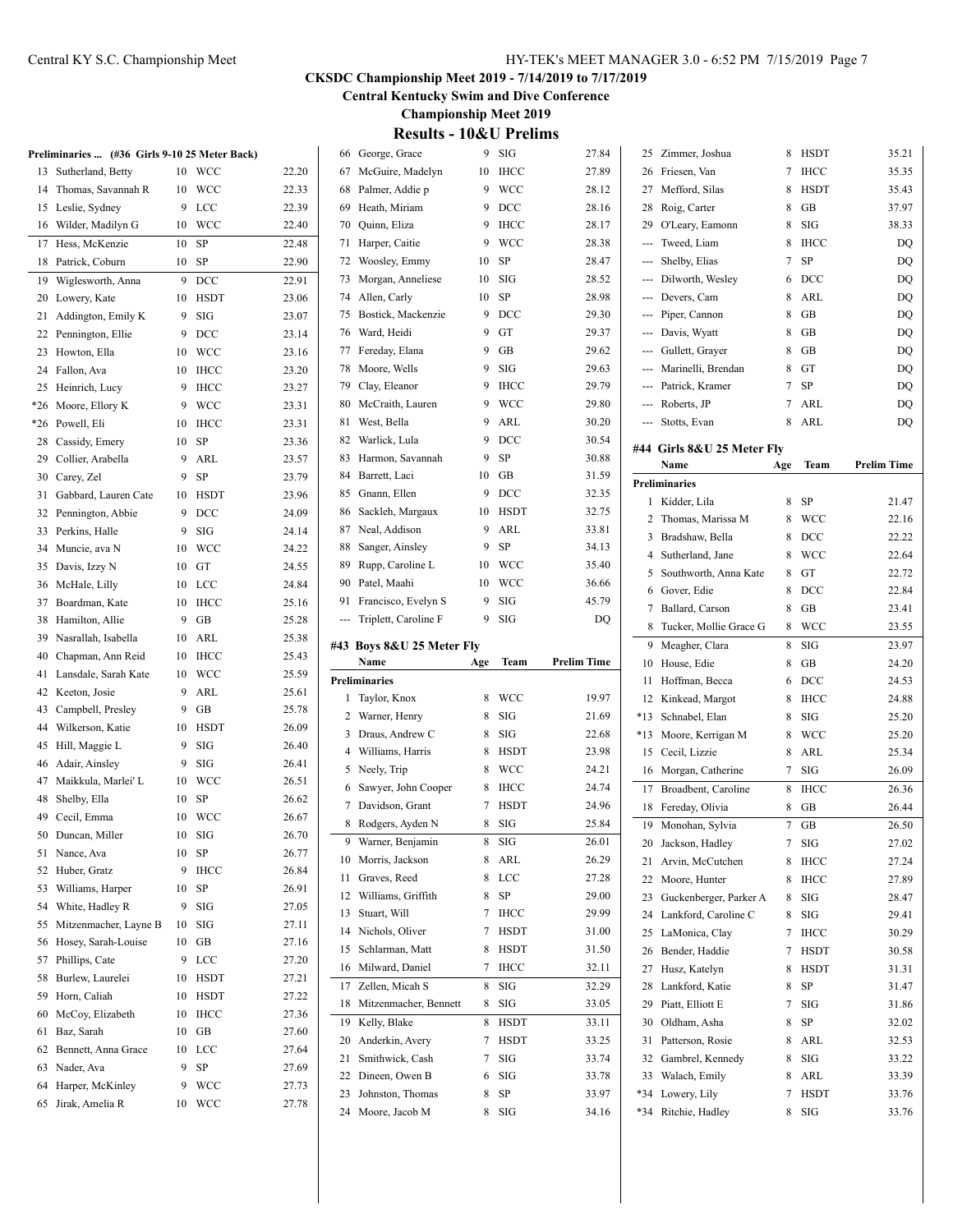2 Rodgers, Ayden N 8 SIG 26.50

#### **CKSDC Championship Meet 2019 - 7/14/2019 to 7/17/2019**

**Central Kentucky Swim and Dive Conference**

**Championship Meet 2019**

# **Results - 10&U Prelims**

|     | Preliminaries  (#44 Girls 8&U 25 Meter Fly) |     |            |                    |                                                                                                                                                                                                                                                                                                                                                                                                                                                                            | 21 Wallace, Clayton                       |       | 10 HSDT  | 23.72              |    | 25 Wiglesworth, Anna         |   | 9 DCC    | 21.69              |
|-----|---------------------------------------------|-----|------------|--------------------|----------------------------------------------------------------------------------------------------------------------------------------------------------------------------------------------------------------------------------------------------------------------------------------------------------------------------------------------------------------------------------------------------------------------------------------------------------------------------|-------------------------------------------|-------|----------|--------------------|----|------------------------------|---|----------|--------------------|
|     | 36 Piper, Pippa                             |     | $7$ GB     | 33.82              |                                                                                                                                                                                                                                                                                                                                                                                                                                                                            | 22 Stephens, Will                         |       | $10$ SIG | 24.40              |    | 26 Carey, Zel                |   | 9 SP     | 21.93              |
|     | 37 Barr, Eleanor                            |     | 8 IHCC     | 33.90              |                                                                                                                                                                                                                                                                                                                                                                                                                                                                            | 23 Leslie, Graham                         |       | 9 LCC    | 24.42              |    | 27 O'Brien, Kate             |   | 9 SP     | 22.03              |
|     | 38 McDaniel, Chrissy E                      |     | 7 WCC      | 34.06              |                                                                                                                                                                                                                                                                                                                                                                                                                                                                            | 24 Lynch, Jonathan P                      |       | 9 SIG    | 24.87              |    | 28 Collier, Arabella         |   | 9 ARL    | 22.12              |
|     | 39 Hughes, Ella G                           |     | 8 SIG      | 35.25              |                                                                                                                                                                                                                                                                                                                                                                                                                                                                            | 25 Neary, Dylan                           |       | 10 SP    | 25.15              |    | 29 Thomas, Savannah R        |   | 10 WCC   | 22.17              |
|     | 40 Young, Lily                              | 8   | HSDT       | 36.13              |                                                                                                                                                                                                                                                                                                                                                                                                                                                                            | 26 Jones, Sam                             |       | 9 GB     | 25.34              |    | 30 Boardman, Kate            |   | 10 IHCC  | 22.21              |
|     | 41 Crawford, Ellie                          |     | 8 SIG      | 37.03              |                                                                                                                                                                                                                                                                                                                                                                                                                                                                            | 27 Morgan, Henry                          |       | 10 SIG   | 25.66              |    | 31 Duncan, Miller            |   | 10 SIG   | 22.42              |
|     | 42 Mongiardo, Lidia                         |     | 7 HSDT     | 37.30              |                                                                                                                                                                                                                                                                                                                                                                                                                                                                            | 28 Pogrotsky, Colt                        |       | $9$ GB   | 28.08              |    | 32 Boggs, Joss E             | 9 | GT       | 22.62              |
| 43  | Pingleton, Mia                              | 8   | ARL        | 39.52              | 29                                                                                                                                                                                                                                                                                                                                                                                                                                                                         | Perry, Lawson                             |       | 9 ARL    | 28.82              |    | 33 Stilz, Hagan              |   | 10 LCC   | 23.07              |
|     | 44 Keller, Lainey E                         | 8   | SIG        | 39.77              |                                                                                                                                                                                                                                                                                                                                                                                                                                                                            | 30 Clifford, Harry                        |       | 9 GB     | 29.35              |    | 34 Taylor, Keira             |   | 10 GB    | 23.11              |
| 45  | Brittingham, Emerson                        |     | 7 LCC      | 40.03              |                                                                                                                                                                                                                                                                                                                                                                                                                                                                            | 31 Finke, Alex                            |       | 9 DCC    | 29.36              |    | 35 Keeton, Josie             | 9 | ARL      | 23.61              |
| 46  | Wilson, Brigid                              |     | 7 DCC      | 42.03              |                                                                                                                                                                                                                                                                                                                                                                                                                                                                            | 32 Morita, Jake                           |       | 9 SIG    | 29.70              |    | 36 Heinrich, Lucy            |   | 9 IHCC   | 23.80              |
|     | 47 Steede, Laura                            |     | 8 SP       | 42.27              |                                                                                                                                                                                                                                                                                                                                                                                                                                                                            | 33 White, Hayden J                        |       | 9 SIG    | 29.73              |    | 37 Neal, Addison             |   | 9 ARL    | 23.95              |
|     | 48 Linnen, Stephanie                        |     | 7 SP       | 42.99              |                                                                                                                                                                                                                                                                                                                                                                                                                                                                            | 34 Hendrickson, Caleb                     |       | $9$ GB   | 29.93              |    | 38 George, Grace             |   | 9 SIG    | 24.25              |
|     | 49 Coyle, Lena G                            |     | 8 GT       | 43.01              |                                                                                                                                                                                                                                                                                                                                                                                                                                                                            | 35 Beckett, Keaton                        |       | 9 GT     | 30.70              |    | 39 Rogers, Berkley           |   | 10 LCC   | 24.74              |
|     | 50 Stacy, Georgi B                          |     | 8 GT       | 45.76              |                                                                                                                                                                                                                                                                                                                                                                                                                                                                            | 36 Willis, Dorian C                       |       | 10 GT    | 31.48              |    | 40 Woosley, Emmy             |   | 10 SP    | 24.82              |
|     | 51 Steckler, Dylan G                        |     | 7 SIG      | 50.49              |                                                                                                                                                                                                                                                                                                                                                                                                                                                                            | 37 Dilworth, Charlie                      |       | 9 DCC    | 32.91              |    | 41 Nasrallah, Isabella       |   | 10 ARL   | 25.06              |
|     |                                             |     |            |                    |                                                                                                                                                                                                                                                                                                                                                                                                                                                                            |                                           |       |          |                    |    |                              |   |          |                    |
|     | 52 Barney, Kylee                            |     | 7 ARL      | 58.26              |                                                                                                                                                                                                                                                                                                                                                                                                                                                                            | 38 Lycan, Jacob                           |       | 9 HSDT   | 34.35              |    | 42 Bostick, Mackenzie        |   | 9 DCC    | 25.45              |
|     | --- Hill, Blair                             | 8   | SIG        | DQ                 |                                                                                                                                                                                                                                                                                                                                                                                                                                                                            | 39 Bauer, Kai                             |       | 9 ARL    | 35.84              |    | 43 Falace, Sarah             |   | 9 HSDT   | 25.61              |
| --- | Miller, Potter                              |     | 7 ARL      | DQ                 | 40                                                                                                                                                                                                                                                                                                                                                                                                                                                                         | Burton, Eli                               |       | 9 HSDT   | 38.45              |    | 44 McHale, Lilly             |   | 10 LCC   | 26.11              |
|     | Ward, Summer                                |     | 6 GT       | DQ                 | ---                                                                                                                                                                                                                                                                                                                                                                                                                                                                        | Boardman, Henry                           |       | 9 IHCC   | DQ                 | 45 | Mitzenmacher, Layne B        |   | 10 SIG   | 26.14              |
|     | Ray, Madeline                               | 8   | SIG        | DQ                 | ---                                                                                                                                                                                                                                                                                                                                                                                                                                                                        | Franklin, Sawyer                          |       | 9 SP     | DQ                 |    | 46 Hill, Maggie L            |   | 9 SIG    | 26.24              |
|     | Oldham, Addison                             |     | 6 SP       | DQ                 | ---                                                                                                                                                                                                                                                                                                                                                                                                                                                                        | Holmes, Aiden                             |       | 9 SP     | DQ                 |    | 47 Horn, Caliah              |   | 10 HSDT  | 26.34              |
|     | Germann, Adeline                            |     | 8 DCC      | DQ                 | ---                                                                                                                                                                                                                                                                                                                                                                                                                                                                        | Lycan, Joshua                             |       | 9 HSDT   | DQ                 |    | 48 Harper, Caitie            |   | 9 WCC    | 26.53              |
|     | Stephens, Emily                             |     | 8 SP       | DQ                 | $\frac{1}{2} \left( \frac{1}{2} \right) \left( \frac{1}{2} \right) \left( \frac{1}{2} \right) \left( \frac{1}{2} \right) \left( \frac{1}{2} \right) \left( \frac{1}{2} \right) \left( \frac{1}{2} \right) \left( \frac{1}{2} \right) \left( \frac{1}{2} \right) \left( \frac{1}{2} \right) \left( \frac{1}{2} \right) \left( \frac{1}{2} \right) \left( \frac{1}{2} \right) \left( \frac{1}{2} \right) \left( \frac{1}{2} \right) \left( \frac{1}{2} \right) \left( \frac$ | Sutton, Nathaniel                         |       | 9 SP     | DQ                 |    | 49 Warner, Madelynn          |   | 10 SIG   | 26.77              |
|     | Williams, Sydnee                            |     | 8 ARL      | DQ                 |                                                                                                                                                                                                                                                                                                                                                                                                                                                                            | --- Dicken, Jon Hayes                     |       | 9 WCC    | DQ                 |    | 50 McCoy, Elizabeth          |   | 10 IHCC  | 26.78              |
|     | Williams, Caroline                          |     | 7 ARL      | DQ                 |                                                                                                                                                                                                                                                                                                                                                                                                                                                                            | --- Linnen, Jason                         | 10 SP |          | DO                 |    | 51 West, Bella               |   | 9 ARL    | 26.97              |
|     | --- Klyachkin, Kensie                       |     | 8 SP       | DQ                 |                                                                                                                                                                                                                                                                                                                                                                                                                                                                            | #46 Girls 9-10 25 Meter Fly               |       |          |                    |    | 52 Huber, Gratz              |   | 9 IHCC   | 27.24              |
|     | Woosley, Lily                               |     | $7$ SP     | DQ                 |                                                                                                                                                                                                                                                                                                                                                                                                                                                                            | Name                                      | Age   | Team     | <b>Prelim Time</b> |    | 53 Shelby, Ella              |   | 10 SP    | 27.69              |
|     | --- West, Charlee                           |     | 7 ARL      | DQ                 |                                                                                                                                                                                                                                                                                                                                                                                                                                                                            | Preliminaries                             |       |          |                    |    | 54 Fereday, Elana            |   | 9 GB     | 27.90              |
|     |                                             |     |            |                    |                                                                                                                                                                                                                                                                                                                                                                                                                                                                            | 1 Brown, Lena                             |       | 10 ARL   | 15.94              |    | 55 Ward, Heidi               |   | 9 GT     | 28.26              |
|     | #45 Boys 9-10 25 Meter Fly<br>Name          | Age | Team       | <b>Prelim Time</b> |                                                                                                                                                                                                                                                                                                                                                                                                                                                                            | 2 Hall, Charlotte                         |       | 10 HSDT  | 16.85              |    | 56 Perkins, Halle            | 9 | SIG      | 28.47              |
|     | <b>Preliminaries</b>                        |     |            |                    |                                                                                                                                                                                                                                                                                                                                                                                                                                                                            |                                           |       | 10 GT    | 16.94              |    | 57 Burlew, Laurelei          |   | 10 HSDT  | 28.97              |
|     |                                             |     |            |                    |                                                                                                                                                                                                                                                                                                                                                                                                                                                                            | 3 Akers, Gracesyn H                       |       |          |                    |    | 58 Williams, Harper          |   | 10 SP    | 29.14              |
|     |                                             |     |            |                    |                                                                                                                                                                                                                                                                                                                                                                                                                                                                            |                                           |       |          |                    |    |                              |   |          |                    |
|     | 1 Hosinski, Mark Edward                     |     | $10$ SIG   | 17.01              |                                                                                                                                                                                                                                                                                                                                                                                                                                                                            | 4 Nelson, Darby                           |       | 10 ARL   | 17.03              |    | 59 White, Hadley R           |   | 9 SIG    | 30.73              |
|     | 2 Bradshaw, Josiah                          |     | 10 DCC     | 17.05              |                                                                                                                                                                                                                                                                                                                                                                                                                                                                            | 5 Batten, Natalie                         |       | 10 SP    | 17.51              |    | 60 Quinn, Eliza              |   | 9 IHCC   | 31.77              |
|     | 3 Houlihan, Will                            |     | 10 LCC     | 17.15              |                                                                                                                                                                                                                                                                                                                                                                                                                                                                            | 6 Short, Reece                            |       | 10 GB    | 18.01              |    | 61 Campbell, Presley         |   | 9 GB     | 32.17              |
|     | 4 Neal, Carson                              |     | 10 ARL     | 17.31              |                                                                                                                                                                                                                                                                                                                                                                                                                                                                            | 7 Powell, Eli                             |       | 10 IHCC  | 18.72              |    | 62 Davis, Izzy N             |   | $10$ GT  | 33.07              |
|     | 5 Hatfield, Ethan C                         |     | 10 WCC     | 17.71              |                                                                                                                                                                                                                                                                                                                                                                                                                                                                            | 8 Leslie, Sydney                          |       | 9 LCC    | 18.92              |    | 63 Moore, Wells              |   | 9 SIG    | 33.94              |
|     | 6 Holland, Jacob                            | 10  | HSDT       | 19.75              |                                                                                                                                                                                                                                                                                                                                                                                                                                                                            | 9 Cornelius, Ryan                         |       | 10 SIG   | 19.49              |    |                              |   |          |                    |
|     | 7 Gudeman, Tag                              |     | 10 SIG     | 19.80              |                                                                                                                                                                                                                                                                                                                                                                                                                                                                            | 10 Neely, Margaret Dean                   |       | 10 WCC   | 19.63              |    | 64 Harmon, Savannah          |   | 9 SP     | 36.34              |
|     | 8 Kidder, Charlie                           |     | 10 SP      | 19.86              |                                                                                                                                                                                                                                                                                                                                                                                                                                                                            | 11 Jones, Mia                             |       | 9 GB     | 19.78              |    | --- Sackleh, Margaux         |   | 10 HSDT  | <b>DQ</b>          |
|     | 9 Grant, Peter                              |     | 9 SP       | 20.07              |                                                                                                                                                                                                                                                                                                                                                                                                                                                                            | 12 Gambrel, Madelyn J                     |       | $10$ SIG | 19.89              |    | --- Morrett, Isabella        |   | 10 ARL   | DQ                 |
|     | 10 Moore, Max M                             | 10  | <b>WCC</b> | 20.41              |                                                                                                                                                                                                                                                                                                                                                                                                                                                                            | 13 Pingleton, Anna Kate                   |       | 10 ARL   | 20.16              |    | --- Adair, Ainsley           |   | $9$ SIG  | DQ                 |
|     | 11 Wallace, Lincoln                         | 10  | GB         | 20.76              | 14                                                                                                                                                                                                                                                                                                                                                                                                                                                                         | Southworth, Aubrey L                      |       | 10 GT    | 20.53              |    | --- Chapman, Ann Reid        |   | 10 IHCC  | DQ                 |
|     | 12 LaMonica, Grady                          |     | 10 IHCC    | 20.85              |                                                                                                                                                                                                                                                                                                                                                                                                                                                                            | 15 Gustafson, Grace A                     |       | $10$ SIG | 20.54              |    | --- Wright, Leah             |   | 10 SP    | DQ                 |
|     | 13 Jefferson, Grey                          | 9   | DCC        | 21.03              |                                                                                                                                                                                                                                                                                                                                                                                                                                                                            | 16 Pennington, Abbie                      |       | 9 DCC    | 20.64              |    | --- Nader, Ava               |   | 9 SP     | DQ                 |
|     | 14 Theron, Tristan F                        | 9   | SIG        | 21.59              |                                                                                                                                                                                                                                                                                                                                                                                                                                                                            | 17 Sheets, Zoee D                         |       | 10 GT    | 20.89              |    | --- Sanger, Ainsley          |   | 9 SP     | DQ                 |
|     | 15 Monroe, Andrew                           |     | 10 SP      | 22.44              |                                                                                                                                                                                                                                                                                                                                                                                                                                                                            | 18 Greinke, Ava E                         |       | 9 SIG    | 20.90              |    | --- Gabbard, Lauren Cate     |   | 10 HSDT  | DQ                 |
|     | 16 Dabney, Miles                            |     | 9 HSDT     | 22.73              |                                                                                                                                                                                                                                                                                                                                                                                                                                                                            | 19 Howton, Ella                           |       | 10 WCC   | 20.95              |    | --- Clay, Eleanor            |   | 9 IHCC   | DQ                 |
|     | 17 England, Thomas                          |     | 10 LCC     | 22.84              |                                                                                                                                                                                                                                                                                                                                                                                                                                                                            | 20 Sutherland, Betty                      |       | 10 WCC   | 20.99              |    | --- McGuire, Madelyn         |   | 10 IHCC  | DQ                 |
|     | 18 Hutchinson, Wakefield                    |     | 9 GB       | 23.32              |                                                                                                                                                                                                                                                                                                                                                                                                                                                                            |                                           |       |          |                    |    | #53 Boys 8&U 25 Meter Breast |   |          |                    |
|     | 19 Van Meter, Isaac                         |     |            |                    |                                                                                                                                                                                                                                                                                                                                                                                                                                                                            | 21 Hosey, Sarah-Louise                    |       | 10 GB    | 21.17              |    | Name                         |   | Age Team | <b>Prelim Time</b> |
|     |                                             |     | 9 IHCC     | 23.47              |                                                                                                                                                                                                                                                                                                                                                                                                                                                                            | 22 Fallon, Ava                            |       | 10 IHCC  | 21.55              |    | <b>Preliminaries</b>         |   |          |                    |
|     | 20 Henry, Ben                               |     | 9 GB       | 23.49              |                                                                                                                                                                                                                                                                                                                                                                                                                                                                            | 23 Cassidy, Emery<br>24 Coolen, Annabelle | 10 SP | 10 SP    | 21.60<br>21.66     |    | 1 McCullough, Rhodes         |   | 8 HSDT   | 26.28              |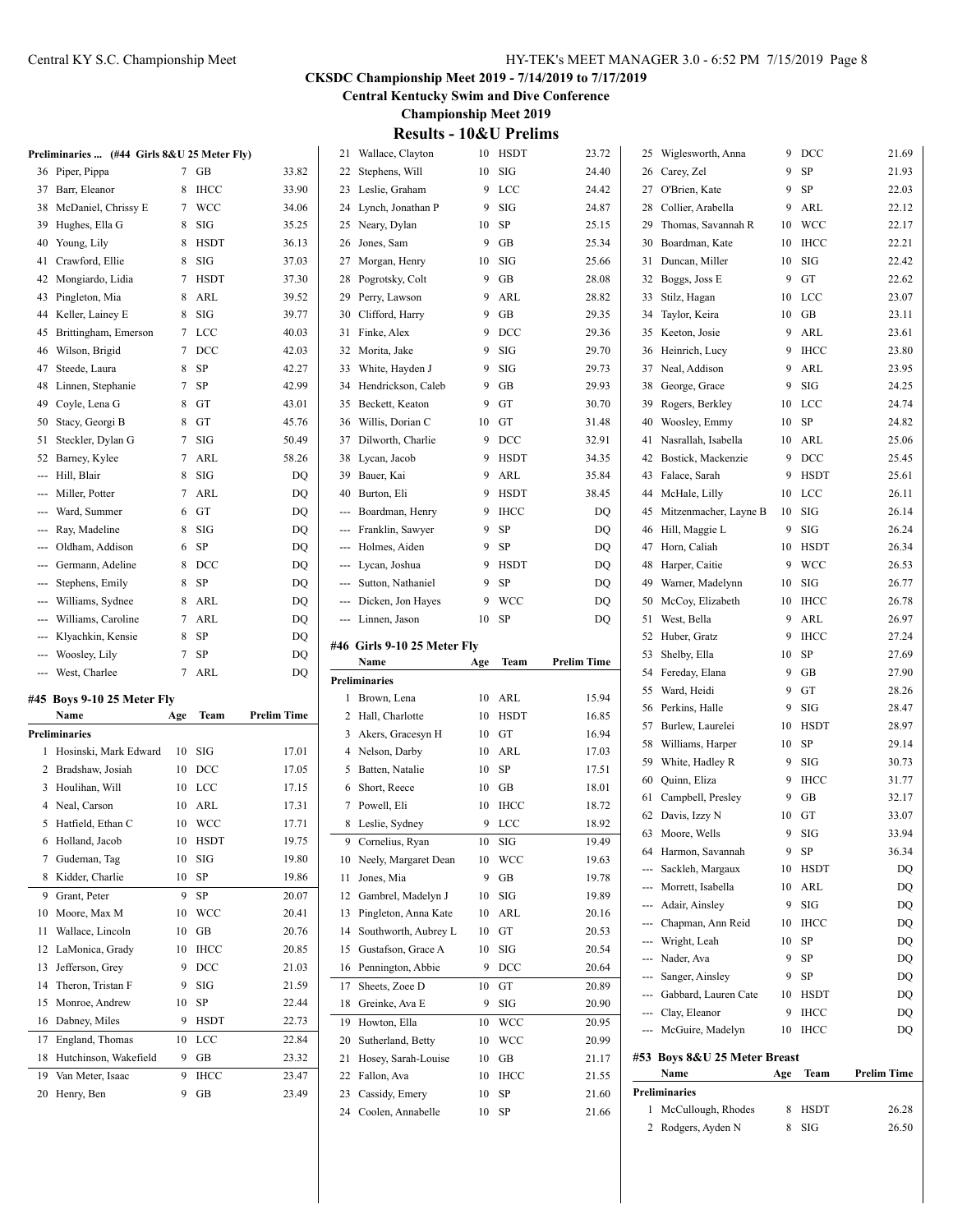# Central KY S.C. Championship Meet HY-TEK's MEET MANAGER 3.0 - 6:52 PM 7/15/2019 Page 9

# **CKSDC Championship Meet 2019 - 7/14/2019 to 7/17/2019**

**Central Kentucky Swim and Dive Conference**

**Championship Meet 2019**

**Results - 10&U Prelims**

|     | Preliminaries  (#53 Boys 8&U 25 Meter Breast) |     |             |                    |     | 14 Patterson, Rosie            | 8      | ARL         | 30.54       |
|-----|-----------------------------------------------|-----|-------------|--------------------|-----|--------------------------------|--------|-------------|-------------|
|     | 3 Cassidy, Stokes                             | 8   | SP          | 28.53              | 15  | Cecil, Lizzie                  | 8      | <b>ARL</b>  | 31.08       |
|     | 4 Petkus, Rowan                               | 7   | DCC         | 28.58              | 16  | Moore, Hunter                  | 8      | <b>IHCC</b> | 31.19       |
| 5   | Graves, Reed                                  | 8   | LCC         | 29.51              | 17  | Lowery, Lily                   | 7      | <b>HSDT</b> | 32.08       |
| 6   | Sawyer, John Cooper                           | 8   | <b>IHCC</b> | 29.53              | 18  | Wiglesworth, Ellie             | 6      | DCC         | 32.25       |
| 7   | Neely, Trip                                   | 8   | WCC         | 30.65              | 19  | Morgan, Catherine              | 7      | SIG         | 32.34       |
| 8   | Tweed, Liam                                   | 8   | <b>IHCC</b> | 30.68              | 20  | Moore, Kerrigan M              | 8      | <b>WCC</b>  | 32.82       |
| 9   | Mitzenmacher, Bennett                         | 8   | SIG         | 31.55              | 21  | Pingleton, Mia                 | 8      | ARL         | 33.37       |
| 10  | Smithwick, Cash                               | 7   | <b>SIG</b>  | 32.84              | 22  | Lynch, Kathleen E              | 8      | SIG         | 33.49       |
| 11  | Kelly, Blake                                  | 8   | <b>HSDT</b> | 33.03              | 23  | McGuire, Meredith              | 8      | <b>IHCC</b> | 33.55       |
| 12  | Lewis, Robert                                 | 8   | <b>IHCC</b> | 33.44              | 24  | Morton, Anna Grace G           | 8      | WCC         | 33.67       |
| 13  | Williams, Griffith                            | 8   | SP          | 33.54              | 25  | Meagher, Clara                 | 8      | SIG         | 33.73       |
| 14  | Dineen, Owen B                                | 6   | <b>SIG</b>  | 33.65              | 26  | Hill, Shelby                   | 8      | LCC         | 34.11       |
| 15  | Morita, Jagger                                | 7   | <b>SIG</b>  | 33.97              | 27  | Klyachkin, Kensie              | 8      | SP          | 34.15       |
| 16  | Devers, Cam                                   | 8   | ARL         | 34.00              | 28  | Arvin, McCutchen               | 8      | <b>IHCC</b> | 34.23       |
| 17  | Mefford, Silas                                | 8   | <b>HSDT</b> | 34.02              | 29  | Des Cognets, Davis             | 7      | <b>IHCC</b> | 34.40       |
| 18  | Williams, Harris                              | 8   | <b>HSDT</b> | 34.45              | 30  | Ray, Madeline                  | 8      | <b>SIG</b>  | 34.61       |
| 19  | Thompson, Woods                               | 7   | LCC         | 35.78              | 31  | Lankford, Caroline C           | 8      | <b>SIG</b>  | 34.63       |
| 20  | Pedigo, RJ A                                  | 7   | WCC         | 37.09              | 32  | Ray, Caroline                  | 8      | SIG         | 35.00       |
| 21  | Jefferson, Ethan                              | 6   | DCC         | 39.28              | 33  | Gambrel, Kennedy               | 8      | SIG         | 35.16       |
| 22  | Zellen, Micah S                               | 8   | SIG         | 39.58              | 34  | Kitchen, Calla                 | 8      | SP          | 35.22       |
| 23  | Burlew, Abbott                                | 7   | <b>HSDT</b> | 39.74              | 35  | Bender, Haddie                 | 7      | <b>HSDT</b> | 35.71       |
| 24  | Nance, Jonas                                  | 7   | SP          | 40.31              | 36  | Piper, Pippa                   | 7      | GB          | 35.79       |
| 25  | Allen, Wyatt D                                | 6   | WCC         | 45.26              | 37  | Ritchie, Hadley                | 8      | <b>SIG</b>  | 37.38       |
| 26  | McHale, Daniel                                | 7   | LCC         | 45.77              | 38  | Keller, Lainey E               | 8      | SIG         | 39.41       |
|     | Clickner, Jack T                              | 8   | SIG         | DQ                 | 39  | Crawford, Ellie                | 8      | SIG         | 40.22       |
|     | Gullett, Ashton                               | 8   | GВ          | DQ                 | 40  | Hauser, Elle                   | 7      | <b>HSDT</b> | 41.20       |
|     | Davis, Wyatt                                  | 8   | GB          | DQ                 | 41  | Hoffman, Maren                 | 7      | SP          | 42.26       |
|     | Stuart, Will                                  | 7   | <b>IHCC</b> | DQ                 | 42  | Steckler, Dylan G              | 7      | SIG         | 43.10       |
|     | Roig, Carter                                  | 8   | GB          | DQ                 | 43  | Oldham, Addison                | 6      | SP          | 44.34       |
| --- | Piper, Cannon                                 | 8   | GВ          | DQ                 | 44  | Hills, Evelyn                  | 6      | <b>IHCC</b> | 46.93       |
|     | Holajter, Owen E                              | 8   | GT          | DQ                 | 45  | Mastin, Taytum B               | 7      | WCC         | 46.99       |
|     | Zimmer, Joshua                                | 8   | <b>HSDT</b> |                    | 46  | Monohan, Sylvia                | 7      | GB          | 47.90       |
|     | Noe, Lincoln                                  | 8   | GВ          | DQ                 | 47  | McDaniel, Ashlyn R             | 8      | <b>WCC</b>  | 54.64       |
| --- |                                               |     |             | DQ                 |     | Mongiardo, Lidia               | 7      | <b>HSDT</b> |             |
|     | Thornbury, Harris H                           | 8   | WCC         | DQ                 | --- |                                | 7      | <b>IHCC</b> | DQ          |
|     | Shelby, Elias                                 | 7   | SP          | DQ                 | --- | Bell, Lucy<br>Blanchett, Emma  |        |             | DQ          |
|     | #54 Girls 8&U 25 Meter Breast                 |     |             |                    |     |                                | 6<br>7 | SP<br>ARL   | DQ          |
|     | Name                                          | Age | Team        | <b>Prelim Time</b> |     | Miller, Potter<br>Moore, Carys | 7      | SIG         | DQ<br>DQ    |
|     | Preliminaries                                 |     |             |                    |     |                                |        |             |             |
|     | *1 Cranfill, Callie                           | 8   | <b>HSDT</b> | 26.00              |     | Woosley, Lily<br>Steede, Laura | 7      | SP          | DQ          |
|     | *1 Kidder, Lila                               | 8   | SP          | 26.00              |     |                                | 8      | SP          | DQ          |
|     | 3 House, Edie                                 | 8   | GB          | 26.03              | --- | Taylor, Hayley                 | 8      | GВ          | DQ          |
| 4   | Sheets, Hailee                                | 8   | GT          | 26.25              |     | Higginbotham, Hazely           | 7      | SP          | DQ          |
|     | 5 McGee, Harper                               | 8   | SIG         | 26.74              |     | Linnen, Stephanie              | 7      | SP          | DQ          |
|     | 6 Tweardy, Catherine                          | 8   | LCC         | 26.78              | --- | Young, Lily                    | 8      | HSDT        | DQ          |
|     | 7 Chapman, Shelby                             | 8   | <b>IHCC</b> | 27.03              |     | Cornelius, Quinn               | 7      | SIG         | DQ          |
|     | 8 Ballard, Carson                             | 8   | GВ          | 27.18              | --- | Walach, Emily                  | 8      | ARL         | DQ          |
|     | 9 Kinkead, Margot                             | 8   | <b>IHCC</b> | 27.46              | --- | Lankford, Katie                | 8      | SP          | DQ          |
|     | 10 Briese, Finley                             | 8   | <b>DCC</b>  | 27.97              |     | Husz, Katelyn                  | 8      | <b>HSDT</b> | DQ          |
| 11  | Broadbent, Caroline                           | 8   | <b>IHCC</b> | 28.37              |     | #55 Boys 9-10 25 Meter Breast  |        |             |             |
| 12  | Sampson, Harper K                             | 8   | SIG         | 29.03              |     | Name                           | Age    | Team        | Prelim Time |
|     | 13 Tucker, Mollie Grace G                     | 8   | <b>WCC</b>  | 30.23              |     | Preliminaries                  |        |             |             |
|     |                                               |     |             |                    |     | 1 Neal, Carson                 | 10     | ARL         | 20.49       |
|     |                                               |     |             |                    |     | 2 Bradshaw, Josiah             | 10     | DCC         | 21.47       |

| 3    | Jackson, Luke                          | 10  | SIG         | 21.56              |
|------|----------------------------------------|-----|-------------|--------------------|
| 4    | Holland, Jacob                         | 10  | <b>HSDT</b> | 21.74              |
| 5    | Moore, Max M                           | 10  | <b>WCC</b>  | 22.69              |
| 6    | Nahra, Woods                           | 10  | <b>IHCC</b> | 23.67              |
| 7    | Bird, Nash                             | 10  | SIG         | 24.21              |
| $*8$ | Petkus, Anders                         | 9   | DCC         | 25.06              |
| *8   | Hutchinson, Wakefield                  | 9   | GВ          | 25.06              |
|      | <b>Swim-Off Required</b>               |     |             |                    |
| 10   | Kidder, Charlie                        | 10  | SP          | 25.09              |
| 11   | Master, Leo                            | 9   | LCC         | 25.31              |
| 12   | Saufley, Beckett N                     | 10  | SIG         | 25.41              |
| 13   | Van Meter, Isaac                       | 9   | <b>IHCC</b> | 25.48              |
| 14   | Hamilton, Mason E                      | 10  | GT          | 25.88              |
| 15   | Lynch, Jonathan P                      | 9   | SIG         | 25.94              |
| 16   | Linnen, Jason                          | 10  | SP          | 26.08              |
| 17   | Holmes, Aiden                          | 9   | SP          | 26.37              |
| 18   | Wilkerson, Alex                        | 10  | HSDT        | 26.62              |
| 19   | Schlarman, Ben                         | 9   | <b>HSDT</b> | 27.16              |
| 20   | Morita, Jake                           | 9   | SIG         | 27.55              |
| 21   | Morgan, Henry                          | 10  | SIG         | 27.85              |
| 22   | Critchfield, Faegan                    | 10  | SIG         | 28.16              |
| 23   | Morton, Mason                          | 9   | <b>WCC</b>  | 28.29              |
| 24   | Pogrotsky, Colt                        | 9   | GB          | 28.82              |
| 25   | Lycan, Jacob                           | 9   | <b>HSDT</b> | 29.33              |
| 26   | Jones, Sam                             | 9   | GB          | 29.97              |
| 27   | Stephens, Will                         | 10  | SIG         | 30.18              |
| 28   | Burton, Eli                            | 9   | <b>HSDT</b> | 31.06              |
| 29   | Havens, Liam                           | 9   | LCC         | 32.17              |
| 30   | Lycan, Joshua                          | 9   | <b>HSDT</b> | 32.90              |
| 31   | Hendrickson, Caleb                     | 9   | GВ          | 33.09              |
| 32   | Clifford, Harry                        | 9   | GB          | 33.52              |
| 33   | Wallace, Clayton                       | 10  | <b>HSDT</b> | 33.90              |
| 34   | Willis, Cannon C                       | 10  | GT          | 34.71              |
| 35   | Morgan, Nathan                         | 9   | SIG         | 35.50              |
| 36   | Dilworth, Charlie                      | 9   | DCC         | 36.32              |
| 37   | Cecil, Tripp                           | 9   | WCC         | 38.05              |
| $-$  | Finke, Alex                            | 9   | DCC         | DO                 |
| ---  | Nachtigal, John A                      | 10  | SIG         | DO                 |
|      | --- Sanders, Eli                       | 9   | GT          | DQ                 |
|      | --- White, Hayden J                    | 9   | SIG         | DQ                 |
|      | --- Monroe, Andrew                     | 10  | SP          | DQ                 |
|      | --- Sutton, Andrew                     | 9   | SP          | DQ                 |
|      | --- Franklin, Sawyer                   | 9   | SP          | DQ                 |
|      |                                        |     |             |                    |
|      | #56 Girls 9-10 25 Meter Breast<br>Name | Age | Team        | <b>Prelim Time</b> |
|      |                                        |     |             |                    |
| 1    | <b>Preliminaries</b><br>Brown, Lena    | 10  | ARL         |                    |
| 2    | Nelson, Darby                          | 10  | ARL         | 19.78<br>20.66     |
| 3    | Greinke, Ava E                         | 9   | SIG         | 21.34              |
| 4    | Southworth, Aubrey L                   | 10  | GT          | 21.89              |
| 5    | Batten, Natalie                        | 10  | SP          | 23.09              |
| 6    | Jones, Mia                             | 9   | GВ          | 23.19              |
| 7    | Sheets, Zoee D                         | 10  | GТ          | 23.97              |
| 8    | Morrett, Isabella                      | 10  | ARL         | 24.04              |
|      |                                        |     |             |                    |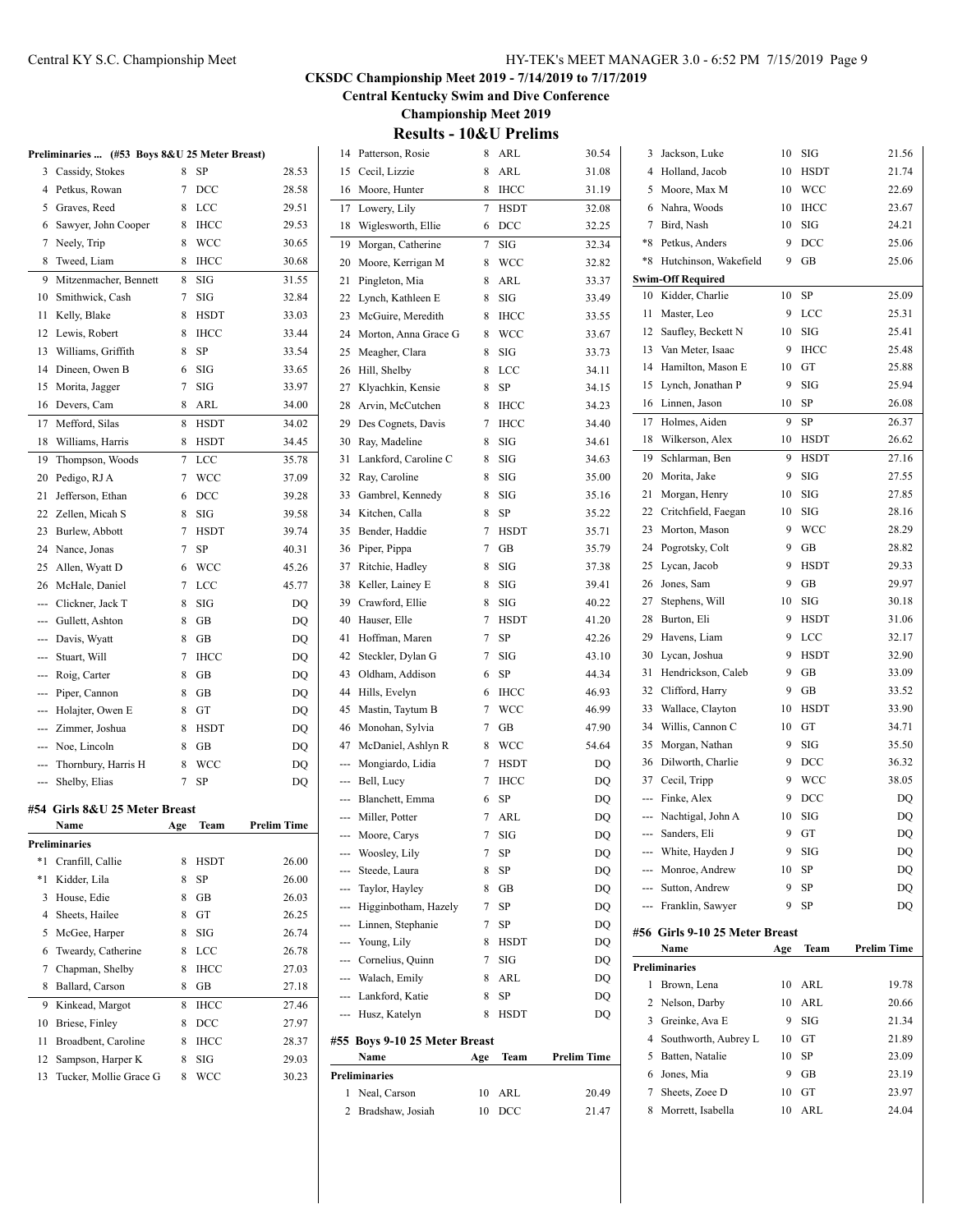| HY-TEK's MEET MANAGER 3.0 - 6:52 PM 7/15/2019 Page 10 |  |  |  |  |  |
|-------------------------------------------------------|--|--|--|--|--|
|-------------------------------------------------------|--|--|--|--|--|

**Central Kentucky Swim and Dive Conference**

**Championship Meet 2019 Results - 10&U Prelims**

|--|

|     | Preliminaries  (#56 Girls 9-10 25 Meter Breast) |    |             |       |
|-----|-------------------------------------------------|----|-------------|-------|
| 9   | Moore, Ellory K                                 | 9  | WCC         | 24.10 |
| 10  | Wiglesworth, Anna                               | 9  | DCC         | 24.80 |
| 11  | Chapman, Ann Reid                               | 10 | <b>IHCC</b> | 24.97 |
| 12  | Phillips, Cate                                  | 9  | LCC         | 25.17 |
| 13  | Nasrallah, Isabella                             | 10 | ARL         | 25.29 |
| 14  | Rogers, Berkley                                 | 10 | LCC         | 25.60 |
| 15  | Neal, Addison                                   | 9  | ARL         | 25.65 |
| 16  | Jirak, Amelia R                                 | 10 | <b>WCC</b>  | 25.74 |
| 17  | Gustafson, Grace A                              | 10 | SIG         | 25.79 |
| 18  | Pennington, Ellie                               | 9  | DCC         | 25.96 |
| 19  | Woosley, Emmy                                   | 10 | SP          | 26.06 |
| 20  | Lowery, Kate                                    | 10 | HSDT        | 26.07 |
| 21  | Mitzenmacher, Layne B                           | 10 | SIG         | 26.35 |
| 22  | Keeton, Josie                                   | 9  | ARL         | 26.36 |
| 23  | Boardman, Kate                                  | 10 | <b>IHCC</b> | 26.38 |
| 24  | Coolen, Annabelle                               | 10 | SP          | 26.45 |
| 25  | Williams, Harper                                | 10 | <b>SP</b>   | 26.54 |
| 26  | Warner, Madelynn                                | 10 | SIG         | 26.68 |
| 27  | Pingleton, Anna Kate                            | 10 | ARL         | 26.75 |
| *28 | McGuire, Madelyn                                | 10 | <b>IHCC</b> | 26.87 |
| *28 |                                                 |    | SIG         |       |
|     | Duncan, Miller                                  | 10 |             | 26.87 |
| 30  | Patrick, Coburn                                 | 10 | SP          | 26.97 |
| 31  | Nance, Ava                                      | 10 | SP          | 27.25 |
| 32  | Hess, McKenzie                                  | 10 | SP          | 27.33 |
| 33  | Thomas, Savannah R                              | 10 | WCC         | 27.43 |
| 34  | Collier, Arabella                               | 9  | ARL         | 27.66 |
| 35  | Hamilton, Allie                                 | 9  | GB          | 28.03 |
| 36  | Clay, Eleanor                                   | 9  | <b>IHCC</b> | 28.13 |
| 37  | White, Hadley R                                 | 9  | SIG         | 28.24 |
| 38  | Hosey, Sarah-Louise                             | 10 | GB          | 28.25 |
| 39  | Taylor, Keira                                   | 10 | GB          | 28.30 |
| 40  | Maikkula, Marlei' L                             | 10 | WCC         | 28.42 |
| 41  | Gnann, Ellen                                    | 9  | DCC         | 28.52 |
| 42  | Stilz, Hagan                                    | 10 | LCC         | 28.56 |
| 43  | Sanger, Ainsley                                 | 9  | SP          | 28.65 |
| 44  | Falace, Sarah                                   | 9  | <b>HSDT</b> | 28.70 |
| 45  | Cassidy, Emery                                  | 10 | <b>SP</b>   | 28.83 |
| 46  | George, Grace                                   | 9  | SIG         | 29.25 |
| 47  | McCraith, Lauren                                | 9  | WCC         | 29.31 |
| 48  | O'Brien, Kate                                   | 9  | SP          | 29.34 |
| 49  | Horn, Caliah                                    | 10 | <b>HSDT</b> | 29.48 |
| 50  | Cecil, Emma                                     | 10 | WCC         | 29.50 |
| 51  | Perkins, Halle                                  | 9  | SIG         | 29.87 |
| 52  | Wilkerson, Katie                                | 10 | <b>HSDT</b> | 29.99 |
| 53  | Harmon, Savannah                                | 9  | SP          | 30.55 |
| 54  | Hill, Maggie L                                  | 9  | SIG         | 31.10 |
| 55  | Heath, Miriam                                   | 9  | DCC         | 31.38 |
| 56  | Quinn, Eliza                                    | 9  | <b>IHCC</b> | 31.54 |
| 57  | McCoy, Elizabeth                                | 10 | <b>IHCC</b> | 31.56 |
| 58  | Huber, Gratz                                    | 9  | <b>IHCC</b> | 31.82 |
| 59  | Fereday, Elana                                  | 9  | GВ          | 32.19 |
| 60  | Burlew, Laurelei                                | 10 | HSDT        | 32.23 |
|     |                                                 |    |             |       |

| 61  | Morgan, Anneliese                         | 10    | SIG                   | 32.25                           |
|-----|-------------------------------------------|-------|-----------------------|---------------------------------|
| 62  | Moore, Wells                              | 9     | SIG                   | 32.55                           |
|     | 63 Carey, Zel                             | 9     | SP                    | 32.63                           |
| 64  | Muncie, ava N                             | 10    | WCC                   | 32.71                           |
| 65  | Campbell, Presley                         | 9     | GВ                    | 33.14                           |
| 66  | Rupp, Caroline L                          | 10    | WCC                   | 33.55                           |
| 67  | Sackleh, Margaux                          | 10    | <b>HSDT</b>           | 34.75                           |
| 68  | West, Bella                               | 9     | ARL                   | 35.90                           |
| --- | Adair, Ainsley                            | 9     | SIG                   | DQ                              |
|     | --- Bennett, Anna Grace                   | 10    | LCC                   | DQ                              |
|     | --- Palmer, Addie p                       | 9     | WCC                   | DO                              |
| --- | Shelby, Ella                              | 10    | <b>SP</b>             | DQ                              |
|     | --- Wilder, Madilyn G                     | 10    | WCC                   | DQ                              |
| --- | Nader, Ava                                | 9     | SP                    | DQ                              |
| --- | Warlick, Lula                             | 9     | DCC                   | DQ                              |
|     |                                           |       |                       |                                 |
|     | #63 Boys 8&U 100 Meter Free Relay<br>Team |       |                       | <b>Prelim Time</b>              |
|     | <b>Preliminaries</b>                      | Relay |                       |                                 |
| 1   | <b>SIG</b>                                |       |                       | 1:19.11                         |
|     | Rodgers, Ayden N 8                        |       | Draus, Andrew C 8     |                                 |
|     |                                           |       | Warner, Henry 8       |                                 |
| 2   | Warner, Benjamin 8<br><b>HSDT</b>         |       |                       | 1:20.36                         |
|     | Davidson, Grant 7                         |       | Schlarman, Matt 8     |                                 |
|     |                                           |       |                       |                                 |
| 3   | Anderkin, Avery 7<br><b>IHCC</b>          |       |                       | McCullough, Rhodes 8<br>1:28.61 |
|     | Friesen, Van 7                            |       | Tweed, Liam 8         |                                 |
|     | Lewis, Robert 8                           |       |                       | Sawyer, John Cooper 8           |
|     | 4 WCC                                     |       |                       | 1:29.31                         |
|     | Neely, Trip 8                             |       | Thornbury, Harris H 8 |                                 |
|     | Taylor, Knox 8                            |       | Allen, Wyatt D 6      |                                 |
|     | 5 SP                                      |       |                       | 1:30.04                         |
|     | Williams, Griffith 8                      |       | Patrick, Kramer 7     |                                 |
|     | Shelby, Elias 7                           |       | Cassidy, Stokes 8     |                                 |
|     | 6 GB                                      |       |                       | 1:44.44                         |
|     | Gullett, Grayer 8                         |       | Roig, Carter 8        |                                 |
|     | Gullett, Ashton 8                         |       | Piper, Cannon 8       |                                 |
| 7   | LCC                                       |       |                       | 1:47.51                         |
|     | Donegon, Luke 7                           |       | Bonilla, Ollie 7      |                                 |
|     | Edwards, Lock 6                           |       | Thompson, Woods 7     |                                 |
| 8   | DCC                                       |       |                       | 2:23.79                         |
|     | Heath, Owen 4                             |       | Petkus, Rowan 7       |                                 |
|     | Jefferson, Ethan 6                        |       | Dilworth, Wesley 6    |                                 |
| 9   | ARL                                       |       |                       | 3:16.55                         |
|     | Stotts, Evan 8                            |       | Morrett, Parker 5     |                                 |
|     | Roberts, JP 7                             |       | Williams, Wyatt 4     |                                 |
|     |                                           |       |                       |                                 |
|     | #64 Girls 8&U 100 Meter Free Relay        |       |                       |                                 |
|     | Team                                      | Relay |                       | <b>Prelim Time</b>              |
|     | <b>Preliminaries</b>                      |       |                       |                                 |
| 1   | <b>WCC</b>                                |       |                       | 1:22.29                         |
|     | Tucker, Mollie Grace G 8                  |       | Thomas, Marissa M 8   |                                 |
|     | Moore, Kerrigan M 8                       |       | Sutherland, Jane 8    |                                 |
|     | 2 GB                                      |       |                       | 1:24.17                         |

Ballard, Carson 8 Taylor, Hayley 8 Fereday, Olivia 8 House, Edie 8

|   | 3 SIG                                    | 1:26.41                                     |
|---|------------------------------------------|---------------------------------------------|
|   | Sampson, Harper K 8                      | Meagher, Clara 8                            |
|   | Jackson, Hadley 7                        | Schnabel, Elan 8                            |
|   | 4 DCC                                    | 1:27.16                                     |
|   | Hoffman, Becca 6                         | Briese, Finley 8                            |
|   | Gover, Edie 8                            | Bradshaw, Bella 8                           |
| 5 | -SP                                      | 1:37.25                                     |
|   | Oldham, Asha 8                           | Oldham, Addison 6                           |
|   | Stephens, Emily 8                        | Kidder, Lila 8                              |
| 6 | ARL                                      | 1:38.07                                     |
|   | Cecil, Lizzie 8                          | Pingleton, Mia 8                            |
|   | Patterson, Rosie 8                       | Williams, Sydnee 8                          |
| 7 | <b>IHCC</b>                              | 1:38.72                                     |
|   | McGuire, Meredith 8                      | LaMonica, Clay 7                            |
|   | Broadbent, Caroline 8                    | Kinkead, Margot 8                           |
| 8 | GT                                       | 1:39.89                                     |
|   | Coyle, Lena G 8                          | Stacy, Georgi B 8                           |
|   | Sheets, Hailee 8                         | Southworth, Anna Kate 8                     |
| 9 | <b>HSDT</b>                              | 1:42.96                                     |
|   | Hauser, Elle 7                           | Husz, Katelyn 8                             |
|   | Cranfill, Callie 8                       | Lowery, Lily 7                              |
|   | 10 LCC<br>Brittingham, Emerson 7         | 1:53.77<br>Wehrman, Ella Marie 8            |
|   | Hill, Shelby 8                           | Tweardy, Catherine 8                        |
|   |                                          |                                             |
|   | #65 Boys 10&U 100 Meter Free Relay       |                                             |
|   | Team                                     | <b>Prelim Time</b><br>Relay                 |
|   | Preliminaries                            |                                             |
|   |                                          |                                             |
| 1 | SIG                                      | 1:08.39                                     |
|   | Jackson, Luke 10                         | Gudeman, Tag 10                             |
|   | Theron, Tristan F 9                      | Hosinski, Mark Edward 10                    |
| 2 | DCC                                      | 1:11.43                                     |
|   | Jefferson, Grey 9<br>Finke, Alex 9       | Petkus, Anders 9<br>Bradshaw, Josiah 10     |
| 3 | -SP                                      | 1:11.91                                     |
|   | Grant, Peter 9                           | Monroe, Andrew 10                           |
|   | Neary, Dylan 10                          | Kidder, Charlie 10                          |
| 4 | <b>HSDT</b>                              | 1:12.38                                     |
|   | Schlarman, Ben 9                         | Wallace, Clayton 10                         |
|   | Dabney, Miles 9                          | Holland, Jacob 10                           |
| 5 | <b>IHCC</b>                              | 1:14.13                                     |
|   | Nahra, Woods 10                          | Boardman, Henry 9                           |
|   | Van Meter, Isaac 9                       | LaMonica, Grady 10                          |
| 6 | <b>LCC</b>                               | 1:14.24                                     |
|   | Leslie, Graham 9                         | Graves, Reed 8                              |
|   | England, Thomas 10                       | Houlihan, Will 10                           |
| 7 | <b>WCC</b>                               | 1:15.37                                     |
|   | Moore, Max M 10                          | Morton, Mason 9                             |
|   | Dicken, Jon Hayes 9                      | Hatfield, Ethan C 10                        |
| 8 | GB                                       | 1:20.35                                     |
|   | Henry, Ben 9                             | Hutchinson, Wakefield 9                     |
| 9 | Pogrotsky, Colt 9<br>GT                  | Wallace, Lincoln 10                         |
|   |                                          | 1:37.36                                     |
|   | Willis, Dorian C 10<br>Beckett, Keaton 9 | Willis, Cannon C 10<br>Hamilton, Mason E 10 |